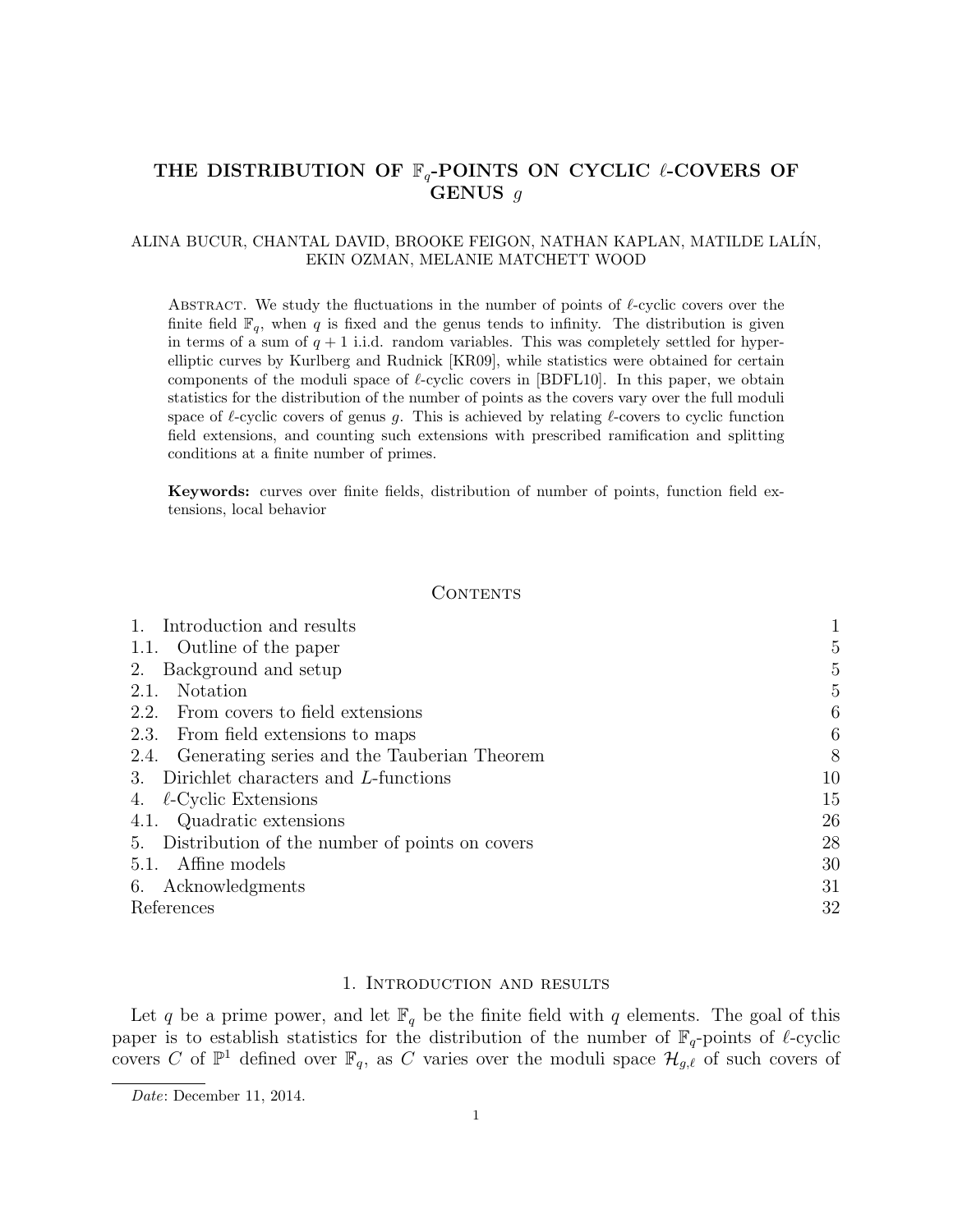genus q for large q (and fixed q). We always suppose that  $\ell$  is a prime number such that  $q \equiv 1 \pmod{\ell}$ . For  $\ell = 2$  (the case of hyperelliptic curves), this was addressed by Kurlberg and Rudnick [KR09] who showed that the probability that  $\#C(\mathbb{F}_q) = m$  for some integer m is the probability that the sum of  $q + 1$  independent and identically distributed (i.i.d.) random variables is equal to m. This was generalized to cyclic  $\ell$ -covers of degree d by the first, second, third and fifth named authors in [BDFL10] who obtained statistics for each irreducible component of the moduli space

(1) 
$$
\mathcal{H}_{g,\ell} = \bigcup_{\substack{d_1+2d_2+\cdots+(\ell-1)d_{\ell-1}\equiv 0 \pmod{\ell},\\2g=(\ell-1)(d_1+\cdots+d_{\ell-1}-2)}} \mathcal{H}^{(d_1,\ldots,d_{\ell-1})},
$$

as  $d_1, d_2, \ldots, d_\ell$  tend to infinity. Again, the probability that  $\#C(\mathbb{F}_q) = m$  for some integer m, as C varies over  $\mathcal{H}^{(d_1,...,d_{\ell-1})}$  and  $d_1,\ldots,d_{\ell-1}\to\infty$ , is the probability that the sum of  $q + 1$  i.i.d. random variables is equal to m. The i.i.d. random variables  $X_1, \ldots, X_{q+1}$  are given by (for any prime  $\ell > 2$ )

(2) 
$$
X_{i} = \begin{cases} 0 & \text{with probability } \frac{(\ell - 1)q}{\ell(q + \ell - 1)}, \\ 1 & \text{with probability } \frac{\ell - 1}{q + \ell - 1}, \\ \ell & \text{with probability } \frac{q}{\ell(q + \ell - 1)}. \end{cases}
$$

As the statistics hold for  $d_1, \ldots, d_{\ell-1} \to \infty$ , this does not give statistics for the distribution of the number of points on  $\mathcal{H}_{g,\ell}$ , since  $g \to \infty$  does not mean that  $d_1, \ldots, d_{\ell-1} \to \infty$  on all components  $\mathcal{H}^{(d_1,\dots,d_{\ell-1})}$  for a given genus in (1). Other statistics for cyclic  $\ell$ -covers were also obtained by counting the covers in a different way (which does not preserve the genus) by Xiong [Xio10] and Cheong, Wood and Zaman [CWZar], and the distribution of the number of (affine)  $\mathbb{F}_q$ -points on those covers was also given by a sum of i.i.d. random variables but with different probabilities than the random variables of [BDFL10].

We show in this paper that the statistics for the distribution of the number of  $\mathbb{F}_q$ -points for covers in  $\mathcal{H}_{q,\ell}$  are also given by the random variables (2). The strategy is completely different from the work in [BDFL10]. In this paper we study the equivalent question of counting the number of extensions of the function field  $K = \mathbb{F}_q(X)$  with Galois group  $\mathbb{Z}/\ell\mathbb{Z}$ , conductor of degree n, and prescribed splitting/ramification conditions at a finite set of fixed primes of  $\mathbb{F}_q(X)$ . We explain in Section 5 why these two questions are equivalent, and give general formulas for the number of points on covers in terms of the distribution of their function field extensions.

In order to count the cyclic function field extensions associated to our statistics for point counting on covers, we use a classical approach described in [Wri89] (and first due to Cohn [Coh54] for the case of cubic extensions of the rationals) which is to study the Dirichlet series

$$
\sum_{\text{Gal}(L/K)\cong G}\mathfrak{D}(L/K)^{-s},
$$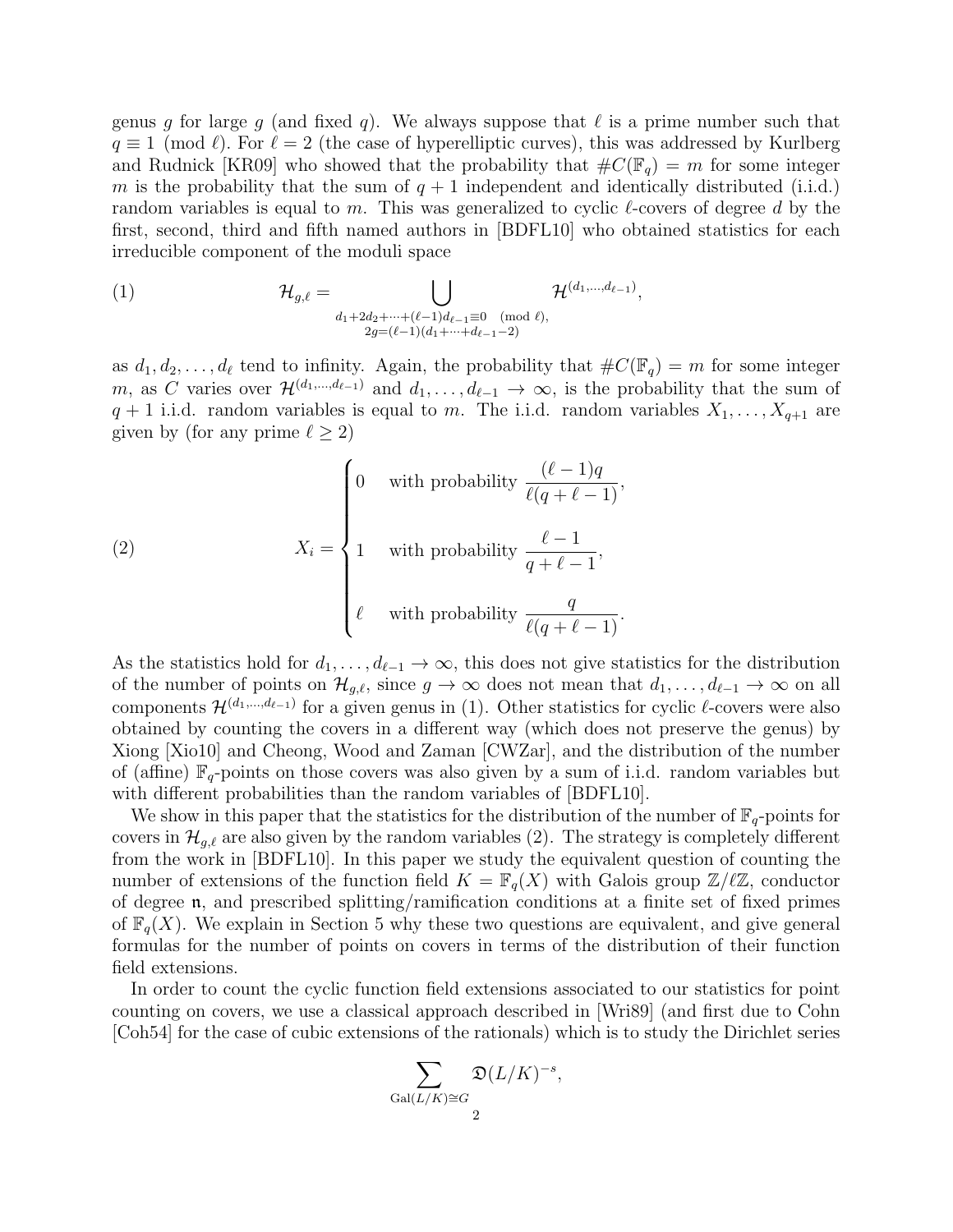where  $\mathfrak{D}(L/K)$  is the absolute norm of the discriminant  $Disc(L/K)$ . The approach uses class field theory to give an explicit expression for the Dirichlet series. This is done in generality by Wright in [Wri89] for any global field  $K$  and any abelian group  $G$ . The count is then obtained by an application of the Tauberian theorem, and the main term is given by the rightmost pole of the Dirichlet series. The order of this pole varies according to the group G and the ground field K (more precisely with the number of roots of unity in  $K$ ). This is described in [Wri89, Theorem 1.1].

In this paper, we apply those techniques to the case  $K = \mathbb{F}_q(X)$  and  $G = \mathbb{Z}/\ell\mathbb{Z}$ , and we further restrict to counting extensions with prescribed splitting conditions at the  $\mathbb{F}_q$ -rational places of K. To find our desired statistics for point counts of curves, we need to obtain explicit constants in our asymptotics, and in particular understand how those constants change as we change the splitting conditions. For this, we use the last author's further development of Wright's method in [Woo10], which determines probabilities of various splitting types in abelian extensions of number fields. We are also interested in the secondary terms, and which power saving can be obtained after taking into consideration all secondary terms. Our results can then be used to get the distribution of the number of points on  $\mathcal{H}_{g,\ell}$ , but also have other applications for statistics on the moduli spaces of curves over finite fields, such as the power of traces and the one-level density, as it is shown in a forthcoming paper of the first and second named author and some collaborators [BCD<sup>+</sup>14]. We also compute the values of the constants for the leading term of the asymptotic, so the counts obtained with those techniques can be compared with the counts of [BDFL10] (see Section 5.1).

We now state the main results of our paper. We first define some notation. Let  $\mathcal{V}_K$  be the set of places of K. Let  $N(\mathbb{Z}/\ell\mathbb{Z}, \mathfrak{n})$  be the number of extensions of  $K = \mathbb{F}_q(X)$  with Galois group  $\mathbb{Z}/\ell\mathbb{Z}$  such that the degree of the conductor is equal to n. Let  $\mathcal{V}_R$ ,  $\mathcal{V}_S$ ,  $\mathcal{V}_I$  denote three finite and disjoint sets of places of  $\mathbb{F}_q(X)$ , let  $N(\mathbb{Z}/\ell\mathbb{Z}, \mathfrak{n}; \mathcal{V}_R, \mathcal{V}_S, \mathcal{V}_I)$  be the number of extensions of  $\mathbb{F}_q(X)$  with Galois group  $\mathbb{Z}/\ell\mathbb{Z}$ , which are ramified at the places of  $\mathcal{V}_R$ , split at the places of  $\mathcal{V}_S$ , and inert at the places of  $\mathcal{V}_I$ , and such that the degree of the conductor is equal to n.

**Theorem 1.1.** Let  $\ell \geq 2$  be a prime, and let  $\mathcal{V}_R$ ,  $\mathcal{V}_S$ ,  $\mathcal{V}_I$  and  $N(\mathbb{Z}/\ell\mathbb{Z}, \mathfrak{n}; \mathcal{V}_R, \mathcal{V}_S, \mathcal{V}_I)$  be as defined above and let  $V = V_R \cup V_S \cup V_I$ . Then,

$$
N(\mathbb{Z}/\ell\mathbb{Z}, \mathfrak{n}) = C_{\ell} q^{n} P(\mathfrak{n}) + O\left(q^{\left(\frac{1}{2} + \varepsilon\right)\mathfrak{n}}\right),
$$
  

$$
N(\mathbb{Z}/\ell\mathbb{Z}, \mathfrak{n}; \mathcal{V}_{R}, \mathcal{V}_{S}, \mathcal{V}_{I}) = C_{\ell} \left(\prod_{v \in \mathcal{V}} c_{v}\right) q^{n} P_{\mathcal{V}_{R}, \mathcal{V}_{S}, \mathcal{V}_{I}}(\mathfrak{n}) + O\left(q^{\left(\frac{1}{2} + \varepsilon\right)\mathfrak{n}}\right),
$$

where  $P(X), P_{V_R, V_S, V_I}(X) \in \mathbb{R}[X]$  are monic polynomials of degree  $\ell - 2$ . Furthermore,  $C_{\ell}$ is the non-zero constant given by

(3) 
$$
C_{\ell} = \frac{(1-q^{-2})^{\ell-1}}{(\ell-2)!} \prod_{j=1}^{\ell-2} \prod_{v \in \mathcal{V}_K} \left(1 - \frac{jq^{-2 \deg v}}{(1+q^{-\deg v})(1+jq^{-\deg v})}\right),
$$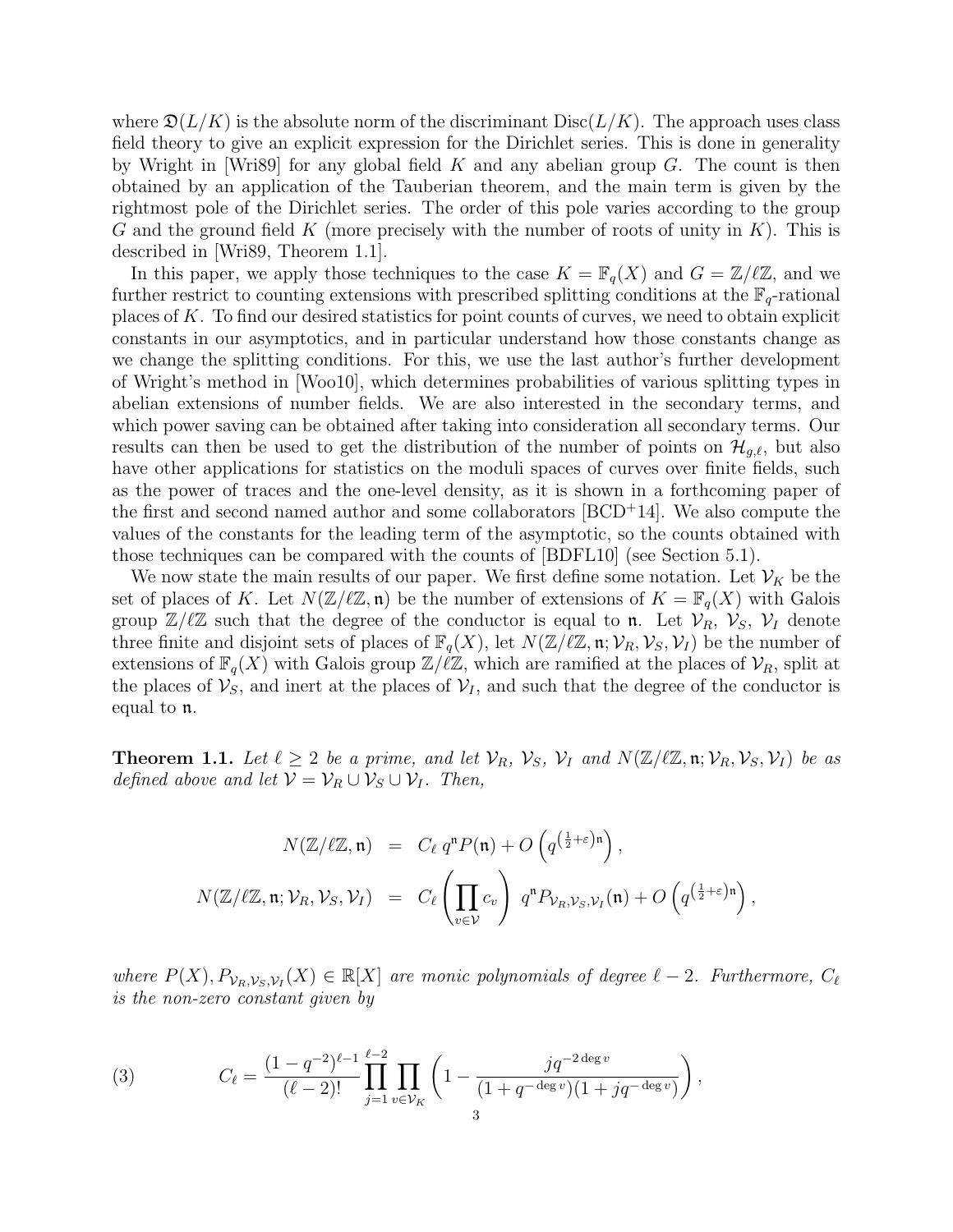and for each place  $v \in V$ , we have

$$
c_v = \begin{cases} \frac{(\ell-1)q^{-\deg v}}{1+(\ell-1)q^{-\deg v}} & \text{if } v \in \mathcal{V}_R, \\ \frac{1}{\ell(1+(\ell-1)q^{-\deg v})} & \text{if } v \in \mathcal{V}_S, \\ \frac{\ell-1}{\ell(1+(\ell-1)q^{-\deg v})} & \text{if } v \in \mathcal{V}_I. \end{cases}
$$

Furthermore, for  $\ell = 2$  we get the exact count

$$
N(\mathbb{Z}/2\mathbb{Z}, \mathfrak{n}) = \begin{cases} 2(q^{\mathfrak{n}} - q^{\mathfrak{n}-2}) & \mathfrak{n} > 2, \mathfrak{n} \text{ even,} \\ 2q^2 & \mathfrak{n} = 2, \\ 0 & \mathfrak{n} \text{ odd.} \end{cases}
$$

We prove Theorem 1.1 by using class field theory to show that counting  $\mathbb{Z}/\ell\mathbb{Z}$  extensions of  $\mathbb{F}_q(X)$  is equivalent to counting continuous homomorphisms of the idèle class group of  $\mathbb{F}_q(X)$  to  $\mathbb{Z}/\ell\mathbb{Z}$ . This is the method carried out by [Wri89] for general abelian extensions over function fields and number fields, and also in some recent work of Wood [Woo10] that finds probabilities of various splitting types in abelian extensions of number fields. The idea of obtaining statistics for the families of curves over finite fields by considering the family of function field extensions attached to those curves was also used by Wood in [Woo12] for the family of cyclic trigonal curves (corresponding to non-Galois cubic extensions of  $\mathbb{F}_q(X)$ ), and by Thorne and Xiong [TX14].

We record below a special case of this result which will be needed in some applications to the one-level density in a forthcoming paper  $[BCD+14]$ . Then, one needs to study the number of  $\mathbb{F}_{q^n}$ -points of families of  $\mathbb{F}_q$ -curves for large n, which can also be done using the results of this paper. The key point is the explicit dependence of each of the coefficients of the polynomial  $P_{V,\mathcal{E}}(X)$  with respect to the splitting/ramification conditions to ensure enough cancellation in the ratio of the densities for the split and inert primes. More corollaries of that type can be extracted from the proof of Theorem 1.1 if needed for other applications.

**Corollary 1.2.** Let  $v \in V_K$  be a place, let  $\epsilon \in \{\text{ramified, split, inert}\},\}$ , and let  $N(\mathbb{Z}/\ell\mathbb{Z}, \mathfrak{n}, v, \epsilon)$ be the number of extensions of  $\mathbb{F}_q(X)$  with Galois group  $\mathbb{Z}/\ell\mathbb{Z}$  such that the degree of the conductor is equal to **n** and with the prescribed behavior  $\epsilon$  at the place v. Then,

$$
N(\mathbb{Z}/\ell\mathbb{Z}, \mathfrak{n}, v, ramified) = \frac{(\ell-1)q^{-\deg v}}{1+(\ell-1)q^{-\deg v}} C_{\ell}q^{n} P_{R}(\mathfrak{n}) + O\left(q^{\left(\frac{1}{2}+\varepsilon\right)\mathfrak{n}}\right)
$$
  

$$
N(\mathbb{Z}/\ell\mathbb{Z}, \mathfrak{n}, v, split) = \frac{1}{\ell(1+(\ell-1)q^{-\deg v})} C_{\ell}q^{n} P_{S}(\mathfrak{n}) + O\left(q^{\left(\frac{1}{2}+\varepsilon\right)\mathfrak{n}}\right)
$$
  

$$
N(\mathbb{Z}/\ell\mathbb{Z}, \mathfrak{n}, v, inert) = \frac{1}{\ell(1+(\ell-1)q^{-\deg v})} C_{\ell}q^{n} P_{I}(\mathfrak{n}) + O\left(q^{\left(\frac{1}{2}+\varepsilon\right)\mathfrak{n}}\right),
$$

where  $C_{\ell}$  is the non-zero constant defined by (3),  $P_R(X)$  and  $P_S(X) \in \mathbb{R}[X]$  are monic polynomials polynomial of degree  $\ell - 2$  and  $P_I (X) = (\ell - 1)P_S (X)$ .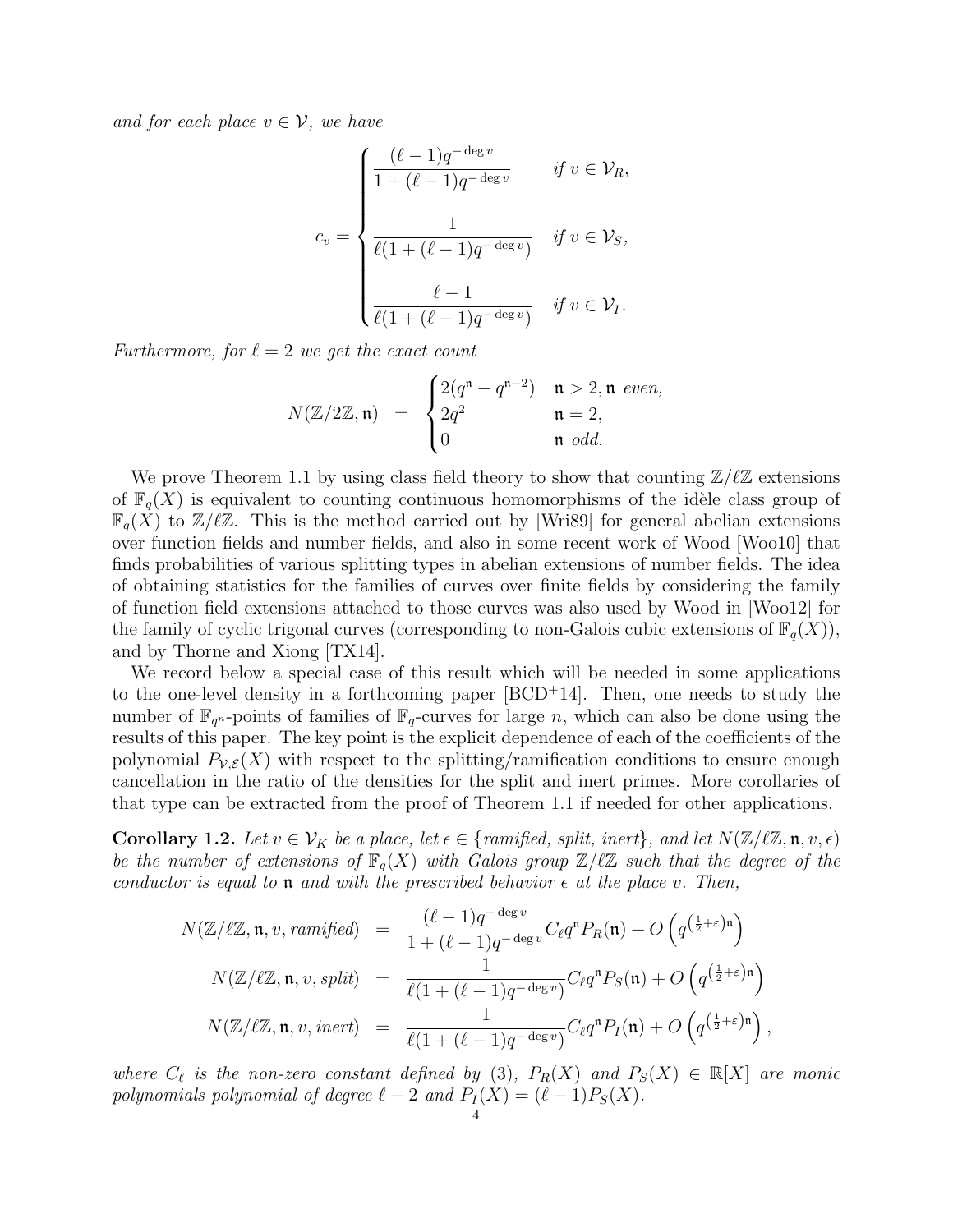Finally, we state the result for the distribution of points on  $\ell$ -cyclic covers of  $\mathbb{P}^1$  of fixed genus that can be obtained by Theorem 1.1. This distribution is given in terms of the same random variables from [BDFL10].

**Theorem 1.3.** Let  $\mathcal{H}_{g,\ell}$  be the moduli space of  $\mathbb{Z}/\ell\mathbb{Z}$  Galois covers of  $\mathbb{P}^1$  of genus g. Then, as  $g \to \infty$ ,

$$
\frac{|\{C \in \mathcal{H}_{g,\ell}(\mathbb{F}_q) : \#C(\mathbb{F}_q) = m\}|}{|\mathcal{H}_{g,\ell}(\mathbb{F}_q)|} = \text{Prob}\left(X_1 + \dots X_{q+1} = m\right) + O_{\ell}\left(\frac{1}{g}\right),
$$

where the  $X_i$ 's are independent identically distributed random variables with

$$
X_i = \begin{cases} 0 & with \ probability \frac{(\ell-1)q}{\ell(q+\ell-1)}, \\ 1 & with \ probability \frac{\ell-1}{q+\ell-1}, \\ \ell & with \ probability \frac{q}{\ell(q+\ell-1)}. \end{cases}
$$

1.1. Outline of the paper. In Section 2, we set up notation and use class field theory to translate the counting of extensions to the counting of maps of the idèle class group. We also prove a general form of the Tauberian theorem over function fields that we will need to analyze the Dirichlet series for cyclic extension of  $\mathbb{F}_q(X)$  which is a slight generalization of a result in [Ros02]. In Section 3, we define Dirichlet characters over  $\mathbb{F}_q(X)$ , and we prove analytic properties of some Dirichlet series that will appear in future sections. In Section 4, we prove our main result, Theorem 1.1. In Subsection 4.1, we look at the particular case of  $\ell = 2$  where we can get exact results. Finally, we explain in Section 5 how to obtain statistics for the point counting over the moduli space of cyclic  $\ell$ -covers, and we compare our results with those of [BDFL10].

#### 2. Background and setup

In this section, we set up notation and recall basic facts from Galois theory and class field theory that allow us to rephrase our problem in terms of counting continuous homomorphisms from the idèle class group of a function field to a cyclic group of prime order.

Fix  $\ell$  a prime. Throughout the paper  $\mathbb{F}_q$  denotes a finite field with  $q \equiv 1 \pmod{\ell}$  elements and  $K = \mathbb{F}_q(X)$  is the rational function field over  $\mathbb{F}_q$ .

2.1. Notation. We will denote by  $G_K$  the absolute Galois group of K, that is the Galois group  $Gal(K^{\text{sep}}/K)$  of the separable closure of K. Let  $\mathcal{D}^+_K$  be the set of effective divisors of K. For each place v of K we will use the standard notations  $K_v$  for the completion at v,  $\mathcal{O}_v$  for the local ring,  $\kappa_v$  for the residue field, and  $\pi_v$  for a uniformizer at v. Recall that the degree of a place v is given by deg  $v = [\kappa_v : \mathbb{F}_q]$  and its norm is  $Nv = q^{\deg v}$ , the number of elements in the residue field  $\kappa_v$ . Of course, for a place  $v_f$  associated to an irreducible polynomial  $f \in \mathbb{F}_q[X]$ , we have that deg  $v = \deg f$ . For the place at infinity associated with the uniformizer  $\pi_{\infty} = 1/X$ , we have that deg  $v_{\infty} = 1$ .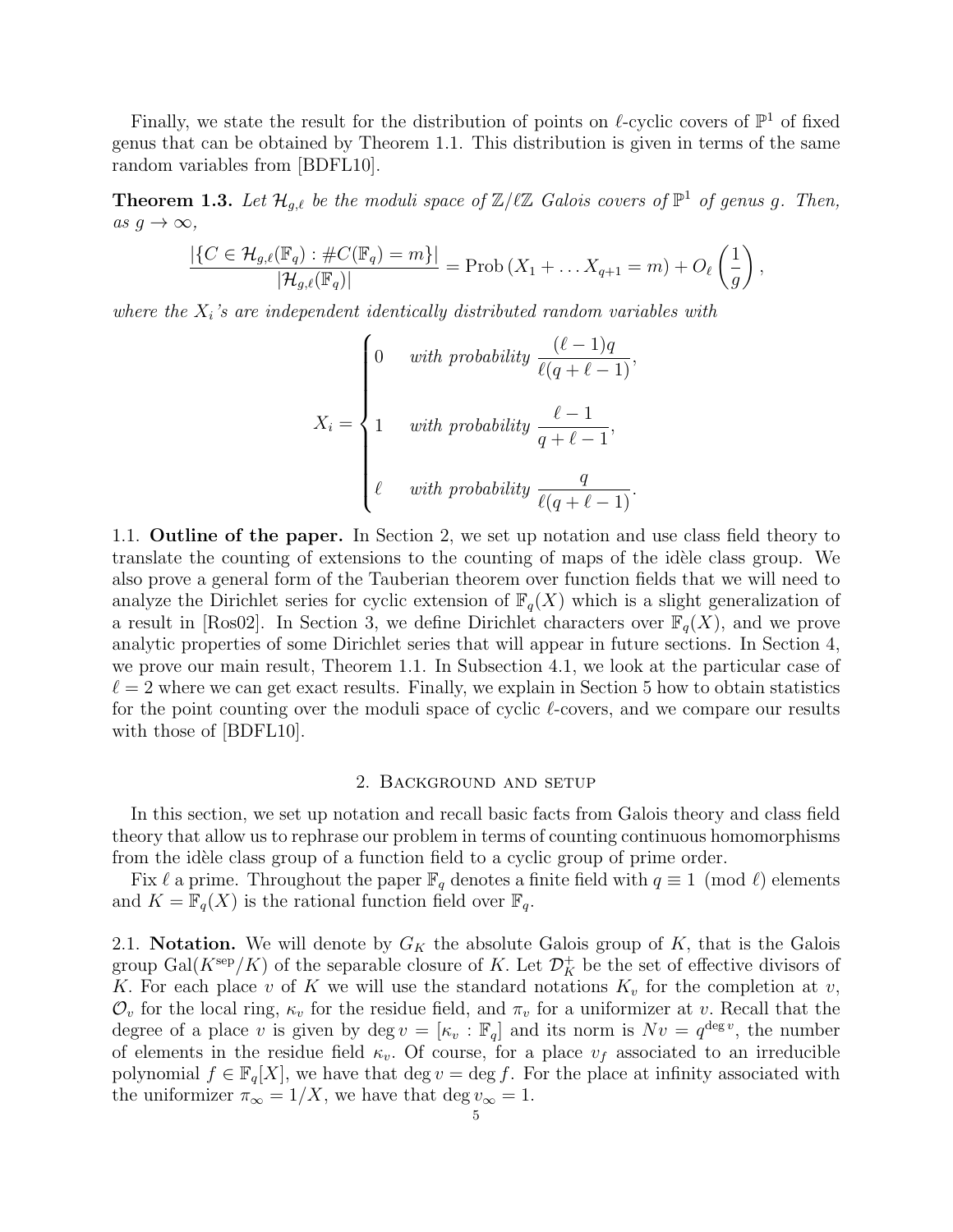2.2. From covers to field extensions. A  $\mathbb{Z}/\ell\mathbb{Z}$  cover is a pair  $(C, \pi)$  where  $C \stackrel{\pi}{\to} \mathbb{P}^1$  is an  $\ell$ -degree cover map defined over K. Each  $\mathbb{Z}/\ell\mathbb{Z}$  cover  $(C, \pi)$  together with an isomorphism  $\mathbb{Z}/\ell\mathbb{Z} \to \text{Aut}(C/\mathbb{P}^1)$  corresponds to a Galois extension L of  $K = \mathbb{F}_q(X)$  together with a distinguished isomorphism  $\tau : \text{Gal}(L/K) \stackrel{\tau}{\to} \mathbb{Z}/\ell\mathbb{Z}$ . We refer to such extensions as  $\ell$ -cyclic extensions. The genus of the curve C relates to the discriminant  $Disc(L/K)$  via the Riemann-Hurwitz formula (see for instance [Ros02, Theorem 7.16]),

$$
2g_C - 2 = \ell(2g_{\mathbb{P}^1} - 2) + \deg \text{Disc}(L/K).
$$

Since  $q \equiv 1 \pmod{\ell}$ , there is no wild ramification and each place v of K either ramifies completely, splits completely or is inert. Thus

(4) 
$$
Disc(L/K) = \sum_{v \text{ ramified in } L} (\ell - 1)v
$$

and

$$
2g_C = (\ell - 1) \left[ -2 + \sum_{v \text{ ramified in } L} \deg v \right],
$$

where the sum is taken over the places  $v$  of K that ramify in  $L$ .

2.3. From field extensions to maps. Our translation from counting extensions to counting maps has two steps. First, by Galois theory,  $\ell$ -cyclic extensions  $L/K$  with a distinguished isomorphism  $\tau$ : Gal $(L/K) \stackrel{\tau}{\to} \mathbb{Z}/\ell\mathbb{Z}$  are in one-to-one correspondence with the surjective continuous homomorphisms  $G_K \to \mathbb{Z}/\ell\mathbb{Z}$  from the absolute Galois group of K to  $\mathbb{Z}/\ell\mathbb{Z}$ . By class field theory, the maps  $G_K \to \mathbb{Z}/\ell\mathbb{Z}$  are in one-to-one correspondence with the maps  $\mathbf{J}_K/K^{\times} \to \mathbb{Z}/\ell\mathbb{Z}$  from the idèle class group of K to  $\mathbb{Z}/\ell\mathbb{Z}$ .

Thus an  $\ell$ -cyclic extension  $L/K$  of given discriminant corresponds to a nontrivial continuous homomorphism  $\varphi : \mathbf{J}_K/K^\times \to \mathbb{Z}/\ell\mathbb{Z}$ . We first remark that it suffices to count the maps

(5) 
$$
\phi : \pi_{\infty}^{\mathbb{Z}} \times \prod_{v} \mathcal{O}_{v}^{\times} \to \mathbb{Z}/\ell\mathbb{Z}
$$

which are trivial on  $\mathbb{F}_q^{\times}$ , since any such map has a unique extension to  $J_K/K^{\times} \to \mathbb{Z}/\ell\mathbb{Z}$ . (Here  $\pi_{\infty}^{\mathbb{Z}}$  is the free abelian group generated by  $\pi_{\infty}$ .)

There are  $\ell - 1$  unramified surjective continuous homomorphisms  $J_K/K^{\times} \to \mathbb{Z}/\ell\mathbb{Z}$  (one for each generator of  $\mathbb{Z}/\ell\mathbb{Z}$  corresponding to the extensions  $K(\sqrt[\ell]{\beta}), \ldots, K(\sqrt[\ell]{\beta^{\ell-1}})$ . There is also the trivial map, that is also unramified everywhere. In terms of extensions, this corresponds to a K-algebra. In terms of covers of  $\mathbb{P}^1$ , this corresponds to the split cover that consists of  $\ell$  disjoint copies of  $\mathbb{P}^1$ .

For each place v of K, the component  $\phi_v : \mathcal{O}_v^{\times} \to \mathbb{Z}/\ell\mathbb{Z}$  is the composition of  $\varphi$  with a canonical map  $\mathcal{O}_v^{\times} \to \mathbf{J}_K \to \mathbf{J}_K/K^{\times}$ . A place v ramifies in L if and only if the map  $\phi_v$  is not trivial on  $\mathcal{O}_v^{\times}$ . Let  $\psi_{\infty}$  be the restriction of  $\phi$  to  $\pi_{\infty}^{\mathbb{Z}}$ .

Thus the conductor of the map  $\phi$  is

$$
Cond(\phi) = \sum_{\substack{v \text{ ramified in } L \\ 6}} v,
$$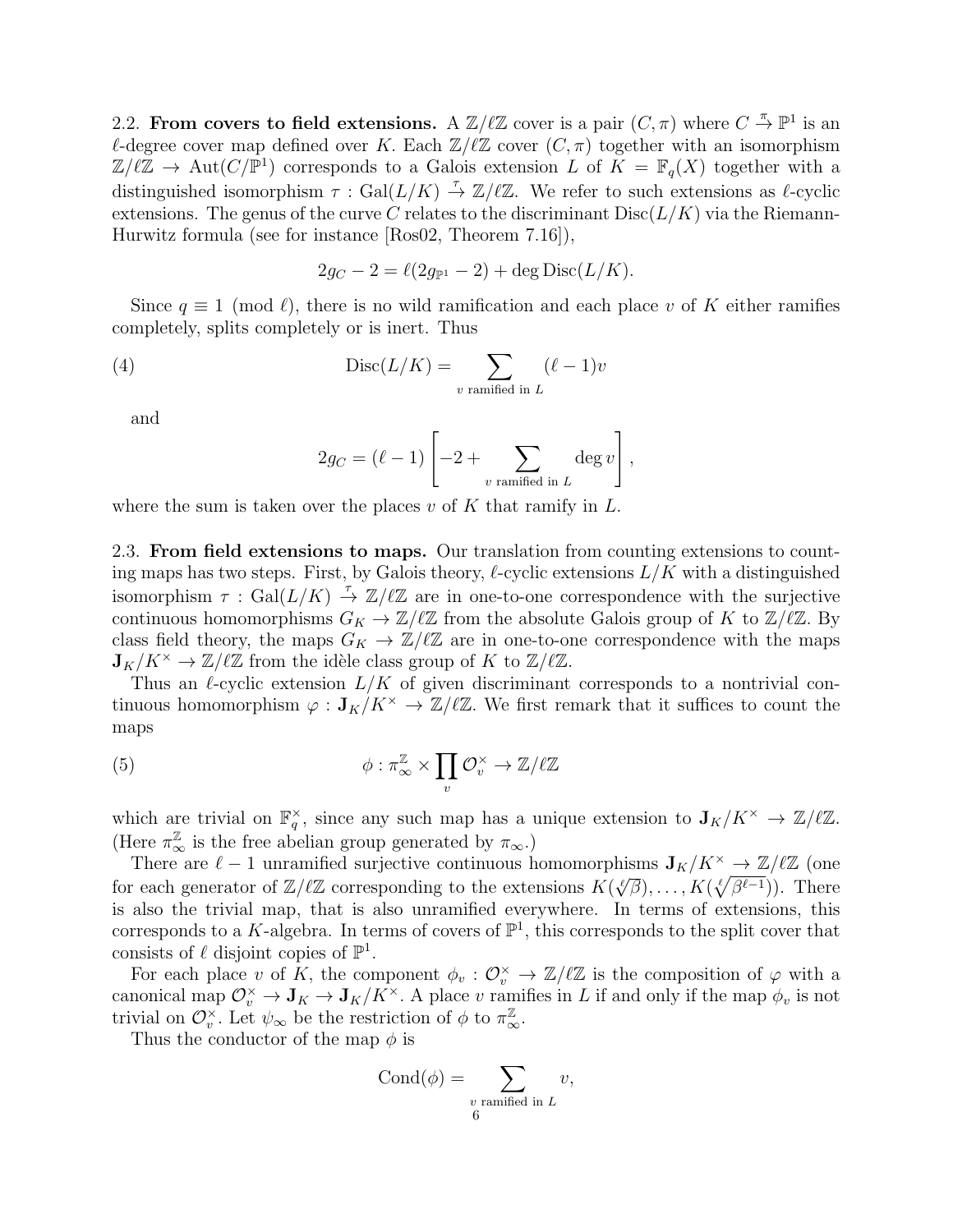which is also the conductor of the extension  $L/K$ . As there is no wild ramification, the discriminant-conductor formula (see for instance [VS06, Section 12.6]) yields

(6) 
$$
Disc(L/K) = (\ell - 1) Cond(L/K) = (\ell - 1) Cond(\phi).
$$

We now address the global compatibility condition. Fix  $\mu \in \mathbb{F}_q$ , a generator of the multiplicative group  $\mathbb{F}_q^{\times}$ . For each place v of K, we note that the map  $\phi_v : \mathcal{O}_v^{\times} \to \mathbb{Z}/\ell\mathbb{Z}$  factors through  $(\mathcal{O}_v/(\pi_v))^{\times}$ . Recall that deg  $v = [\mathcal{O}_v/(\pi_v) : \mathbb{F}_q]$  and thus

$$
\mathcal{O}_v/(\pi_v) \cong \mathbb{F}_{q^{\deg v}}.
$$

For each v, fix a choice of  $g_v \in \mathcal{O}_v$  whose image generates  $(\mathcal{O}_v/(\pi_v))^{\times} \cong (\mathbb{F}_{q^{\deg v}})^{\times}$  and such that

$$
\mu=g_v^{\frac{q^{\deg v}-1}{q-1}}.
$$

Hence

$$
\phi(\mu) := \phi(1, \mu, \mu, \dots) \n= \phi((1, \mu, 1, 1, \dots)(1, 1, \mu, 1, \dots) \cdots) \n= \phi(1, \mu, 1, 1, \dots) + \phi(1, 1, \mu, 1, \dots) + \dots \n= \sum_{v} \phi_{v}(\mu).
$$

This implies

$$
\phi(\mu) = \sum_{v} \phi_v \left( g_v^{\frac{q^{\deg v} - 1}{q-1}} \right) = \sum_{v} \left( \frac{q^{\deg v} - 1}{q-1} \right) \phi_v(g_v).
$$

We note that  $\frac{q^{\deg v}-1}{q-1} = q^{\deg v-1} + q^{\deg v-2} + \cdots + q+1 \equiv \deg v \pmod{\ell}$  since  $q \equiv 1 \pmod{\ell}$ . Thus to have  $\mathbb{F}_q^{\times}$  map to zero it is necessary and sufficient that

(7) 
$$
\sum_{v \in \text{Cond}(\phi)} \phi_v(g_v) \deg v \equiv 0 \pmod{\ell}.
$$

In order to count the extensions  $L/K$  with prescribed splitting/ramification conditions at places v of  $K = \mathbb{F}_q(X)$ , we have to count the maps  $\phi$  as in (5) satisfying the global compatibility condition (7) with corresponding conditions at places v of  $\mathbb{F}_q(X)$ , which we describe below.

If v is unramified, we need to distinguish between inert and completely split. Since  $v$  is unramified, the map  $\varphi_v$  is trivial on  $\mathcal{O}_v^{\times}$  and therefore its image is dictated by  $\varphi_v(\pi_v^{\mathbb{Z}})$  $_v^{\mathbb{Z}}$ ). Since this is a subgroup of a simple abelian group, we have only two possibilities: either  $\varphi_v$  is surjective, which corresponds to v being inert; or  $\varphi_v$  is trivial, which corresponds to v being completely split.

If  $v = v_{\infty}$  we can read the splitting behavior from  $\phi(\pi_{\infty}, 1, 1, \ldots)$ . Namely, we have that  $v_{\infty} \notin \text{Cond}(\phi)$  if and only if  $\phi_{v_{\infty}}(\mathcal{O}_{v_{\infty}}^{\times}) = 0$ . Therefore:

- $v_{\infty}$  splits completely in L when  $\phi_{v_{\infty}}(\mathcal{O}_{v_{\infty}}^{\times})=0$  and  $\psi_{\infty}(\pi_{\infty})=0$ ,
- $v_{\infty}$  is inert when  $\phi_{v_{\infty}}(\mathcal{O}_{v_{\infty}}^{\times})=0$  and  $\psi_{\infty}(\pi_{\infty})\neq0$ .

Let  $v_0 \neq v_\infty$  be unramified. We denote it as an element in the idèles by putting the infinite component first and the  $v_0$  component second. Then since  $Frob_{v_0}$  corresponds to  $(1, \pi_{v_0}, 1, 1, ...)$  under the correspondence from class field theory,  $v_0$  splits if and only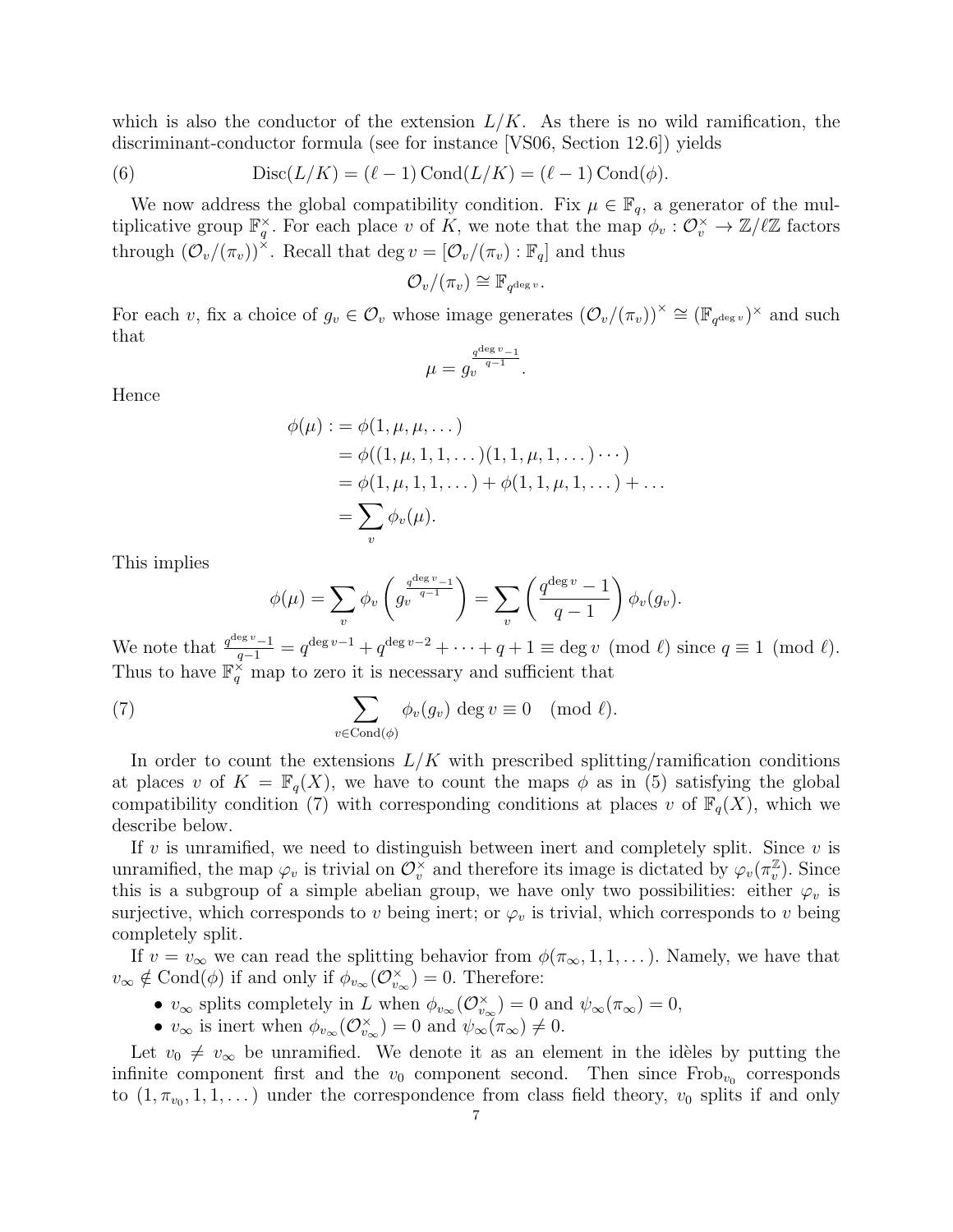if  $\varphi(1, \pi_{v_0}, 1, 1, ...) = 0$ . By abuse of notation we also let  $v_0$  represent the monic irreducible polynomial in  $K^{\times}$  corresponding to  $v_0$  and we choose  $\pi_{v_0} = v_0$ . Thus val<sub> $v_0$ </sub> $(v_0) =$  $1, val_{\infty}(v_0) = - \deg v_0$  and  $val_v(v_0) = 0$  for  $v \neq v_0, v_{\infty}$ . Since  $\varphi$  is trivial on  $K^{\times}$ , we know that

$$
0 = \varphi(v_0, v_0, \dots) = \varphi(v_0, 1, \dots) + \varphi(1, v_0, 1, \dots) + \varphi(1, 1, v_0, 1, \dots) + \dots = \varphi(\pi_{\infty}^{-\deg v_0}, 1, \dots) + \varphi(v_0 \pi_{\infty}^{\deg v_0}, 1, \dots) + \varphi(1, v_0, 1, \dots) + + \varphi(1, 1, v_0, 1, \dots) + \varphi(1, 1, 1, v_0, 1, \dots) + \dots
$$

Since  $v_0$  is monic and  $\text{val}_{v_{\infty}}(v_0 \pi_{\infty}^{\deg v_0}) = 0$ , we have that  $\varphi(v_0 \pi_{\infty}^{\deg v_0}, 1, ...) = 0$ . Denoting by  $\varphi_{v_0}(\pi_{v_0})$  the term  $\varphi(1,1,\ldots,1,v_0,1,\ldots,1)$  where the  $v_0$  is in the  $v_0$  place, we obtain,

$$
\psi_{\infty}(\pi_{\infty}^{-\deg v_0}) + \varphi_{v_0}(\pi_{v_0}) + \sum_{v \neq v_0, v_{\infty}} \phi_v(v_0) = 0.
$$

Since  $v_0$  splits if and only if  $\varphi_{v_0}(\pi_{v_0}) = 0$ , we see that:

•  $v_0$  splits if and only if  $\phi_{v_0}(\mathcal{O}_{v_0}^{\times})=0$  and

(8) 
$$
\psi_{\infty}(\pi_{\infty}^{-\deg v_0}) + \sum_{v \neq v_0, v_{\infty}} \phi_v(v_0) = 0.
$$

•  $v_0$  is inert if and only if  $\phi_{v_0}(\mathcal{O}_{v_0}^{\times}) = 0$  and

$$
\psi_{\infty}(\pi_{\infty}^{-\deg v_0}) + \sum_{v \neq v_0, v_{\infty}} \phi_v(v_0) \neq 0.
$$

2.4. Generating series and the Tauberian Theorem. As in previous work, our strategy is to make use of the Tauberian theorem to deduce an asymptotic formula for the number of field extensions  $L/K$  with discriminant of degree **n** from the analytic properties of the generating series

$$
\sum_{\text{Gal}(L/K)\cong \mathbb{Z}/\ell\mathbb{Z}}\mathfrak{D}(L/K)^{-s},
$$

where  $\mathfrak{D}(L/K)$  is the norm of the discriminant  $Disc(L/K)$ . As mentioned above, since we are dealing with cyclic extension of prime degree  $\ell$ , the conductor-discriminant relation gives

$$
Disc(L/K) = (\ell - 1) Cond(L/K) \iff \mathfrak{D}(L/K) = N (Cond(L/K))^{\ell - 1},
$$

and it is more natural to write the generating series as

$$
\sum_{\text{Gal}(L/K)\cong \mathbb{Z}/\ell\mathbb{Z}} \mathfrak{D}(L/K)^{-s} := \sum_{f\in \mathcal{D}_K^+} \frac{a_{\ell}(f)}{Nf^{(\ell-1)s}},
$$

where  $a_{\ell}(f)$  is the number of cyclic extensions of degree  $\ell$  of  $K = \mathbb{F}_q(X)$  with conductor f. We will then extend this analysis to study the extensions  $L$  that are counted by  $N(\mathbb{Z}/\ell\mathbb{Z}, \mathfrak{n}; \mathcal{V}_R, \mathcal{V}_S, \mathcal{V}_I)$  as defined in Section 1 by understanding the generating series

$$
\sum_{\mathrm{Gal}(L/K)\cong \mathbb{Z}/\ell\mathbb{Z}\atop \mathcal{V},\mathcal{E}} \mathfrak{D}(L/K)^{-s},
$$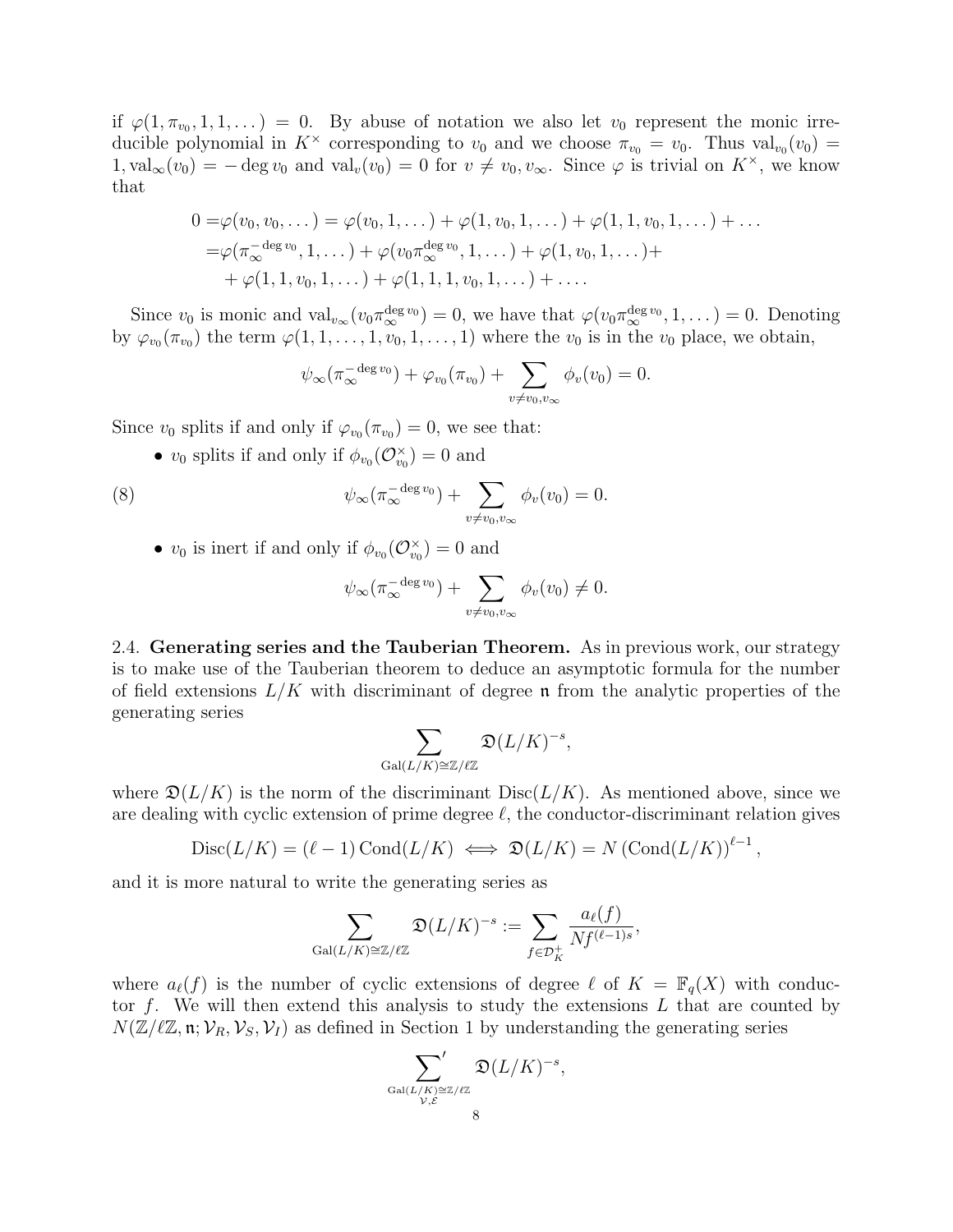where the sum now runs over the cyclic extensions of degree  $\ell$  that satisfy all of prescribed the splitting/ramification conditions. Again, we will write this Dirichlet series as

$$
\sum_{\mathrm{Gal}(L/K)\cong \mathbb{Z}/\ell\mathbb{Z}\atop \mathcal{V}, \mathcal{E}} \mathfrak{D}(L/K)^{-s}:=\sum_{f\in \mathcal{D}^+_K} \frac{a_{\ell}(f,\mathcal{V}_R,\mathcal{V}_S,\mathcal{V}_I)}{Nf^{(\ell-1)s}},
$$

where  $a_{\ell}(f, \mathcal{V}_R, \mathcal{V}_S, \mathcal{V}_I)$  is the number of cyclic extensions of degree  $\ell$  of  $K = \mathbb{F}_q(X)$  with conductor  $f$  that satisfy all of the prescribed splitting/ramification conditions.

We now state and prove the version of the Tauberian theorem needed to analyze the Dirichlet series above. More generally, let k be a positive integer, let  $a: \mathcal{D}_K^+ \to \mathbb{C}$ , and  $\mathcal{F}(s)$ be the Dirichlet series

$$
\mathcal{F}(s) = \sum_{f \in \mathcal{D}_K^+} \frac{a(f)}{Nf^{ks}}.
$$

We want a Tauberian theorem that will allow us to evaluate  $\sum_{\deg f=n} a(f)$  in the situation when the half-plane of absolute convergence is  $\text{Re}(s) > 1/k$  for some positive integer k, and the function  $\mathcal{F}(s)$  has a finite number of poles (of arbitrary multiplicities) on the line  $Re(s) = 1/k$ . This is a slight generalization of [Ros02, Theorem 17.1].

Since the function  $q^{-ks}$ , and therefore  $\mathcal{F}(s)$ , are periodic with period  $2\pi i/(k \log q)$ , nothing is lost by confining our attention to the region

(9) 
$$
B_k = \left\{ s \in \mathbb{C} : -\frac{\pi i}{k \log q} \le \text{Im}(s) < \frac{\pi i}{k \log q} \right\},\
$$

and we will always suppose that s is confined to the region  $B_k$ .

**Theorem 2.1.** Let k be a positive integer, and let  $0 < \delta < 1/k$ . Let  $a : \mathcal{D}_K^+ \to \mathbb{C}$ , and suppose that the Dirichlet series

$$
\mathcal{F}(s) = \sum_{f \in \mathcal{D}_K^+} \frac{a(f)}{Nf^{ks}}
$$

converges absolutely for  $\text{Re}(s) > 1/k$ , and is holomorphic on  $\{s \in B_k : \text{Re}(s) \geq \delta\}$  except for a finite number of poles on the line  $\text{Re}(s) = 1/k$ . Let  $u = q^{-ks}$  and define  $F(u) = \mathcal{F}(s)$ . Then,

$$
\sum_{\deg f = \mathfrak{n}} a(f) = - \sum_{|u| = q^{-1}} \text{Res}_{u} \frac{F(u)}{u^{\mathfrak{n}+1}} + O(q^{\delta k \mathfrak{n}} M),
$$

where

$$
M = \max_{|u|=q^{-k\delta}} |F(u)| = \max_{\text{Re}(s)=\delta} \mathcal{F}(s).
$$

*Proof.* With the change of variable  $u = q^{-ks}$ , we have that

$$
F(u) = \sum_{n=0}^{\infty} \left( \sum_{\deg f = n} a(f) \right) u^{n},
$$

and by hypothesis,  $F(u)$  is a meromorphic function on the disk  $\{u \in \mathbb{C} : |u| \leq q^{-k\delta}\},\$ except for finitely many poles with  $|u|=1/q$ . Let  $C_{\delta} = \{u \in \mathbb{C} : |u|=q^{-k\delta}\}\,$  oriented counterclockwise. Choose any  $\eta > 1$  and let  $C_{\eta} = \{u \in \mathbb{C} : |u| = q^{-\eta}\}\$ , oriented clockwise.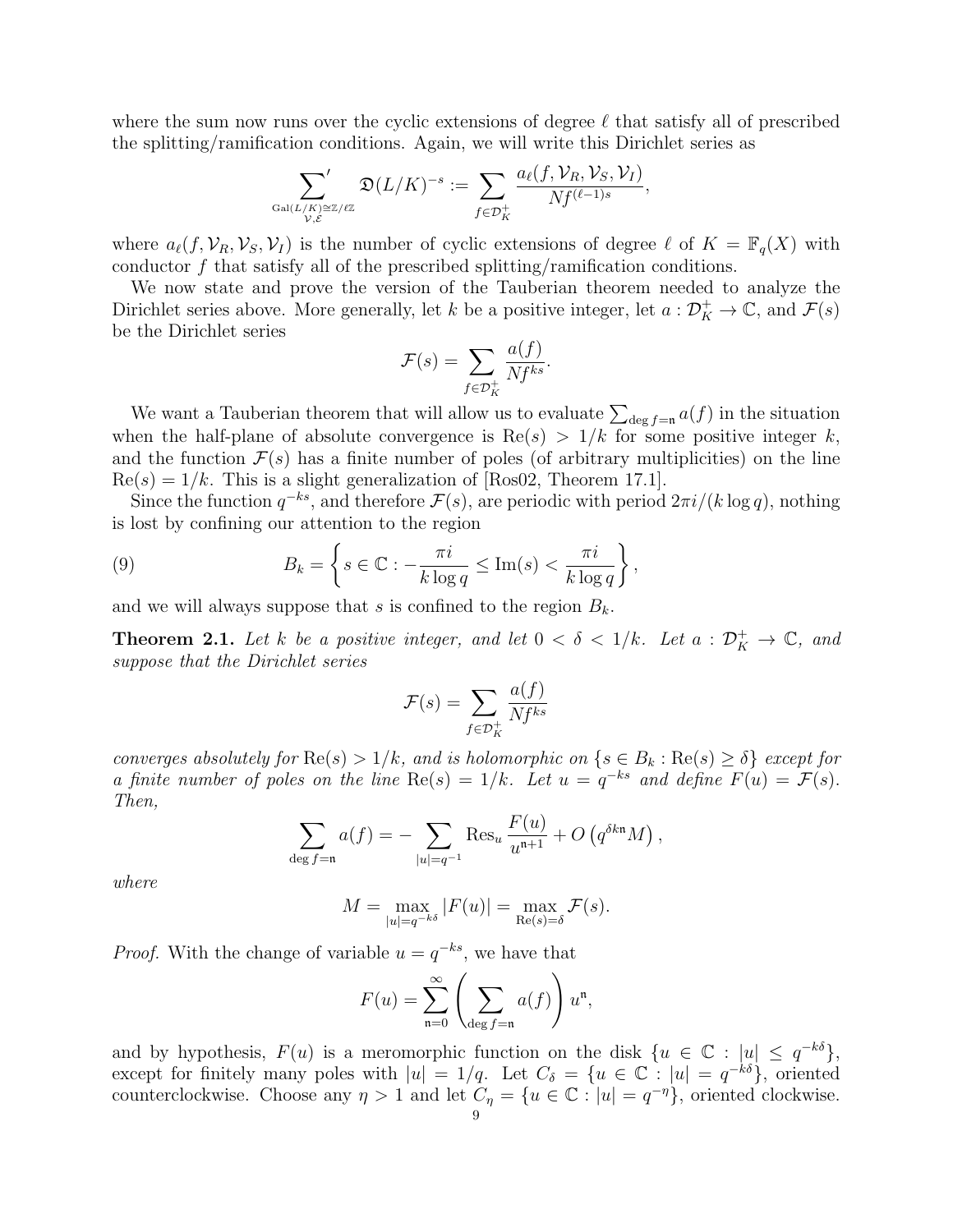Notice that  $\frac{F(u)}{u^{n+1}}$  is a meromorphic function between the two circles  $C_{\eta}$  and  $C_{\delta}$  with finitely many poles at  $|u|=1/q$ . Thus, by the Cauchy's integral formula,

$$
\frac{1}{2\pi i} \oint_{C_{\delta} + C_{\eta}} \frac{F(u)}{u^{n+1}} du = \sum_{|u|=q^{-1}} \text{Res}_{u} \frac{F(u)}{u^{n+1}}.
$$

Since  $q^{-\eta} < 1$ , using the power series expansion of  $F(u)$  around  $u = 0$ , we have that

$$
\frac{1}{2\pi i} \oint_{C_{\eta}} \frac{F(u)}{u^{n+1}} du = - \sum_{\deg f = n} a(f).
$$

Therefore, we obtain

$$
\sum_{\deg f = \mathfrak{n}} a(f) = - \sum_{|u| = q^{-1}} \text{Res}_{u} \frac{F(u)}{u^{\mathfrak{n}+1}} + \frac{1}{2\pi i} \oint_{C_{\delta}} \frac{F(u)}{u^{\mathfrak{n}+1}} du.
$$

Let M be the maximum of  $|F(u)|$  over  $C_{\delta}$ . Then

$$
\left|\frac{1}{2\pi i}\oint_{C_\delta}\frac{F(u)}{u^{n+1}}du\right|\leq Mq^{\delta k n}
$$

,

which proves the proposition.  $\Box$ 

# 3. Dirichlet characters and L-functions

In this section, we define  $\ell$ th-power residue symbols over  $\mathbb{F}_q[X]$  (we recall that  $q \equiv 1$  $(\text{mod } \ell)$ ). We refer the reader to [Mor91] for details. We then study some auxiliary functions built out of the  $\ell$ th-power residue symbols that will be used in the proofs of our main results.

Recall that  $\ell$  is a prime such that  $q \equiv 1 \pmod{\ell}$ . Thus  $\mathbb{F}_q^{\times}$  contains the  $\ell$ th roots of unity. In particular,  $b_\ell = \mu^{\frac{q-1}{\ell}}$  is one of these roots where  $\mu$  is a fixed generator of  $\mathbb{F}_q^{\times}$ . Let  $v = v(X) \in \mathbb{F}_q[X]$  be a monic irreducible polynomial. We define the  $\ell$ -th power residue symbol as follows. Let

$$
\left(\frac{\cdot}{v}\right)_{\ell} : (\mathbb{F}_q[X]/v(X))^{\times} \to \mathbb{F}_q^{\times}
$$

be defined by

$$
\left(\frac{f}{v}\right)_{\ell} \equiv f^{\frac{Nv-1}{\ell}} \pmod{v}.
$$

In other words, the  $\ell$ -th power residue symbol is given by an  $\ell$ -th root of unity.

Recall that the choice of  $\mu$  determined for each place v a generator  $g_v$  of

$$
(\mathcal{O}_v/(\pi_v))^{\times} \cong (\mathbb{F}_q[X]/(v(X)))^{\times} \cong (\mathbb{F}_{q^{\deg v}})^{\times}
$$

such that  $\mu = g_v^{\frac{q^{\deg v}-1}{q-1}}$ . We have

$$
g_v^{\frac{q^{\deg v}-1}{\ell}} = \left(g_v^{\frac{q^{\deg v}-1}{q-1}}\right)^{\frac{q-1}{\ell}} = \mu^{\frac{q-1}{\ell}} = b_{\ell}.
$$

By the definition of the  $\ell$ -th power symbol,

$$
\left(\frac{g_v}{v}\right)_{\ell} \equiv b_{\ell} \pmod{v}.
$$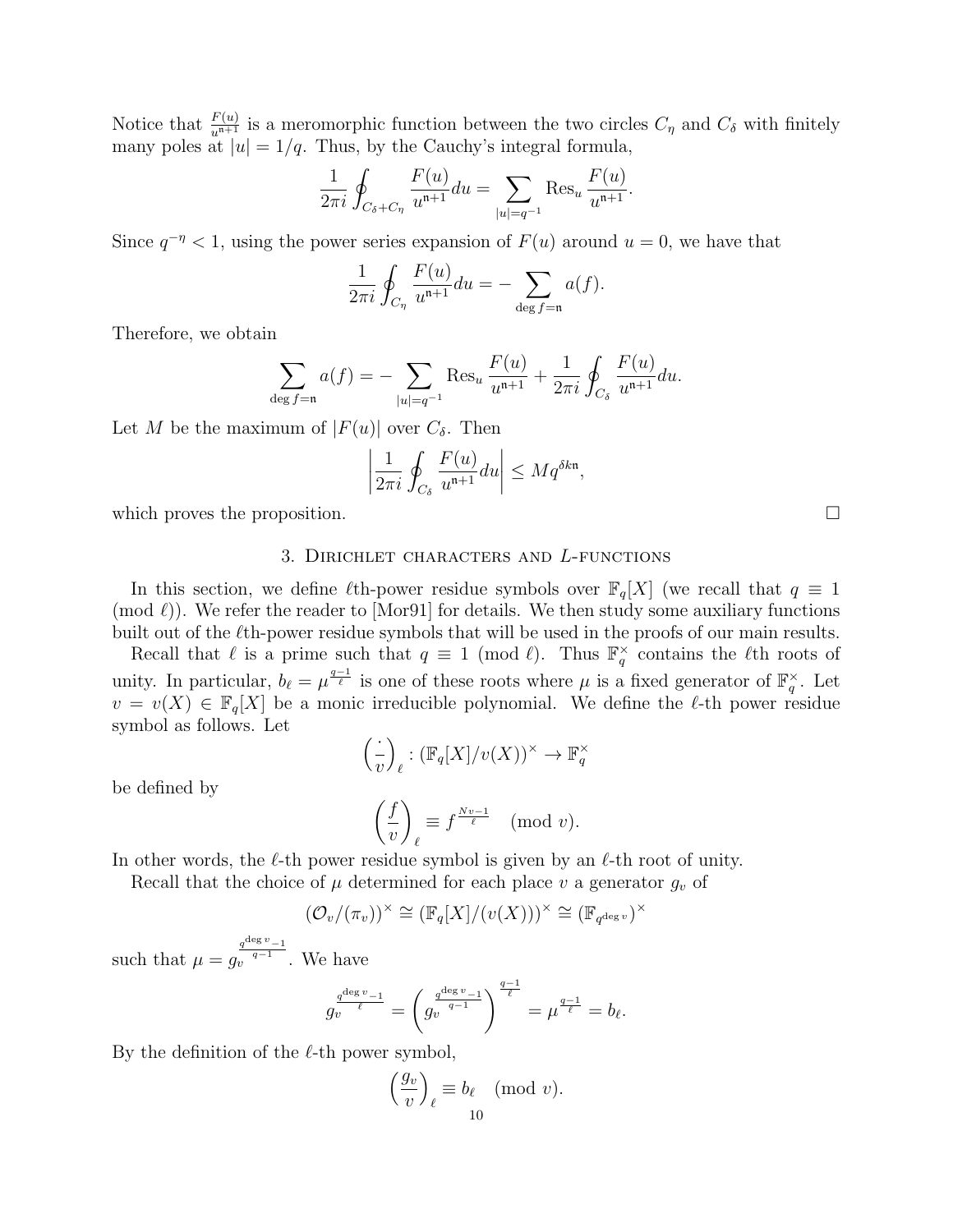We let  $\sigma$  be an  $\ell$ -order character from  $\mathbb{F}_q^{\times} \to \mathbb{C}^{\times}$ . Then,

$$
\chi_{v,\ell}:=\sigma\circ\left(\frac{\cdot}{v}\right)_\ell
$$

is a Dirichlet character  $\chi : \mathbb{F}_q[X] \to \mathbb{C}^\times$  of modulus v, where we define  $\chi_{v,\ell}(f(x)) = 0$  if  $v(x)$ divides  $f(x)$ .

For the infinite place  $v_{\infty}$ , we further define

$$
\chi_{v,\ell}(v_{\infty}) = \begin{cases} 1 & \text{deg } v \equiv 0 \pmod{\ell}, \\ 0 & \text{deg } v \not\equiv 0 \pmod{\ell}. \end{cases}
$$

For  $\chi$  a Dirichlet character, we denote by  $L(s, \chi)$  the Dirichlet L-function

$$
L(s, \chi) = \sum_{\substack{F \in \mathbb{F}_q[X] \\ F \text{ monic}}} \frac{\chi(F)}{|F|^s}
$$

where F varies over the monic polynomials of  $\mathbb{F}_q[X]$ , and by  $L^*(s,\chi)$  the completed Lfunction that includes the place at infinity. For a Dirichlet character modulo a monic polynomial  $v$ , we have that

$$
L^*(s, \chi) = (1 - q^{-s})^{-\lambda_v} L(s, \chi),
$$

where  $\lambda_v$  is 1 if deg  $v \equiv 0 \pmod{\ell}$ , and 0 otherwise.

Then, for  $\chi$  nontrivial, we remark that both  $L(s, \chi)$  and  $L^*(s, \chi)$  are analytic and non-zero for  $Re(s) > 1/2$ .

By  $\ell$ -power reciprocity, we can write the Kronecker symbol as

$$
(10) \quad \chi_{v,\ell}(v_0) = \sigma \circ \left(\frac{v_0}{v}\right)_{\ell} = \sigma \left(\left((-1)^{(q-1)/\ell}\right)^{\deg v_0 \deg v} \left(\frac{v}{v_0}\right)_{\ell}\right) = \Psi_{v_0,\ell}(v) \chi_{v_0,\ell}(v),
$$

where  $\chi_{v_0,\ell}(v)$  is the Dirichlet character modulo  $v_0$  defined above, and  $\Psi_{v_0,\ell}(v)$  depends only on the degree of v.

If  $v = v_{\infty}$ , let  $a_n$  be the principal coefficient of f. Then we define

$$
\chi_{v_{\infty},\ell}(f) := \begin{cases} \sigma(a_n) & \text{deg } f \equiv 0 \pmod{\ell}, \\ 0 & \text{deg } f \not\equiv 0 \pmod{\ell}. \end{cases}
$$

We note that the above definition agrees with  $\ell$ -power reciprocity in the following way

(11) 
$$
\chi_{v,\ell}(v_{\infty}) = \left((-1)^{(q-1)/\ell}\right)^{\deg v} \chi_{v_{\infty},\ell}(v) = \begin{cases} 1 & \deg v \equiv 0 \pmod{\ell}, \\ 0 & \deg v \not\equiv 0 \pmod{\ell}. \end{cases}
$$

where we have used that v is a monic polynomial, which implies that  $\chi_{v_{\infty},\ell}(v) = 1$  when  $\ell \mid \deg v$ , and that  $((-1)^{(q-1)/\ell})^{\deg v} = 1$  when  $\ell \mid \deg v$  and q odd, and is trivially 1 when q is even since then we have even characteristic.

Finally, we remark that by the above, the Kronecker symbol codifies ramification in extensions in the usual way. Let  $f \in \mathbb{F}_q[X]$  (not necessarily monic). Then,

$$
\chi_{v,\ell}(f) = \begin{cases} 1 & v \text{ splits in } K(\sqrt[\ell]{f}), \\ \xi_{\ell}^k, \text{ for some } 1 \le k \le \ell - 1 & v \text{ is inert in } K(\sqrt[\ell]{f}), \\ 0 & v \text{ ramifies in } K(\sqrt[\ell]{f}), \end{cases}
$$

where  $\xi_{\ell}$  is a primitive  $\ell$ <sup>th</sup> root of 1.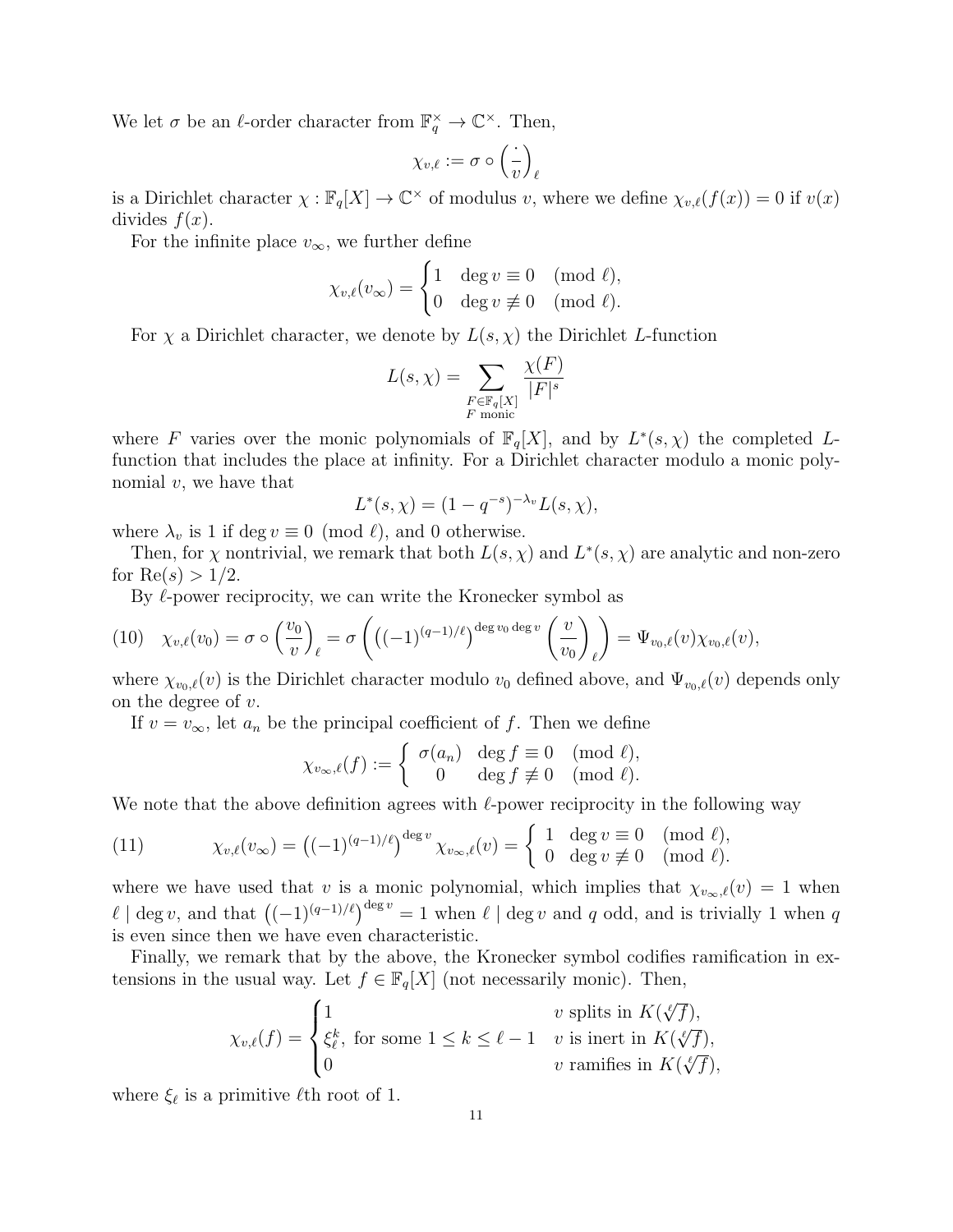**Lemma 3.1.** Let  $\chi$  be a nontrivial Dirichlet character and let  $\Psi$  be a function on  $\mathbb{F}_q[X]$  such that  $\Psi(F) = \Psi(G)$  when  $\deg F = \deg G$ . Then

$$
L(s, \Psi \chi) = \sum_{\substack{F \in \mathbb{F}_q[X] \\ F \text{ monic}}} \frac{\Psi(F) \chi(F)}{|F|^s}
$$

is an analytic function on C.

Proof. Let

$$
A(n, \Psi, \chi) = \sum_{\substack{F \in \mathbb{F}_q[X], \\ F \text{ monic,} \\ \deg F = n}} \Psi(F) \chi(F).
$$

Then

$$
L(s, \Psi \chi) = \sum_{n=0}^{\infty} \frac{A(n, \Psi, \chi)}{q^{ns}}.
$$

We note that

$$
A(n, \Psi, \chi) = \Psi(G) \sum_{\substack{F \in \mathbb{F}_q[X], \\ F \text{ monic,} \\ \deg F = n}} \chi(F)
$$

for any polynomial G of degree n, and thus  $A(n, \Psi, \chi) = 0$  if n is greater than or equal to the degree of the modulus of  $\chi$  by the orthogonality relations of characters.

 $\Box$ 

**Lemma 3.2.** Let  $\xi_{\ell}$  be a primitive  $\ell$ th root of 1. Let  $V_R$ ,  $V_S$  and  $V_U$  be finite subsets of places of  $\mathcal{V}_K$  such that  $\mathcal{V}_S = \{v_1, \ldots, v_n\} \subset \mathcal{V}_U$ , and  $\mathcal{V}_U \cap \mathcal{V}_R = \emptyset$ . For each  $0 \le j \le \ell - 1$ , and each tuple  $(k_1, ..., k_n) \neq (0, ..., 0)$  with  $0 \leq k_i \leq \ell - 1$ , let

$$
\mathcal{M}_{j,k_1,\ldots,k_n}(s;\mathcal{V}_R,\mathcal{V}_S,\mathcal{V}_U)
$$
  

$$
:= \prod_{v \notin \mathcal{V}_R \cup \mathcal{V}_U} \left(1 + \left(\xi_\ell^{j \deg v} \prod_{h=1}^n \chi_{v,\ell}(v_h)^{k_h} + \cdots + \xi_\ell^{(\ell-1)j \deg v} \prod_{h=1}^n \chi_{v,\ell}(v_h)^{(\ell-1)k_h}\right) Nv^{-(\ell-1)s}\right).
$$

Then, each  $\mathcal{M}_{j,k_1,\dots,k_n}(s;\mathcal{V}_R,\mathcal{V}_S,\mathcal{V}_U)$  converges absolutely for  $\text{Re}(s) > \frac{1}{\ell-1}$  $\frac{1}{\ell-1}$  and has analytic continuation to the region  $\text{Re}(s) > \frac{1}{2(\ell-1)}$ .

In the case where we have only one place  $v_0 \in V_K$  with prescribed ramification  $\epsilon_0 \in$ {ramified,split, inert}, we will denote the above function by

(12) 
$$
\mathcal{M}_{j,k}(s; v_0, \epsilon_0) := \mathcal{M}_{j,k_1}(s; \mathcal{V}_R, \mathcal{V}_S, \mathcal{V}_U).
$$

*Proof.* For the absolute convergence, we have that the convergence of  $\prod_{v}(1+(\ell-1)|Nv^{-s(\ell-1)}|)$ is equivalent to that of  $\sum_{v}$  $\frac{1}{Nv^{s(\ell-1)}}$  and this convergence follows in the same way as the absolute convergence for the zeta function  $\zeta_K(s)$  in  $\text{Re}(s) > 1$ .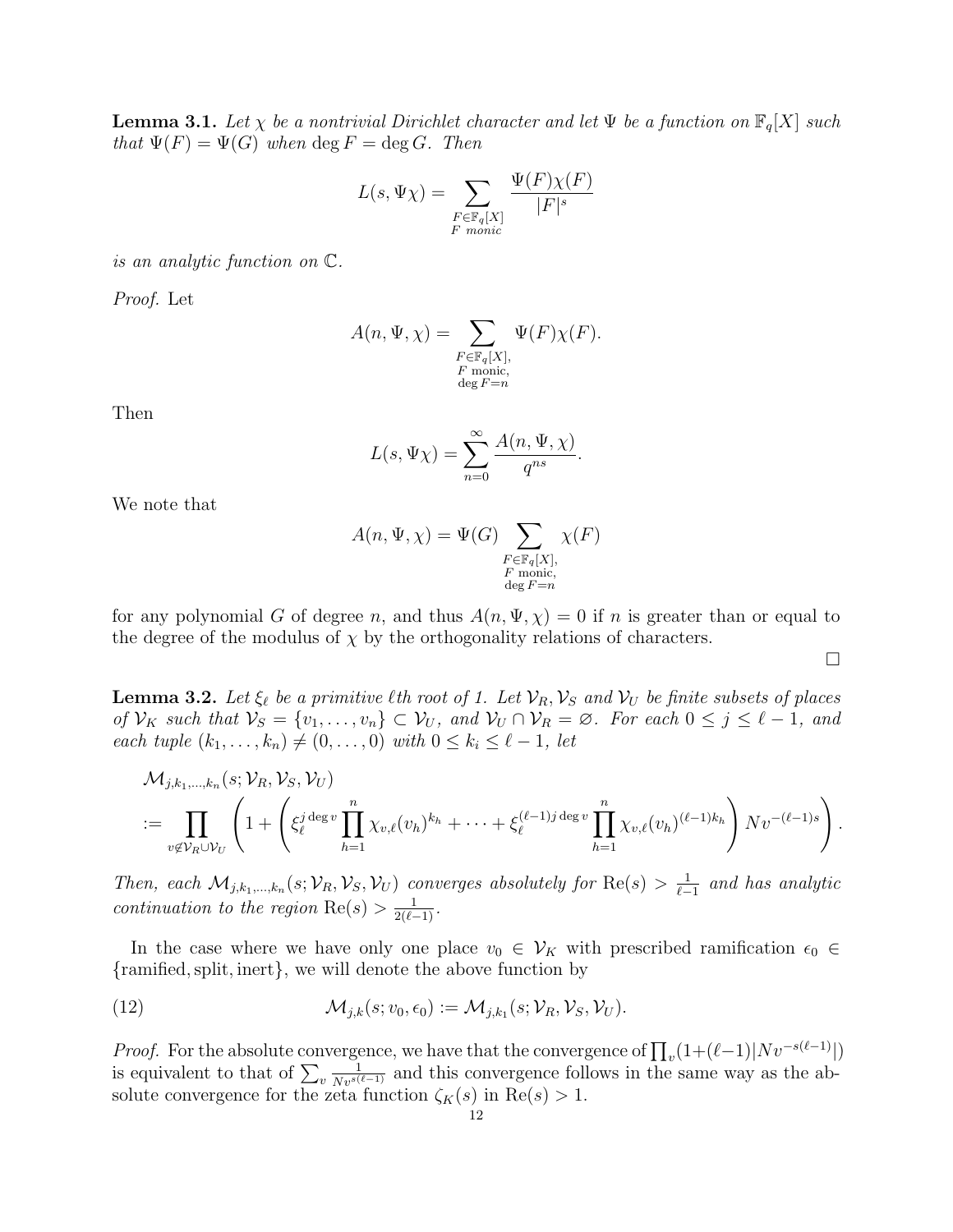For the analytic continuation, we write

$$
\mathcal{M}_{j,k_1,\dots,k_n}(s; \mathcal{V}_R, \mathcal{V}_S, \mathcal{V}_U)
$$
\n
$$
= \mathcal{C}_{j,k_1,\dots,k_n}^1(s) \prod_{i=1}^{\ell-1} \prod_{v \notin \mathcal{V}_R \cup \mathcal{V}_U} \left(1 + \xi_{\ell}^{ij \deg v} \prod_{h=1}^n \chi_{v,\ell}(v_h)^{ik_h} Nv^{-(\ell-1)s}\right)
$$
\n
$$
= \mathcal{C}_{j,k_1,\dots,k_n}^2(s) \prod_{i=1}^{\ell-1} \prod_{v \notin \mathcal{V}_R \cup \mathcal{V}_U} \left(1 - \xi_{\ell}^{ij \deg v} \prod_{h=1}^{\ell-1} \Psi_{v_h,\ell}(v)^{ik_h} \chi_{v_h,\ell}(v)^{ik_h} Nv^{-(\ell-1)s}\right)^{-1},
$$

where we have used  $\ell$ -power reciprocity (10), and where  $\mathcal{C}^1_{j,k_1,...,k_n}(s)$  and  $\mathcal{C}^2_{j,k_1,...,k_n}(s)$  are analytic functions for  $\text{Re}(s) > 1/2(\ell - 1)$  as the Euler products converge absolutely in that region. For each  $1 \leq i \leq \ell - 1$ , each  $0 \leq j \leq \ell - 1$  and each tuple  $(k_1, \ldots, k_n)$  as above, we have that the functions

$$
L_{i,j,k_1,...k_n}(s) = \prod_{v \notin \mathcal{V}_R \cup \mathcal{V}_U} \left(1 - \xi_{\ell}^{ij \deg v} \prod_{h=1}^{\ell-1} \Psi_{v_h,\ell}(v)^{ik_h} \chi_{v_h,\ell}(v)^{ik_h} Nv^{-(\ell-1)s}\right)^{-1}
$$
  
=  $L(s_1, \Psi_{i,j,k_1,...,k_h} \chi_{i,j,k_1,...,k_h})$ 

are twisted Dirichlet functions as in Lemma 3.1, where  $s_1 = (\ell - 1)s$ ,

$$
\Psi_{i,j,k_1,\dots,k_h}(v) = \xi_{\ell}^{ij \deg v} \prod_{h=1}^{\ell-1} \Psi_{v_h,\ell}(v)^{ik_h}
$$
  

$$
\chi_{i,j,k_1,\dots,k_h}(v) = \prod_{h=1}^{\ell-1} \chi_{v_h,\ell}(v)^{ik_h}.
$$

Then,  $\Psi_{i,j,k_1,\dots,k_h}(v)$  depends only on the degree of v, and  $\chi_{i,j,k_1,\dots,k_h}(v)$  is a non-trivial Dirichlet character since  $1 \leq i \leq \ell - 1$ , and  $(k_1, \ldots, k_n) \neq 0$ . Applying Lemma 3.1, this completes the proof of the analytic continuation.

 $\Box$ 

Let  $\xi_{\ell}$  be a primitive  $\ell$ th root of 1. We now prove a result bounding the meromorphic continuation of the functions

(13) 
$$
\mathcal{A}(s) := \prod_{v} \left( 1 + (\ell - 1) N v^{-(\ell - 1)s} \right)
$$

(14) 
$$
\mathcal{B}(s) := \prod_{v} \left( 1 + (\xi_{\ell}^{\deg v} + \dots + \xi_{\ell}^{(\ell-1)\deg v}) N v^{-(\ell-1)s} \right)
$$

on the line  $\text{Re}(s) = \frac{1}{2(\ell-1)} + \varepsilon$ , for any  $\varepsilon > 0$ . We remark that the Euler products converge (absolutely and uniformly) for  $\text{Re}(s) > 1/(\ell - 1)$ .

**Lemma 3.3.** Let  $0 < \varepsilon < \frac{1}{2(\ell-1)}$ . The functions  $\mathcal{A}(s)$  and  $\mathcal{B}(s)$  have meromorphic continuation to the region  $\text{Re}(s) > \frac{1}{2(\ell-1)} + \varepsilon$ , and their only singularities are poles on the line  $\text{Re}(s) = 1/(\ell - 1)$ . Furthermore, both functions are absolutely bounded on the region  $\frac{1}{2(\ell-1)} < \text{Re}(s) < \frac{1}{\ell-1}$  $\frac{1}{\ell-1}$ .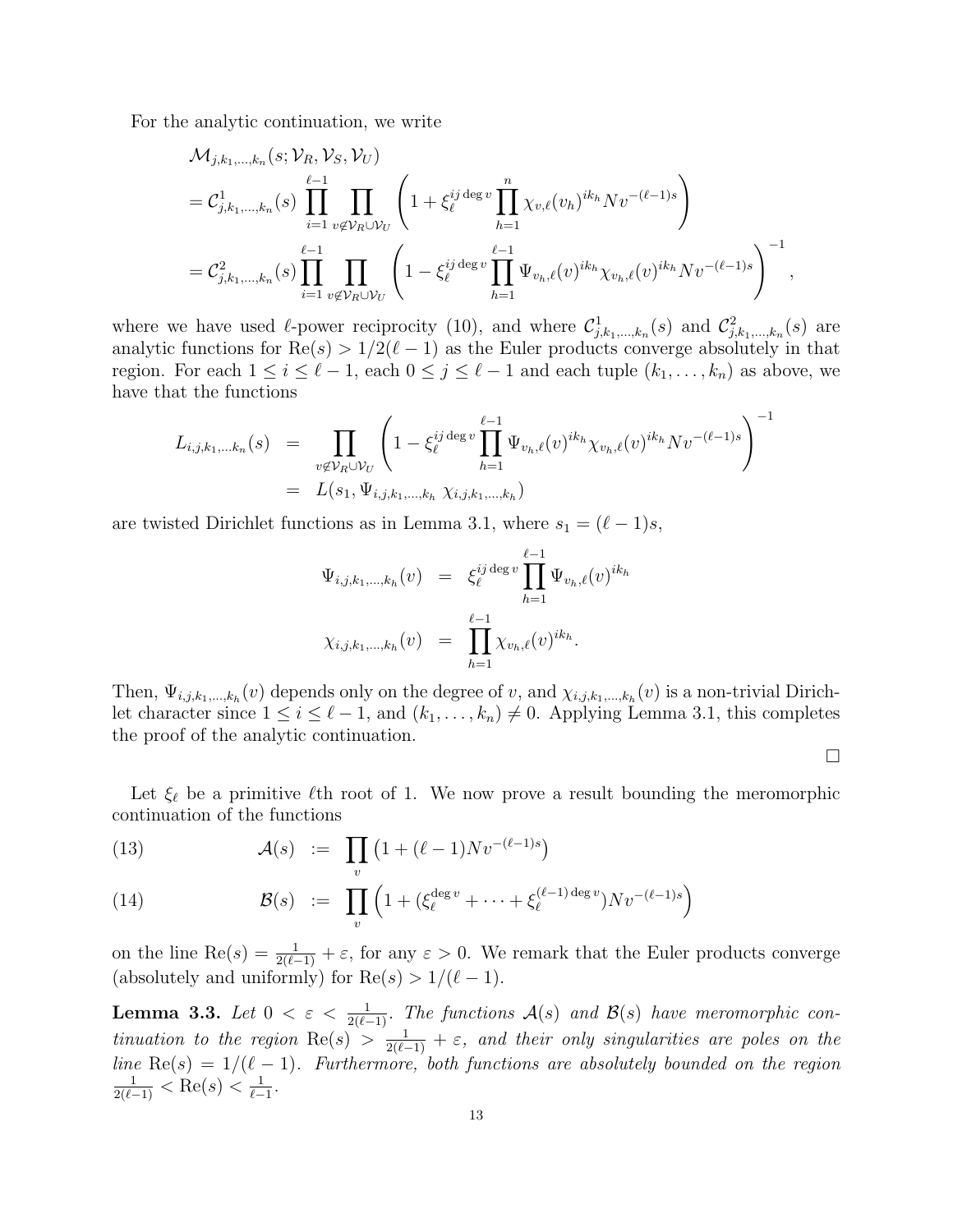*Proof.* For  $\text{Re}(s) > \frac{1}{\ell}$  $\frac{1}{\ell-1}$ , we have

$$
\begin{split}\n\mathcal{A}(s) &= \prod_{v} \left( 1 + (\ell - 1) N v^{-(\ell - 1)s} \right) \\
&= \zeta_K((\ell - 1)s)^{\ell - 1} \prod_{v} \left( 1 + (\ell - 1) N v^{-(\ell - 1)s} \right) (1 - N v^{-(\ell - 1)s})^{\ell - 1} \\
&= \zeta_K((\ell - 1)s)^{\ell - 1} \prod_{v} \left( 1 + (\ell - 1) N v^{-(\ell - 1)s} \right) \left( 1 - (\ell - 1) N v^{-(\ell - 1)s} \right. \\
&\quad + \left( \frac{\ell - 1}{2} \right) N v^{-2(\ell - 1)s} + N v^{-3(\ell - 1)s} O_{\ell}(1) \\
&= \zeta_K((\ell - 1)s)^{\ell - 1} \prod_{v} \left( 1 - \binom{\ell - 1}{2} N v^{-2(\ell - 1)s} + N v^{-3(\ell - 1)s} O_{\ell}(1) \right) \\
&= \mathcal{C}(s) \zeta_K((\ell - 1)s)^{\ell - 1} \prod_{v} \left( 1 - N v^{-2(\ell - 1)s} \right) \frac{\ell(\ell - 1)}{2} \\
&= \mathcal{C}(s) \frac{\zeta_K((\ell - 1)s)^{\ell - 1}}{\zeta_K(2(\ell - 1)s)^{\ell - 2}},\n\end{split}
$$

where  $\mathcal{C}(s)$  is analytic for  $\text{Re}(s) > \frac{1}{3(\ell-1)} + \varepsilon$ . Thus for  $s = \frac{1}{2(\ell-1)} + \varepsilon$ , as  $\varepsilon$  goes to zero, the function  $A(s)$  converges to zero, and the result follows. The poles are given by those of  $\zeta_K((\ell - 1)s)$ , namely  $s = 1/(\ell - 1)$ , with multiplicity  $\ell - 1$ . Similarly, for  $\text{Re}(s) > \frac{1}{\ell}$  $\frac{1}{\ell-1}$ , we have

$$
\mathcal{B}(s) = \prod_{v} \left( 1 + (\xi_{\ell}^{\deg v} + \dots + \xi_{\ell}^{(\ell-1) \deg v}) N v^{-(\ell-1)s} \right)
$$
  
= 
$$
\prod_{j=1}^{\ell-1} Z_K(\xi_{\ell}^j u) \prod_{v} \left( 1 + (\xi_{\ell}^{\deg v} + \dots + \xi_{\ell}^{(\ell-1) \deg v}) N v^{-(\ell-1)s} \right) \prod_{j=1}^{\ell-1} \left( 1 - \xi_{\ell}^j \deg^v N v^{-(\ell-1)s} \right),
$$

where  $u = q^{-(\ell-1)s}$  and

$$
Z_K(u) := \frac{1}{(1 - qu)(1 - u)}
$$

is the zeta function of  $K$ .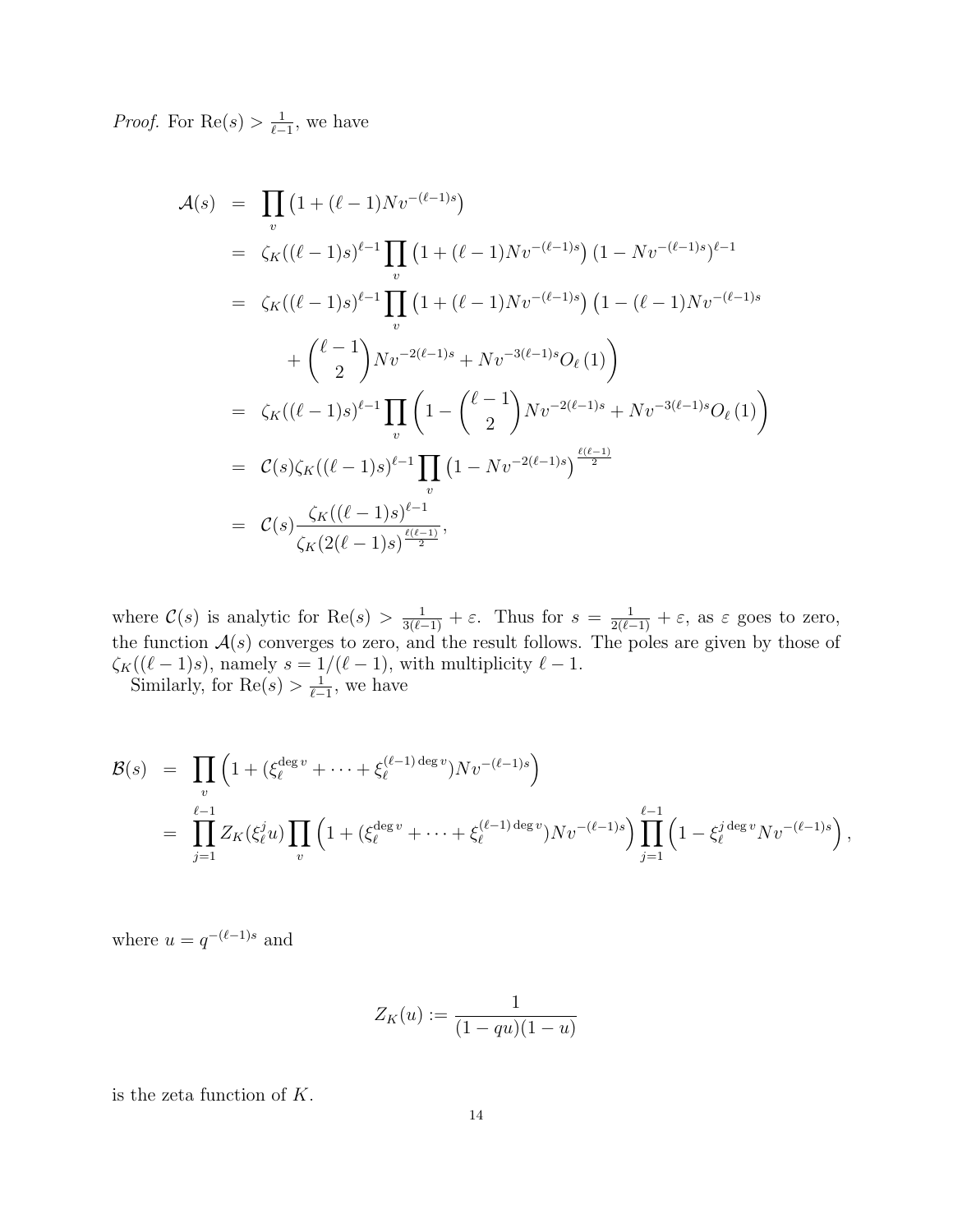Thus, we have,

$$
\mathcal{B}(s) = \prod_{j=1}^{\ell-1} Z_K(\xi_{\ell}^j u) \prod_v \left( 1 + (\xi_{\ell}^{\deg v} + \dots + \xi_{\ell}^{(\ell-1) \deg v}) N v^{-(\ell-1)s} \right)
$$
  
 
$$
\times \prod_v \left( 1 - (\xi_{\ell}^{\deg v} + \dots + \xi_{\ell}^{(\ell-1) \deg v}) N v^{-(\ell-1)s}
$$
  
 
$$
+ \left( \sum_{1 \leq i < j \leq \ell-1} \xi_{\ell}^{i \deg v} \xi_{\ell}^{j \deg v} \right) N v^{-2(\ell-1)s} + N v^{-3(\ell-1)s} O_{\ell}(1) \right)
$$
  
\n
$$
= C(s) \prod_{j=1}^{\ell-1} Z_K(\xi_{\ell}^j u) \prod_v \left( 1 + c(\ell) N v^{-2(\ell-1)s} \right),
$$

where

$$
c(\ell) = -\left(\xi_{\ell}^{\deg v} + \dots + \xi_{\ell}^{(\ell-1)\deg v}\right)^2 + \sum_{1 \leq i < j \leq \ell-1} \xi_{\ell}^{i \deg v} \xi_{\ell}^{j \deg v}
$$
\n
$$
= -\sum_{1 \leq i \leq j \leq \ell-1} \xi_{\ell}^{i \deg v} \xi_{\ell}^{j \deg v}
$$
\n
$$
= \begin{cases}\n-\frac{\ell(\ell-1)}{2} & \ell \mid \deg v, \ell > 2, \\
0 & \ell \nmid \deg v, \ell > 2, \\
-1 & \ell = 1,\n\end{cases}
$$

and  $\mathcal{C}(s)$  is analytic for  $\text{Re}(s) > \frac{1}{3(\ell-1)} + \varepsilon$ . Thus for  $s = \frac{1}{2(\ell-1)} + \varepsilon$ , as  $\varepsilon \to 0$ , the function  $\mathcal{B}(s)$  converges to 0, and the result follows.

The poles are those of  $Z_K(\xi_\ell^j u)$ , namely, poles of order one at  $s = \frac{1}{\ell-1} + \frac{2j\pi i}{(\ell-1)\ell k}$  $\frac{2j\pi i}{(\ell-1)\ell\log q}$ 

## $\Box$

# 4.  $\ell$ -Cyclic Extensions

In this section, we will give the proofs of the main results of this paper. We will continue with the notation introduced in the earlier sections. Recall that, for a fixed prime  $\ell$ ,  $N(\mathbb{Z}/\ell\mathbb{Z}, \mathfrak{n})$  denotes the number of extensions of K with Galois group  $\mathbb{Z}/\ell\mathbb{Z}$  such that the degree of the conductor is **n**. As before,  $\xi_{\ell}$  will always stand for a primitive  $\ell$ th root of 1.

**Theorem 4.1.** Let  $\ell \in \mathbb{Z}$  be a prime. We have

(15) 
$$
N(\mathbb{Z}/\ell\mathbb{Z},\mathfrak{n}) = C_{\ell} q^{n} P_{\ell}(\mathfrak{n}) + O\left(q^{\left(\frac{1}{2}+\varepsilon\right)\mathfrak{n}}\right),
$$

where  $P_{\ell}(X) \in \mathbb{R}[X]$  is a monic polynomial of degree  $\ell - 2$ , and where  $C_{\ell}$  is the non-zero constant given by

$$
C_{\ell} = \frac{(1 - q^{-2})^{\ell - 1}}{(\ell - 2)!} \prod_{j=1}^{\ell - 2} \prod_v \left(1 - \frac{jq^{-2 \deg v}}{(1 + q^{-\deg v})(1 + jq^{-\deg v})}\right).
$$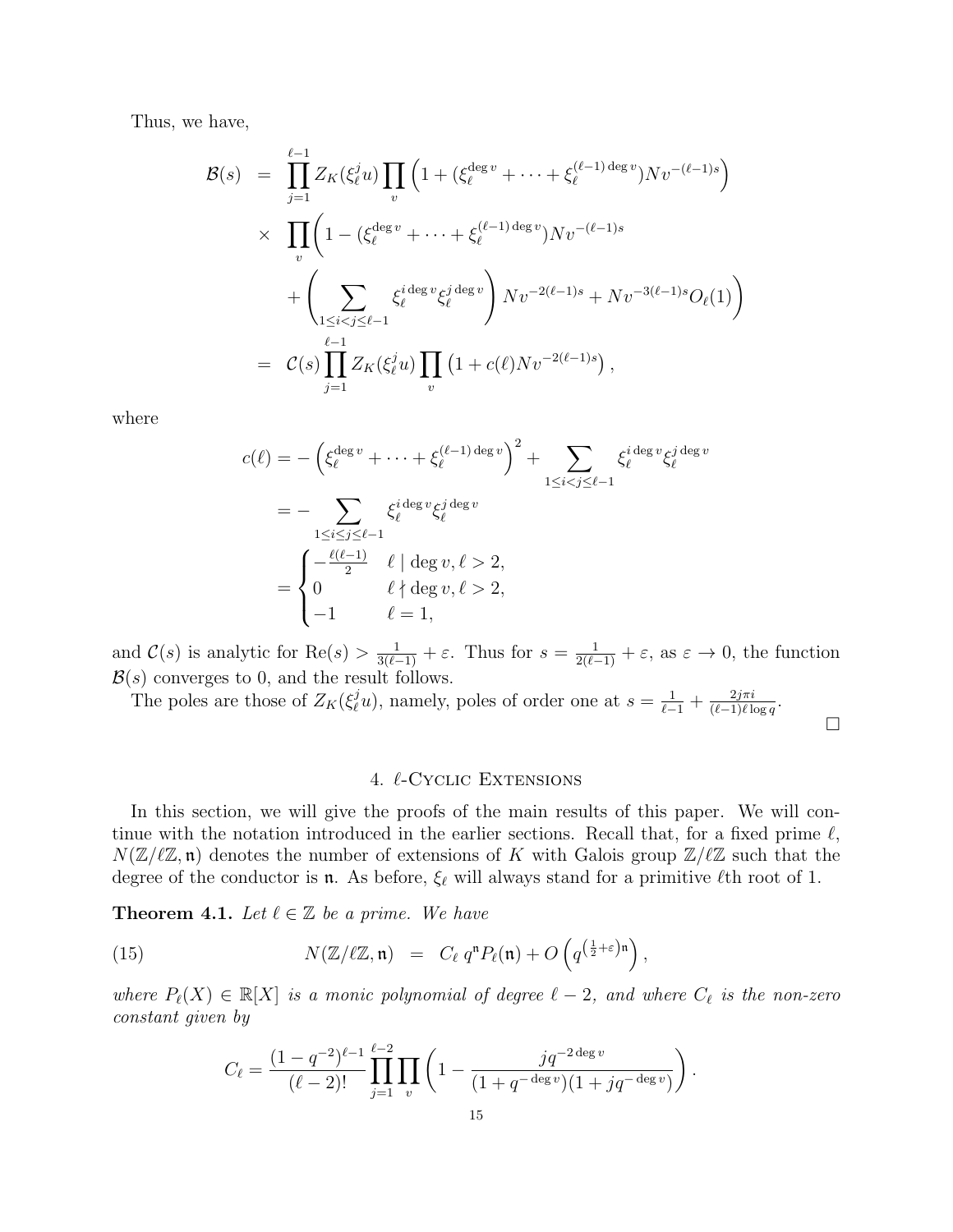*Proof.* To count  $N(\mathbb{Z}/\ell\mathbb{Z}, \mathfrak{n})$ , we consider the Dirichlet series  $\mathcal{F}(s)$ , which is the generating function with an added constant, namely,

$$
\mathcal{F}(s) := \ell + \sum_{\text{Gal}(L/K) \cong \mathbb{Z}/\ell\mathbb{Z}} \mathfrak{D}(L/K)^{-s}.
$$

We claim that

$$
\mathcal{F}(s) = \sum_{j=0}^{\ell-1} \prod_{v} \left( 1 + (\xi_{\ell}^{j \deg v} + \dots + \xi_{\ell}^{(\ell-1)j \deg v}) N v^{-(\ell-1)s} \right)
$$
  
= 
$$
\prod_{v} \left( 1 + (\ell-1) N v^{-(\ell-1)s} \right) + (\ell-1) \prod_{v} \left( 1 + (\xi_{\ell}^{\deg v} + \dots + \xi_{\ell}^{(\ell-1) \deg v}) N v^{-(\ell-1)s} \right)
$$
  
= 
$$
\mathcal{A}(s) + (\ell-1) \mathcal{B}(s).
$$

Indeed, we recall from Section 2 that we have to count the maps  $\phi: \pi_{\infty}^{\mathbb{Z}} \times \prod_{v} \mathcal{O}_{v}^{\times} \to \mathbb{Z}/\ell\mathbb{Z}$ satisfying (7). Let  $Cond(\phi)$  be the conductor of such a map  $\phi$ , and v a place of the conductor. In the first line above, the *i*<sup>th</sup> term  $\xi_{\ell}^{ij \deg v} N v^{-(\ell-1)s}$  in each Euler product corresponds to the map where  $\phi_v(g_v) = i$  for  $1 \leq i \leq \ell - 1$ . Therefore, considering all the places v of Cond( $\phi$ ), the term in the j<sup>th</sup> Dirichlet series above corresponding to the global map  $\phi$  equals

$$
\left(\xi_{\ell}^{\sum_{v} j\phi_{v}(g_v) \deg v}\right) \times N(\text{Cond}(\phi))^{-(\ell-1)s}
$$

for  $0 \leq j \leq \ell-1$ . Thus the sum of those terms over the index j will yield  $\ell N(\text{Cond}(\phi))^{-(\ell-1)s}$ if  $\sum_{v} \phi_{v}(g_{v})$  deg  $v \equiv 0 \pmod{\ell}$  and 0 otherwise, and we recover (7). Notice that the  $\ell$  factor multiplying  $N(\text{Cond}(\phi))^{-(\ell-1)s}$  is counting the different extensions with the same conductor  $K(\ell/\ell)$ ,  $K(\ell/\ell)\geq K(\ell/\ell+1)$  for  $\beta \in \mathbb{R}^\times$  not an  $\ell$ <sup>th</sup> power. Similarly, the constant  $\ell$  in  $K(\sqrt[\ell]{f}), K(\sqrt[\ell]{\beta f}), \ldots, K(\sqrt[\ell]{\beta^{\ell-1}f})$  for  $\beta \in \mathbb{F}_q^{\times}$  not an  $\ell$ th power. Similarly, the constant  $\ell$  in the definition of  $\mathcal{F}(s)$  accounts for the extensions  $K(\sqrt[\ell]{\beta}), \ldots, K(\sqrt[\ell]{\beta^{\ell-1}})$  for  $\beta \in \mathbb{F}_q^{\times}$  not and the definition of  $\mathcal{F}(s)$  accounts for the extensions  $K(\sqrt[\ell]{\beta}), \ldots, K(\sqrt[\ell]{\beta^{\ell-1}})$  for  $\beta \in \mathbb{F}_$  $\ell$ th power, as well as the K-algebra given by the completely split cover.

Using the identity

$$
\frac{1 + (\ell - 1)u}{(1 + u)^{\ell - 1}} = \prod_{j=1}^{\ell - 2} \left( 1 - \frac{ju^2}{(1 + u)(1 + ju)} \right),
$$

we write

$$
\mathcal{A}(s) = \prod_{v} \left( 1 + (\ell - 1) N v^{-(\ell - 1)s} \right)
$$
  
=  $\left( \frac{\zeta_K((\ell - 1)s)}{\zeta_K(2(\ell - 1)s)} \right)^{\ell - 1} \prod_{j=1}^{\ell - 2} \prod_{v} \left( 1 - \frac{j N v^{-2(\ell - 1)s}}{(1 + N v^{-(\ell - 1)s})(1 + j N v^{-(\ell - 1)s})} \right)$ 

and similarly,

$$
\mathcal{B}(s) = \prod_{v} \left( 1 + (\xi_{\ell}^{\deg v} + \dots + \xi_{\ell}^{(\ell-1) \deg v}) N v^{-(\ell-1)s} \right)
$$
  
= 
$$
\prod_{v} \prod_{j=1}^{\ell-1} \left( 1 + \xi_{\ell}^{j \deg v} N v^{-(\ell-1)s} \right) \prod_{v} \frac{\left( 1 + (\xi_{\ell}^{\deg v} + \dots + \xi_{\ell}^{(\ell-1) \deg v}) N v^{-(\ell-1)s} \right)}{\prod_{j=1}^{\ell-1} \left( 1 + \xi_{\ell}^{j \deg v} N v^{-(\ell-1)s} \right)}.
$$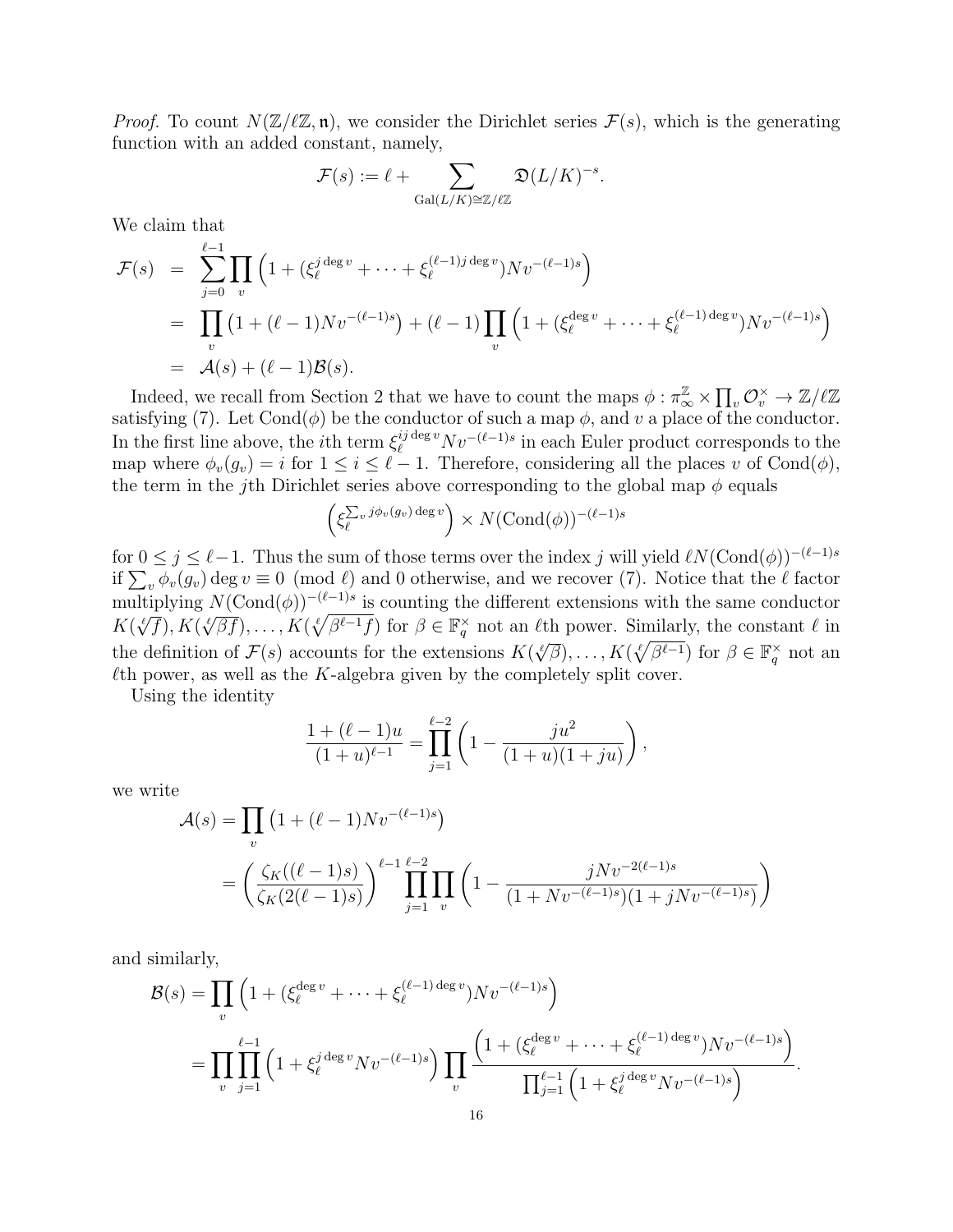Recall from Lemma 3.3 that  $\mathcal{A}(s)$  is a meromorphic function on Re $(s) > \frac{1}{2(\ell-1)}$  with a pole of order  $\ell - 1$  at  $s = \frac{1}{\ell - 1}$  $\frac{1}{\ell-1}$  in the region  $B_{\ell-1}$  as defined in (9). The function  $\mathcal{B}(s)$  is also meromorphic in Re(s) >  $\frac{1}{2(\ell-1)}$ , with simple poles at  $s_j = \frac{1}{\ell-1} + \frac{2j\pi i}{(\ell-1)\ell k}$  $\frac{2j\pi i}{(\ell-1)\ell \log q}$  for  $|2j| < \ell$  in the region  $B_{\ell-1}$ .

We set  $u = q^{-(\ell-1)s}$ , and write  $A(u) := A(s)$  and  $B(u) := \mathcal{B}(s)$ . Thus,

$$
A(u) = \left(\frac{(1-qu^2)(1+u)}{(1-qu)}\right)^{\ell-1} \prod_{j=1}^{\ell-2} \prod_v \left(1 - \frac{ju^{2\deg v}}{(1+u^{\deg v})(1+ju^{\deg v})}\right)
$$
  
\n
$$
B(u) = \prod_v \prod_{j=1}^{\ell-1} \left(1 + (\xi_\ell^j u)^{\deg v}\right) \prod_v \frac{\left(1 + (\xi_\ell^{\deg v} + \dots + \xi_\ell^{(\ell-1)\deg v})u^{\deg v}\right)}{\prod_{j=1}^{\ell-1} \left(1 + (\xi_\ell^j u)^{\deg v}\right)}
$$
  
\n
$$
= \prod_{j=1}^{\ell-1} \frac{Z_K(\xi_\ell^j u)}{Z_K(\xi_\ell^{2j} u^2)} \prod_v \frac{\left(1 + b(v)u^{\deg v}\right)}{\prod_{j=1}^{\ell-1} \left(1 + (\xi_\ell^j u)^{\deg v}\right)},
$$

where

$$
b(v) = \xi_{\ell}^{\deg v} + \cdots + \xi_{\ell}^{(\ell-1)\deg v},
$$

and

$$
Z_K(u) = \frac{1}{(1 - qu)(1 - u)}.
$$

Fix any  $\delta$  with  $\frac{1}{2(\ell-1)} < \delta < \frac{1}{\ell-1}$ . Then  $A(u)$  and  $B(u)$  are meromorphic functions on the disk  $\{u : |u| \leq q^{-\delta}\}$ . We see that  $A(u)$  has a pole of order  $\ell - 1$  at  $u = 1/q$  and  $B(u)$  has  $(\ell - 1)$ -many simple poles at  $u = (q\xi_{\ell}^j)^{-1}$  for  $j = 1, \dots, \ell - 1$ . Then, applying Theorem 2.1 and Lemma 3.3 to  $\mathcal{F}(s) = \mathcal{A}(s) + (\ell - 1)\mathcal{B}(s)$  with  $\delta = \frac{1}{2(\ell-1)} + \varepsilon$  for  $\varepsilon > 0$ , we have that

(16) 
$$
N(\mathbb{Z}/\ell\mathbb{Z}, \mathfrak{n}) = -\text{Res}_{u=q^{-1}} \frac{A(u)}{u^{\mathfrak{n}+1}} - \sum_{j=1}^{\ell-1} \text{Res}_{u=(q\xi_{\ell}^{j})^{-1}} \frac{B(u)}{u^{\mathfrak{n}+1}} + O\left(q^{(1/2+\varepsilon)\mathfrak{n}}\right).
$$

We compute,

$$
\operatorname{Res}_{u=q^{-1}} \frac{A(u)}{u^{n+1}}
$$
\n
$$
= \lim_{u \to q^{-1}} \frac{1}{(\ell-2)!} \frac{d^{\ell-2}}{du^{\ell-2}} (u - q^{-1})^{\ell-1} \frac{1}{u^{n+1}} \left( \frac{(1 - qu^2)(1+u)}{(1-qu)} \right)^{\ell-1} \prod_{j=1}^{\ell-2} \prod_{v} \left( 1 - \frac{j u^{2 \deg v}}{(1+u^{\deg v})(1+j u^{\deg v})} \right)
$$
\n
$$
= \lim_{u \to q^{-1}} \frac{1}{(\ell-2)!} \frac{d^{\ell-2}}{du^{\ell-2}} \left( \frac{(-(1-qu^2)(1+u))^{\ell-1}}{q^{\ell-1} u^{n+1}} \right) \prod_{j=1}^{\ell-2} \prod_{v} \left( 1 - \frac{j u^{2 \deg v}}{(1+u^{\deg v})(1+j u^{\deg v})} \right).
$$

Let

$$
(17) \quad H_{\ell}(u) := \frac{1}{(\ell-2)!} \left( \frac{(-(1-qu^{2})(1+u))^{\ell-1}}{q^{\ell-1}} \right) \prod_{j=1}^{\ell-2} \prod_{v} \left( 1 - \frac{j u^{2 \deg v}}{(1+u^{\deg v})(1+ju^{\deg v})} \right).
$$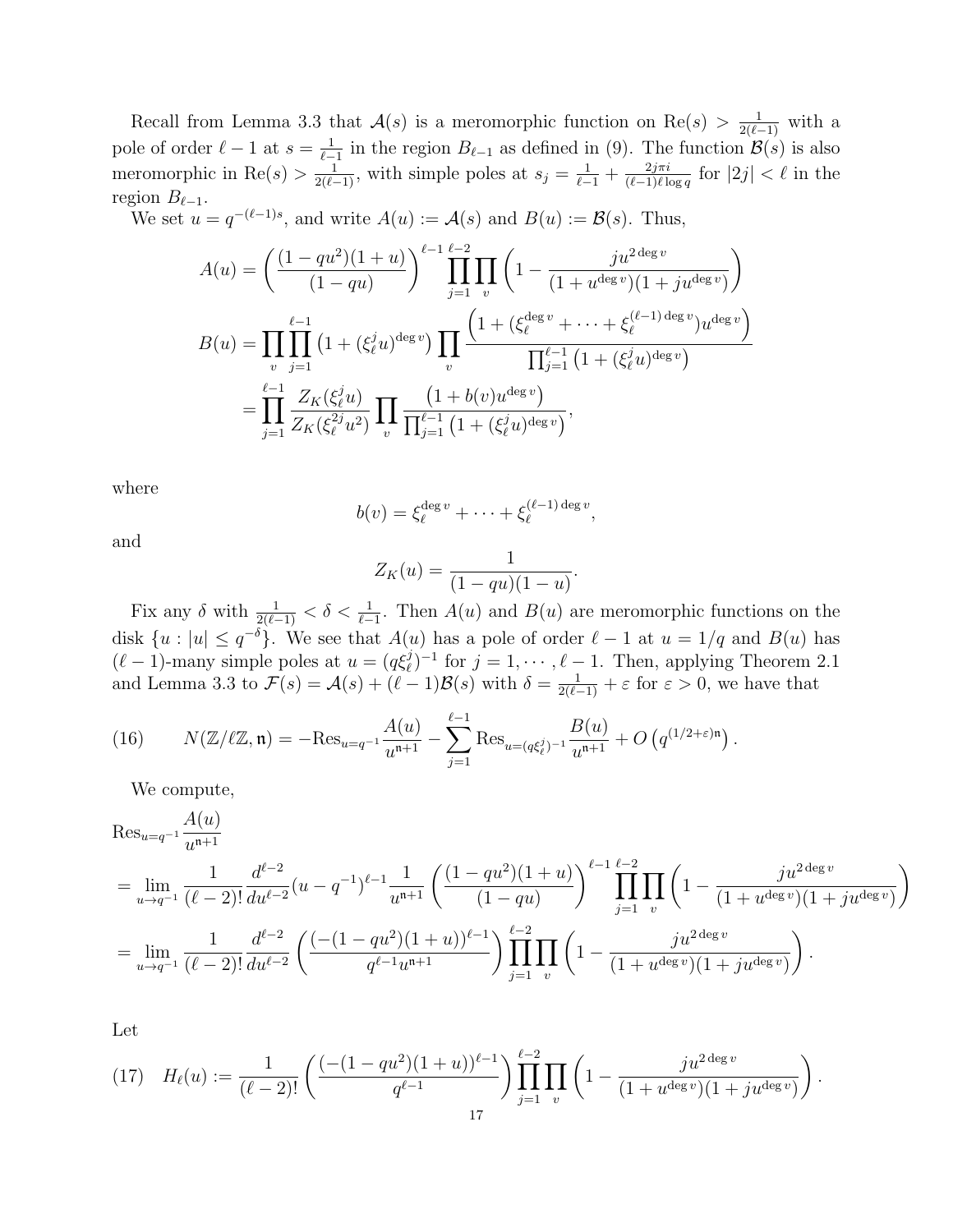Then, using the product rule for derivatives, we get

$$
\operatorname{Res}_{u=q^{-1}} \frac{A(u)}{u^{n+1}} = \lim_{u \to q^{-1}} \sum_{i=0}^{\ell-2} {\ell-2 \choose i} \frac{d^i}{du^i} \left(\frac{1}{u^{n+1}}\right) \frac{d^{\ell-2-i}}{du^{\ell-2-i}} H_\ell(u)
$$
  

$$
= \lim_{u \to q^{-1}} \sum_{i=0}^{\ell-2} {\ell-2 \choose i} \frac{(-1)^i (\mathfrak{n}+1) \cdots (\mathfrak{n}+i)}{u^{n+i+1}} \frac{d^{\ell-2-i}}{du^{\ell-2-i}} H_\ell(u)
$$
  

$$
= \sum_{i=0}^{\ell-2} {\ell-2 \choose i} (-1)^i (\mathfrak{n}+1) \cdots (\mathfrak{n}+i) q^{\mathfrak{n}+i+1} \frac{d^{\ell-2-i}}{du^{\ell-2-i}} H_\ell(u) \Big|_{u=q^{-1}},
$$

which proves that this residue is given by a polynomial evaluated in  $\mathfrak{n}$ .

We take a closer look at the main term of this polynomial, which is the dominating term when  $\mathfrak{n} \to \infty$ . We obtain

$$
\operatorname{Res}_{u=q^{-1}} \frac{A(u)}{u^{n+1}} = \lim_{u \to q^{-1}} \frac{1}{(\ell-2)!} \frac{(-1)^{\ell-2} (n+1) \cdots (n+\ell-2)}{u^{n+\ell-1}} \left( \frac{(- (1-qu^2)(1+u))^{\ell-1}}{q^{\ell-1}} \right)
$$
  
\$\times \prod\_{j=1}^{\ell-2} \prod\_{v} \left(1 - \frac{j u^{2 \deg v}}{(1+u^{\deg v})(1+j u^{\deg v})}\right) (1+O(1/n))\$  

$$
= -\frac{n^{\ell-2}}{(\ell-2)!} (1-q^{-2})^{\ell-1} q^n \prod_{j=1}^{\ell-2} \prod_{v} \left(1 - \frac{j q^{-2 \deg v}}{(1+q^{-\deg v})(1+j q^{-\deg v})}\right) (1+O(1/n)).
$$

For the other residues, coming from simple poles,

$$
\operatorname{Res}_{u=(q\xi_{\ell}^{j_0})^{-1}} \frac{B(u)}{u^{n+1}} \n= \lim_{u \to q^{-1}\xi_{\ell}^{-j_0}} \frac{(u - q^{-1}\xi_{\ell}^{-j_0})}{u^{n+1}} \prod_{j=1}^{\ell-1} \frac{(1 - q\xi_{\ell}^{2j}u^2)(1 + \xi_{\ell}^{j}u)}{(1 - q\xi_{\ell}^{j}u)} \prod_{v} \frac{(1 + b(v)u^{\deg v})}{\prod_{j=1}^{\ell-1} (1 + (\xi_{\ell}^{j}u)^{\deg v})} \n= \lim_{u \to q^{-1}\xi_{\ell}^{-j_0}} \frac{-(1 - q\xi_{\ell}^{2j_0}u^2)(1 + \xi_{\ell}^{j_0}u)}{u^{n+1}q\xi_{\ell}^{j_0}} \prod_{j=1, j \neq j_0}^{\ell-1} \frac{(1 - q\xi_{\ell}^{2j}u^2)(1 + \xi_{\ell}^{j}u)}{(1 - q\xi_{\ell}^{j}u)} \prod_{v} \frac{(1 + b(v)u^{\deg v})}{\prod_{j=1}^{\ell-1} (1 + (\xi_{\ell}^{j}u)^{\deg v})} \n= -(q\xi_{\ell}^{j_0})^n(1 - q^{-2}) \prod_{j=1, j \neq j_0}^{\ell-1} \frac{(1 - q^{-1}\xi_{\ell}^{2j-2j_0})(1 + q^{-1}\xi_{\ell}^{j-j_0})}{(1 - \xi_{\ell}^{j-j_0})} \prod_{v} \frac{(1 + b(v)(q^{-1}\xi_{\ell}^{-j_0})^{\deg v})}{\prod_{j=1}^{\ell-1} (1 + (q^{-1}\xi_{\ell}^{j-j_0})^{\deg v})}.
$$

We note that the line above is  $O(q^n)$  and it contributes to the constant coefficient of  $P_\ell(\mathfrak{n})$ . Replacing the residues in (16) with the equations above completes the proof.  $\Box$ 

In spite of the fact that Corollary 1.2 can be deduced from the statement of Theorem 1.1, we will prove it first and independently of Theorem 1.1 as a way of introducing the key ideas in the proof of Theorem 1.1.

**Proposition 4.2.** Let  $v_0 \in V_K$  be a place of K, let  $\epsilon_0 \in \{\text{ramified, split, inert}\},\}$  and let  $N(\mathbb{Z}/\ell\mathbb{Z}, \mathfrak{n}, v_0, \epsilon_0)$  be the number of extensions of  $\mathbb{F}_q(X)$  with Galois group  $\mathbb{Z}/\ell\mathbb{Z}$  such that the degree of the conductor is equal to **n** and with the prescribed behavior  $\epsilon_0$  at the place  $v_0$ .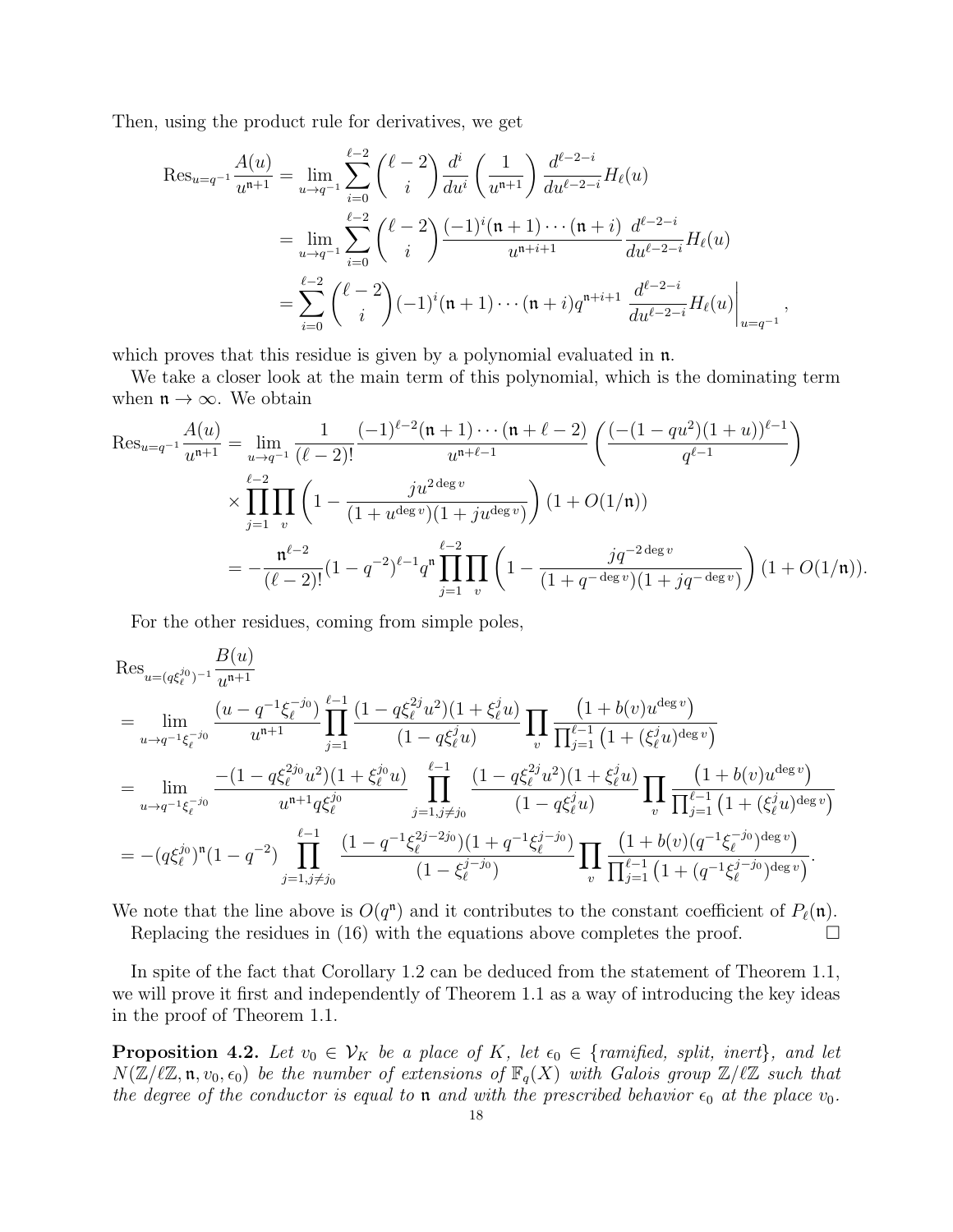Then,

$$
N(\mathbb{Z}/\ell\mathbb{Z}, \mathfrak{n}, v_0, ramified) = \frac{(\ell-1)q^{-\deg v_0}}{1+(\ell-1)q^{-\deg v_0}} C_{\ell}q^{\mathfrak{n}} P_R(\mathfrak{n}) + O\left(q^{\left(\frac{1}{2}+\varepsilon\right)\mathfrak{n}}\right)
$$
  

$$
N(\mathbb{Z}/\ell\mathbb{Z}, \mathfrak{n}, v_0, split) = \frac{1}{\ell(1+(\ell-1)q^{-\deg v_0})} C_{\ell}q^{\mathfrak{n}} P_S(\mathfrak{n}) + O\left(q^{\left(\frac{1}{2}+\varepsilon\right)\mathfrak{n}}\right)
$$
  

$$
N(\mathbb{Z}/\ell\mathbb{Z}, \mathfrak{n}, v_0, inert) = \frac{1}{\ell(1+(\ell-1)q^{-\deg v_0})} C_{\ell}q^{\mathfrak{n}} P_I(\mathfrak{n}) + O\left(q^{\left(\frac{1}{2}+\varepsilon\right)\mathfrak{n}}\right),
$$

where  $C_{\ell}$  is the non-zero constant defined by (3),  $P_R(X)$  and  $P_S(X) \in \mathbb{R}[X]$  are monic polynomials of degree  $\ell - 2$  and  $P_I (X) = (\ell - 1)P_S (X)$ .

*Proof.* The generating function for the number of extensions counted in  $N(\mathbb{Z}/\ell\mathbb{Z}, \mathfrak{n})$  ramified at  $v_0$  is

$$
\mathcal{F}_R(s) = \sum_{\substack{\text{Gal}(L/K) \cong \mathbb{Z}/\ell\mathbb{Z} \\ v_0 \text{ ramified}}} \mathfrak{D}(L/K)^{-s}} \mathfrak{D}(L/K)^{-s}
$$
\n
$$
= (\ell - 1) N v_0^{-(\ell - 1)s} \prod_{v \neq v_0} \left(1 + (\ell - 1) N v^{-(\ell - 1)s}\right)
$$
\n
$$
+ (\ell - 1) b(v_0) N v_0^{-(\ell - 1)s} \prod_{v \neq v_0} \left(1 + b(v) N v^{-(\ell - 1)s}\right)
$$
\n
$$
= \frac{(\ell - 1) N v_0^{-(\ell - 1)s}}{1 + (\ell - 1) N v_0^{-(\ell - 1)s}} \mathcal{A}(s) + (\ell - 1) \frac{b(v_0) N v_0^{-(\ell - 1)s}}{1 + b(v_0) N v_0^{-(\ell - 1)s}} \mathcal{B}(s).
$$

where we have excluded the case of  $\phi_{v_0}(g_{v_0}) = 0$  to account for  $v_0$  ramified.

With the change of variable  $u = q^{-(\ell-1)s}$ , we obtain

$$
F_R(u) = \frac{(\ell-1)u^{\deg v_0}}{1+(\ell-1)u^{\deg v_0}}A(u) + (\ell-1)\frac{b(v_0)u^{\deg v_0}}{1+b(v_0)u^{\deg v_0}}B(u).
$$

Then, applying Theorem 2.1 and Lemma 3.3 with  $\delta = \frac{1}{2(\ell-1)} + \varepsilon$  for any  $\varepsilon > 0$ , we get

$$
N(\mathbb{Z}/\ell\mathbb{Z}, \mathfrak{n}, v_0, \text{ramified}) = -\text{Res}_{u=q^{-1}} \frac{(\ell-1)u^{\deg v_0}}{1+(\ell-1)u^{\deg v_0}} \frac{A(u)}{u^{\mathfrak{n}+1}} -(\ell-1) \sum_{j=1}^{\ell-1} \text{Res}_{u=(q\xi_{\ell}^{j})^{-1}} \frac{b(v_0)u^{\deg v_0}}{1+b(v_0)u^{\deg v_0}} \frac{B(u)}{u^{\mathfrak{n}+1}} +O\left(q^{\left(\frac{1}{2}+\varepsilon\right)\mathfrak{n}}\right).
$$

For the residue involving the function  $A(u)$ , we have

$$
\operatorname{Res}_{u=q^{-1}}\frac{(\ell-1)u^{\deg v_0}}{1+(\ell-1)u^{\deg v_0}}\frac{A(u)}{u^{\mathfrak{n}+1}}=\lim_{\substack{u\to q^{-1}\\19}}\frac{d^{\ell-2}}{du^{\ell-2}}\frac{(\ell-1)u^{\deg v_0}}{1+(\ell-1)u^{\deg v_0}}\frac{H_{\ell}(u)}{u^{\mathfrak{n}+1}},
$$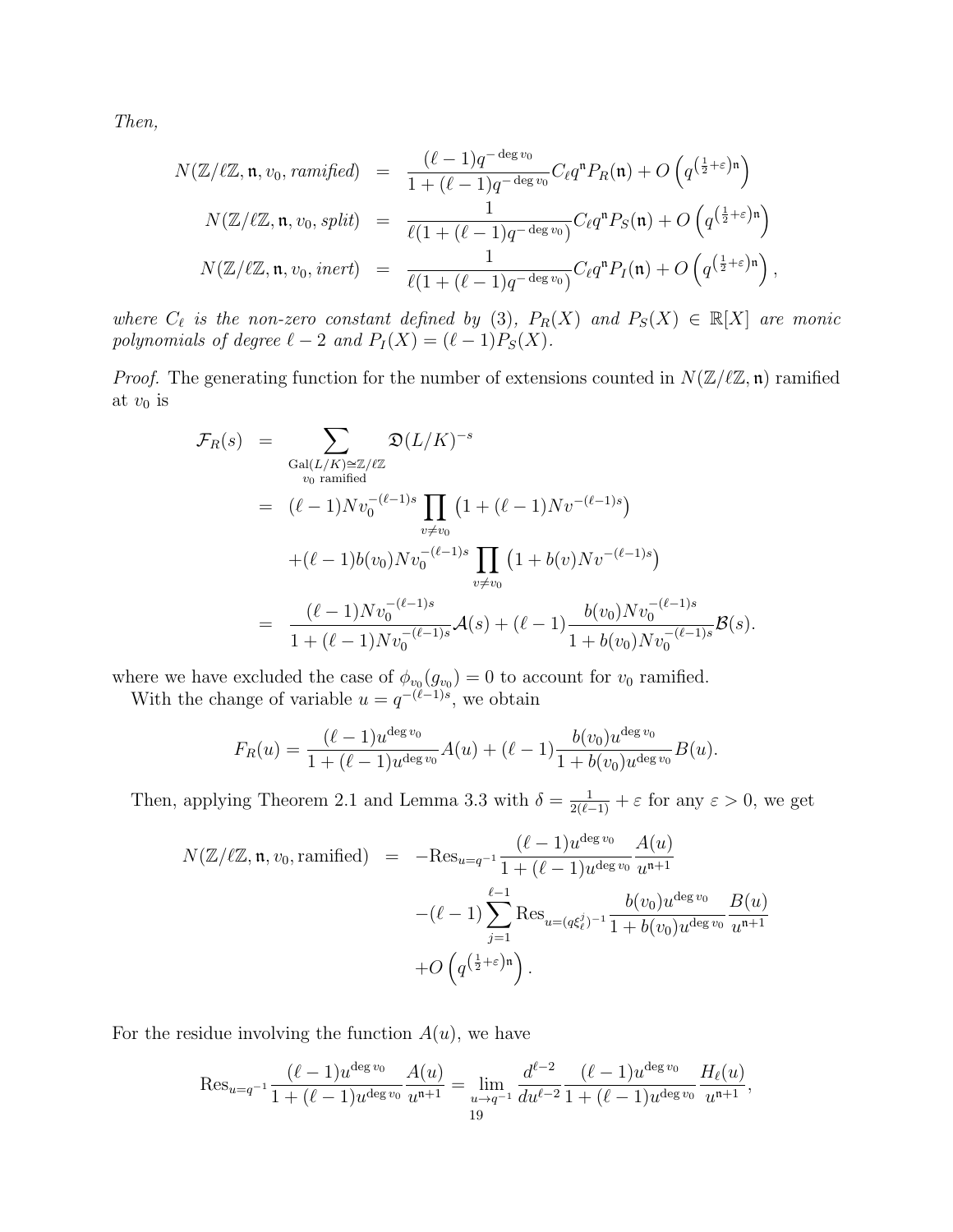where  $H_{\ell}(u)$  is given by (17). This yields

$$
\operatorname{Res}_{u=q^{-1}} \frac{(\ell-1)u^{\deg v_0}}{1+(\ell-1)u^{\deg v_0}} \frac{A(u)}{u^{\mathfrak{n}+1}} \n= \sum_{i=0}^{\ell-2} {\ell-2 \choose i} (-1)^i (\mathfrak{n}+1) \cdots (\mathfrak{n}+i) q^{\mathfrak{n}+i+1} \frac{d^{\ell-2-i}}{du^{\ell-2-i}} \frac{(\ell-1)u^{\deg v_0}}{1+(\ell-1)u^{\deg v_0}} H_{\ell}(u) \bigg|_{u=q^{-1}},
$$

and we obtain the polynomial in  $\mathfrak n$  as in the case of the proof of Theorem 4.1. As before, we record the main coefficient as the term dominating when  $\mathfrak{n} \to \infty$  to be

$$
\operatorname{Res}_{u=q^{-1}} \frac{(\ell-1)u^{\deg v_0}}{1+(\ell-1)u^{\deg v_0}} \frac{A(u)}{u^{\mathfrak{n}+1}}
$$
\n
$$
= -\frac{\mathfrak{n}^{\ell-2}}{(\ell-2)!} (1-q^{-2})^{\ell-1} q^{\mathfrak{n}} \frac{(\ell-1)q^{-\deg v_0}}{1+(\ell-1)q^{-\deg v_0}} \prod_{j=1}^{\ell-2} \prod_v \left(1 - \frac{jq^{-2\deg v}}{(1+q^{-\deg v})(1+jq^{-\deg v})}\right) (1+O(1/\mathfrak{n}))
$$
\n
$$
= -C_{\ell} \frac{(\ell-1)q^{-\deg v_0}}{1+(\ell-1)q^{-\deg v_q}} q^{\mathfrak{n}} \mathfrak{n}^{\ell-2} (1+O(1/\mathfrak{n})).
$$

For the residues involving the function  $B(u)$ , we notice that, since the poles are of order one,

$$
\operatorname{Res}_{u=(q\xi_{\ell}^{j})^{-1}} \frac{b(v_{0})u^{\deg v_{0}}}{1+b(v_{0})u^{\deg v_{0}}} \frac{B(u)}{u^{\mathfrak{n}+1}} = \frac{b(v_{0})(q\xi_{\ell}^{j})^{-\deg v_{0}}}{1+b(v_{0})(q\xi_{\ell}^{j})^{-\deg v_{0}}} \operatorname{Res}_{u=(q\xi_{\ell}^{j})^{-1}} \frac{B(u)}{u^{\mathfrak{n}+1}}.
$$

The number above is equal to  $O(q^n)$  and it will contribute to the constant coefficient of the polynomial  $P_R(\mathfrak{n})$ . This proves the result for the number of extensions ramifying at  $v_0$ . We now consider the case of extensions splitting at  $v_0$ . First, we write the generating function for the number of extensions of K unramified at  $v_0$  is, up to a constant,

$$
\mathcal{F}_U(s) = \ell + \sum_{\substack{\text{Gal}(L/K) \cong \mathbb{Z}/\ell\mathbb{Z} \\ v_0 \text{ unramified}}} \mathfrak{D}(L/K)^{-s}
$$
\n
$$
= \sum_{j=0}^{\ell-1} \prod_{v \neq v_0} \left( 1 + \left( \xi_{\ell}^{j \deg v} + \dots + \xi_{\ell}^{(\ell-1)j \deg v} \right) Nv^{-(\ell-1)s} \right)
$$
\n
$$
= \prod_{v \neq v_0} \left( 1 + (\ell-1)Nv^{-(\ell-1)s} \right) + (\ell-1) \prod_{v \neq v_0} \left( 1 + b(v)Nv^{-(\ell-1)s} \right)
$$
\n
$$
= \frac{1}{1 + (\ell-1)Nv_0^{-(\ell-1)s}} \mathcal{A}(s) + \frac{(\ell-1)}{1 + b(v_0)Nv_0^{-(\ell-1)s}} \mathcal{B}(s).
$$

Using the notation of Section 3, recall that  $b_\ell = \mu^{\frac{q-1}{\ell}}$  where  $\mu$  is a generator of  $\mathbb{F}_q^{\times}$  (hence  $b_{\ell}$  is an  $\ell$ th root of unity in  $\mathbb{F}_q^{\times}$ ), and  $\sigma : \mathbb{F}_q^{\times} \to \mathbb{C}$  is a character of order  $\ell$ . Let  $\rho_{\ell} = \sigma(b_{\ell}),$ which is then a primitive  $\ell$ th root of unity in C. For each v, denote by  $n_v$  the positive integer such that the image of  $v_0$  in  $(\mathcal{O}_v/(\pi_v))^{\times}$  is  $g_v^{n_v}$ . Then  $\phi_v(v_0) = n_v \phi_v(g_v)$ . Hence by (8)  $v_0$  is unramified and split if and only if  $\phi_{v_0}(\mathcal{O}_{v_0}^{\times}) = 0$  and

$$
-(\deg v_0)\psi_\infty(\pi_\infty)+\sum_{\substack{v\neq v_0,v_\infty\\20}}n_v\phi_v(g_v)\equiv 0\pmod{\ell}
$$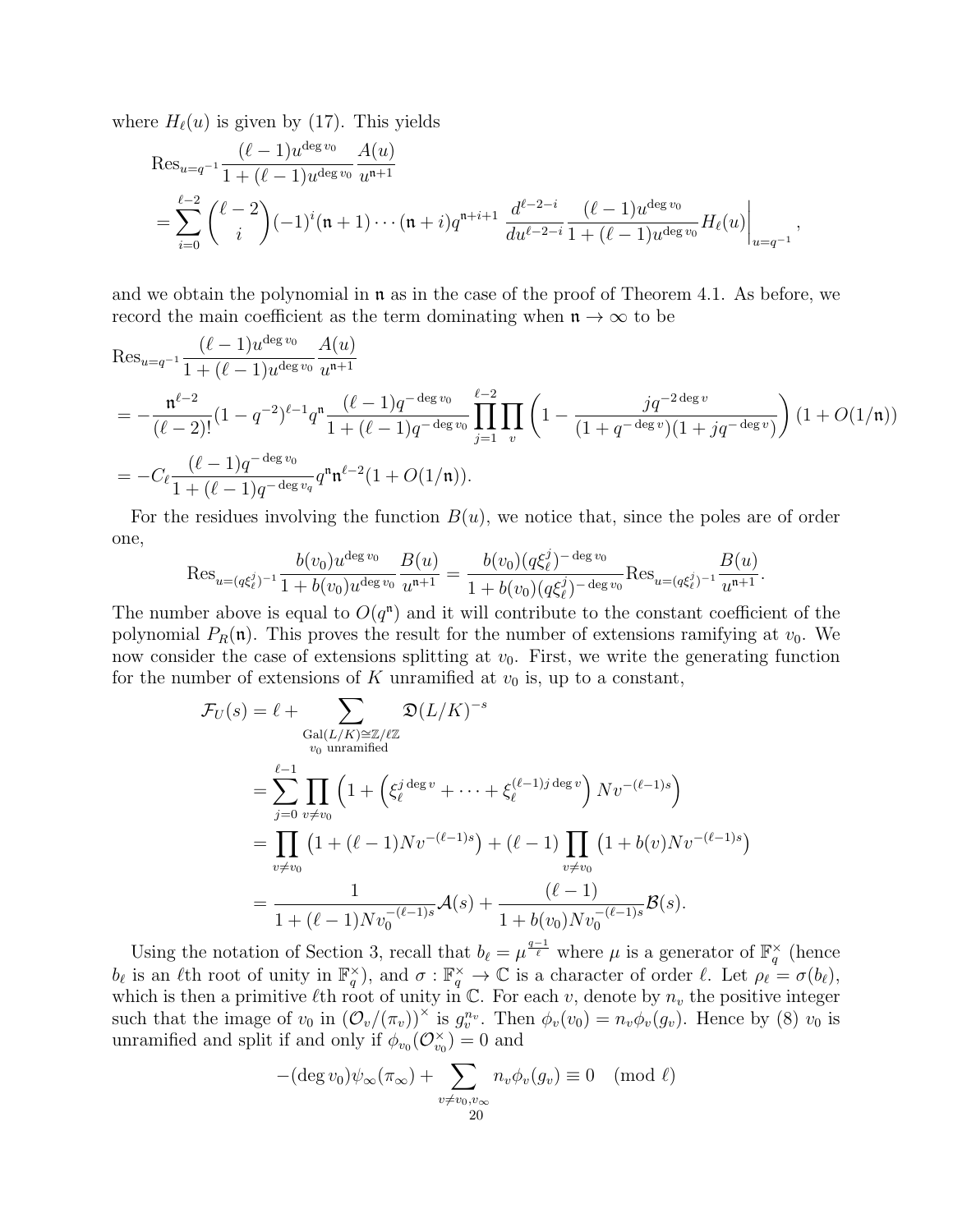which is equivalent to

$$
\rho_{\ell}^{-\deg v_0\psi_{\infty}(\pi_{\infty})}\prod_{v\neq v_0,v_{\infty}}\rho_{\ell}^{n_v\phi_v(g_v)}=1
$$

for the primitive  $\ell$ th root of unity  $\rho_{\ell}$  coming from the choice of primitive root  $b_{\ell} \in \mathbb{F}_q^{\times}$  that we fixed in Section 3.

Thus  $v_0 \neq v_\infty$  is unramified and split if and only if  $\phi_{v_0}(\mathcal{O}_{v_0}^\times) = 0$  and

(18) 
$$
D(v_0) := \rho_{\ell}^{-\deg v_0 \psi_{\infty}(\pi_{\infty})} \prod_{v \notin \{v_0, v_{\infty}\}} \chi_{v,\ell}(v_0)^{\phi_v(g_v)} = 1.
$$

Since  $D(v_0)$  is a  $\ell$ th root of unity, we can rewrite (18) as

(19) 
$$
\frac{1}{\ell} \sum_{j=0}^{\ell-1} D(v_0)^j = \begin{cases} 1 & \text{if } v_0 \text{ is unramified and split,} \\ 0 & \text{otherwise,} \end{cases}
$$

and this is the criterion that we will use in the generating series.

Analogously, we also have that  $v_{\infty}$  is unramified and split if and only if  $\phi_{v_{\infty}}(\mathcal{O}_{v_{\infty}}^{\times})=0$  and

$$
\rho_{\ell}^{-\deg v_{\infty}\psi_{\infty}(\pi_{\infty})}=1,
$$

since deg  $v_{\infty} = 1$ .

We claim that the Dirichlet series for cyclic extensions splitting at a fixed place  $v_0 \neq v_\infty$ is

$$
\mathcal{F}_{S}(s) = \frac{1}{\ell^{2}} \sum_{j=0}^{\ell-1} \sum_{k=0}^{\ell-1} \sum_{r=0}^{\ell-1} \rho_{\ell}^{-rk \deg v_{0}} \times \prod_{v \neq v_{0}, v_{\infty}} \left( 1 + (\xi_{\ell}^{j \deg v} \chi_{v,\ell}(v_{0})^{k} + \dots + \xi_{\ell}^{(\ell-1)j \deg v} \chi_{v,\ell}(v_{0})^{(\ell-1)k}) N v^{-(\ell-1)s} \right) \times \left( 1 + (\xi_{\ell}^{j \deg v_{\infty}} + \dots + \xi_{\ell}^{(\ell-1)j \deg v_{\infty}}) N v_{\infty}^{-(\ell-1)s} \right).
$$

Recall from Section 2 that we have to count the maps  $\phi: \pi_{\infty}^{\mathbb{Z}} \times \prod_{v} \mathcal{O}_{v}^{\times} \to \mathbb{Z}/\ell\mathbb{Z}$  satisfying (7), together with the splitting conditions (18) and  $\phi_{v_0}(\mathcal{O}_{v_0}^{\times})=0$ . Let Cond $(\phi)$  be the conductor of such a map  $\phi$ , and v a place of the conductor. For each fixed j, k, r in the first line above, the *i*th term  $\rho_{\ell}^{-rk \deg v_0}$  $e^{-rk\deg v_0}\xi_\ell^{ij\deg v}\chi_{v,\ell}(v_0)^{ik}Nv^{-(\ell-1)s}$  in the Euler product corresponds to the map where  $\phi_v(g_v) = i$  and  $\psi_\infty(\pi_\infty) = r$ , for  $1 \leq i \leq \ell - 1$ . Considering all the places v of Cond $(\phi)$ (including  $v_{\infty}$ , which is accounted for in the second line of the equation), the term in the j, k, rth Dirichlet series above corresponding to the global map  $\phi$  equals

$$
\left(\xi_{\ell}^{\sum_v j\phi_v(g_v)\deg v}\right) \times \rho_{\ell}^{-rk \deg v_0} \prod_{v \neq v_0, v_{\infty}} \chi_{v,\ell}(v_0)^{k\phi_v(g_v)} \times N(\text{Cond}(\phi))^{-(\ell-1)s}.
$$

Summing over j, we obtain zero unless condition  $(7)$  is satisfied. Summing over r covers all the possible values of  $\psi_{\infty}(\pi_{\infty})$ . Finally, summing over k yields zero unless condition (18) is satisfied. Thus the sum of those terms over  $r, k, j$ , together with the correcting factor  $\frac{1}{\ell^2}$  will yield  $\ell N(\text{Cond}(\phi))^{-(\ell-1)s}$  if both conditions (7) and (18) are satisfied and zero otherwise.

We also remark that the constant term of  $\mathcal{F}_S(s)$  is  $\ell$  if  $\ell \mid \text{deg } v_0$  and 1 otherwise.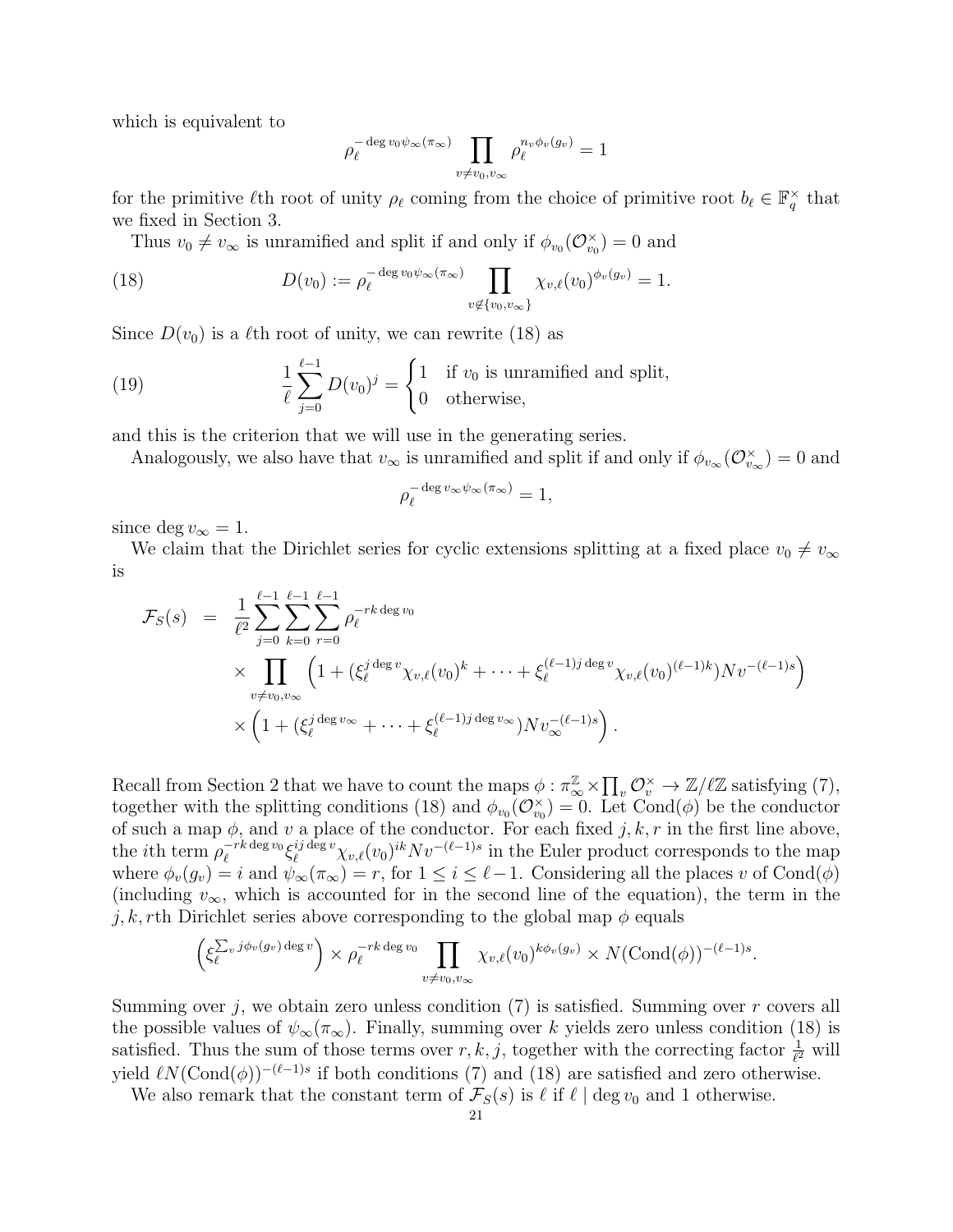When  $v_0 = v_{\infty}$ , we have,

$$
\mathcal{F}_S(s) = \frac{1}{\ell^2} \sum_{j=0}^{\ell-1} \sum_{k=0}^{\ell-1} \sum_{r=0}^{\ell-1} \rho_\ell^{-rk \deg v_\infty} \prod_{v \neq v_\infty} \left( 1 + (\xi_\ell^{j \deg v} + \dots + \xi_\ell^{(\ell-1)j \deg v}) N v^{-(\ell-1)s} \right)
$$
  
= 
$$
\frac{1}{\ell} \sum_{j=0}^{\ell-1} \prod_{v \neq v_\infty} \left( 1 + (\xi_\ell^{j \deg v} + \dots + \xi_\ell^{(\ell-1)j \deg v}) N v^{-(\ell-1)s} \right) = \frac{1}{\ell} \mathcal{F}_U(s).
$$

We note that since  $v_0$  is split in the first case, and  $v_{\infty}$  is split in the second case,  $\chi_{v_{\infty}}(v_0) = 1$ in the first case and  $\chi_{v_0}(v_{\infty}) = 1$  in the second case. This results in the following symmetric formula

$$
\mathcal{F}_S(s) = \frac{1}{\ell^2} \sum_{j=0}^{\ell-1} \sum_{k=0}^{\ell-1} \sum_{r=0}^{\ell-1} \rho_\ell^{-rk \deg v_0} \times \prod_{v \neq v_0} \left( 1 + (\xi_\ell^{j \deg v} \chi_{v,\ell}(v_0)^k + \dots + \xi_\ell^{(\ell-1)j \deg v} \chi_{v,\ell}(v_0)^{(\ell-1)k} \right) Nv^{-(\ell-1)s} \right)
$$

which is valid for any place  $v_0$ .

Separating the term with  $k = 0$  from the terms with  $k \neq 0$ , we obtain,

$$
\mathcal{F}_S(s) = \frac{1}{\ell} \mathcal{F}_U(s)
$$
  
+ 
$$
\frac{1}{\ell^2} \sum_{j=0}^{\ell-1} \sum_{k=1}^{\ell-1} \left( \sum_{r=0}^{\ell-1} \rho_\ell^{-rk \deg v_0} \right) \mathcal{M}_{j,k}(s, v_0, \text{split}),
$$

where  $\mathcal{M}_{j,k}(s, v_0, \text{split})$  is given by (12).

Applying Theorem 2.1, and Lemmas 3.2 and 3.3 to the generating function  $\mathcal{F}_S(s)$ , we get

$$
N(\mathbb{Z}/\ell\mathbb{Z}, \mathfrak{n}, v_0, \text{split}) = -\frac{1}{\ell} \text{Res}_{u=q^{-1}} \frac{1}{1 + (\ell - 1)u^{\deg v_0}} \frac{A(u)}{u^{\mathfrak{n}+1}} -\frac{\ell - 1}{\ell} \sum_{j=1}^{\ell - 1} \text{Res}_{u=(\xi_{\ell}^j q)^{-1}} \frac{1}{\ell(1 + b(v_0)u^{\deg v_0})} \frac{B(u)}{u^{\mathfrak{n}+1}} + O(q^{(1/2 + \varepsilon)\mathfrak{n}}).
$$

As before, the residue involving the function  $A(u)$  yields  $q<sup>n</sup>$  times a polynomial in n of degree  $\ell - 2$ . The main term when **n** goes infinity is given by the leading term of the polynomial, and is

$$
\operatorname{Res}_{u=q^{-1}} \frac{1}{\ell(1+(\ell-1)u^{\deg v_0})} \frac{A(u)}{u^{\mathfrak{n}+1}} = -C_{\ell}q^{\mathfrak{n}} \mathfrak{n}^{\ell-2} \frac{1}{\ell(1+(\ell-1)q^{-\deg v_0})}.
$$

Similarly the value of

$$
\text{Res}_{u=(\xi_\ell^j q)^{-1}} \frac{1}{\ell(1+b(v_0)u^{\deg v_0})}\frac{B(u)}{u^{\mathfrak{n}+1}}
$$

is  $O(q^n)$  and it contributes to the constant coefficient of  $P_S(\mathfrak{n})$ .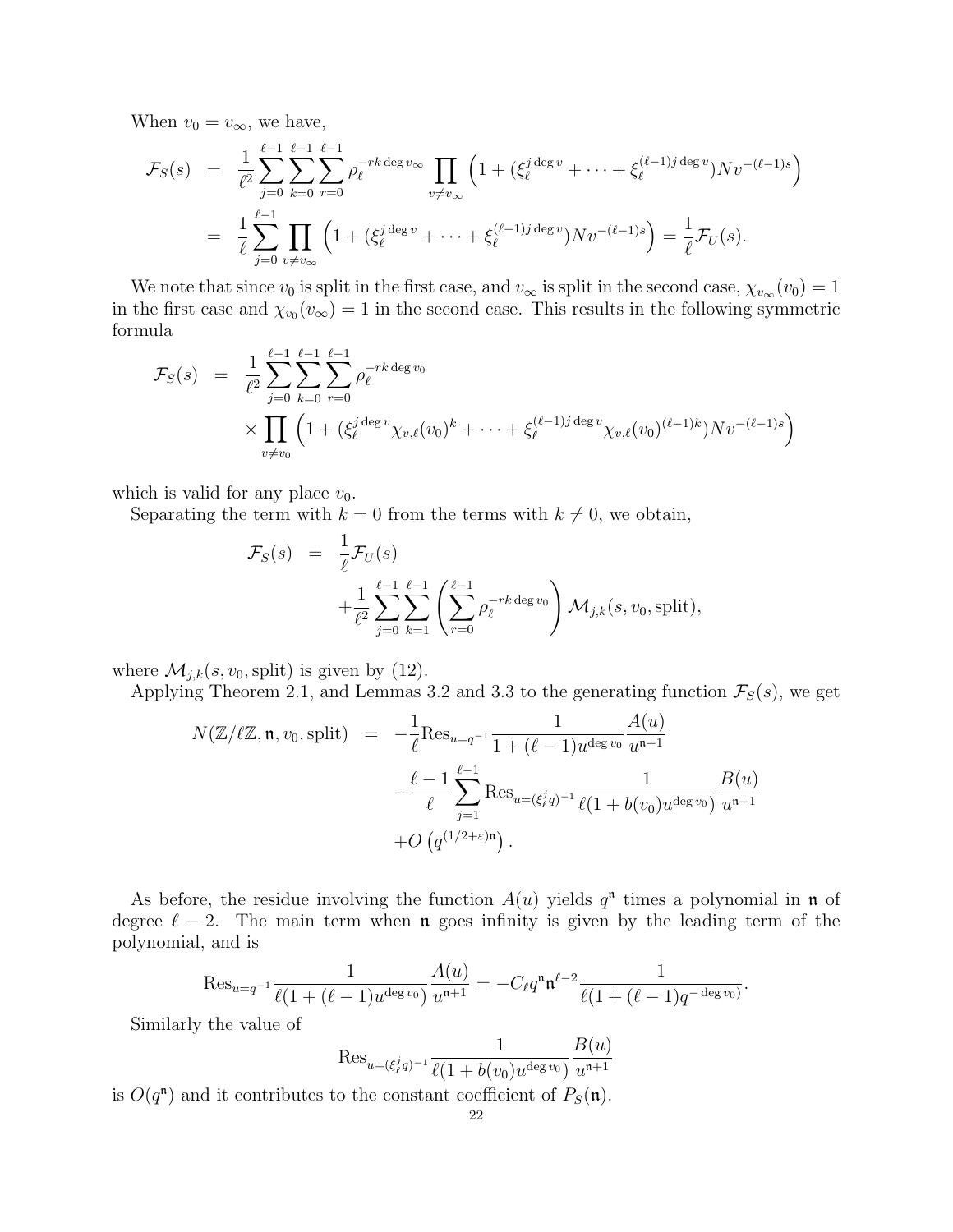We now consider the Dirichlet series for cyclic extensions for which a fixed place  $v_0$  is inert. It is given by

$$
\mathcal{F}_{I}(s) = \mathcal{F}_{U}(s) - \mathcal{F}_{I}(s)
$$
\n
$$
= \sum_{j=0}^{\ell-1} \prod_{v \neq v_0} \left( 1 + \left( \xi_{\ell}^{j \deg v} + \dots + \xi_{\ell}^{(\ell-1)j \deg v} \right) Nv^{-(\ell-1)s} \right)
$$
\n
$$
- \frac{1}{\ell^{2}} \sum_{j=0}^{\ell-1} \sum_{k=0}^{\ell-1} \sum_{r=0}^{\ell-1} \rho_{\ell}^{-rk \deg v_0} \prod_{v \neq v_0} \left( 1 + (\xi_{\ell}^{j \deg v} \chi_{v,\ell}(v_0)^{k} + \dots + \xi_{\ell}^{(\ell-1)j \deg v} \chi_{v,\ell}(v_0)^{(\ell-1)k}) Nv^{-(\ell-1)s} \right)
$$
\n
$$
= \frac{(\ell-1)}{\ell} \sum_{j=0}^{\ell-1} \prod_{v \neq v_0} \left( 1 + \left( \xi_{\ell}^{j \deg v} + \dots + \xi_{\ell}^{(\ell-1)j \deg v} \right) Nv^{-(\ell-1)s} \right)
$$
\n
$$
- \frac{1}{\ell^{2}} \sum_{j=0}^{\ell-1} \sum_{k=1}^{\ell-1} \sum_{r=0}^{\ell-1} \sum_{v \neq v_0} \rho_{\ell}^{-rk \deg v_0} \prod_{v \neq v_0} \left( 1 + (\xi_{\ell}^{j \deg v} \chi_{v,\ell}(v_0)^{k} + \dots + \xi_{\ell}^{(\ell-1)j \deg v} \chi_{v,\ell}(v_0)^{(\ell-1)k}) Nv^{-(\ell-1)s} \right).
$$

The main term is given by

$$
\frac{(\ell-1)}{\ell}\mathcal{F}_U(s) = \frac{(\ell-1)}{\ell}\left(\frac{1}{1+(\ell-1)Nv_0^{-(\ell-1)s}}\mathcal{A}(s) + \frac{\ell-1}{1+b(v_0)Nv_0^{-(\ell-1)s}}\mathcal{B}(s)\right).
$$

The proof proceeds exactly as in the split case. In particular, this proves that

$$
N(\mathbb{Z}/\ell\mathbb{Z}, \mathfrak{n}, v_0, \text{inert}) = (\ell - 1)N(\mathbb{Z}/\ell\mathbb{Z}, \mathfrak{n}, v_0, \text{split}) + O\left(q^{(1/2 + \varepsilon)\mathfrak{n}}\right)
$$

.

This concludes the proof of the Proposition 4.2.  $\Box$ 

We are now ready to prove a more general statement.

**Theorem 4.3.** Let  $\mathcal{V}_R$ ,  $\mathcal{V}_S$ ,  $\mathcal{V}_I$  be three finite and disjoint sets of places of K. Let

 $N(\mathbb{Z}/\ell\mathbb{Z}, \mathfrak{n}; \mathcal{V}_R, \mathcal{V}_S, \mathcal{V}_I)$ 

be the number of extensions of  $\mathbb{F}_q(X)$  with Galois group  $\mathbb{Z}/\ell\mathbb{Z}$  such that the degree of the conductor is **n**, and which are ramified at the places of  $\mathcal{V}_R$ , (completely) split at the places of  $\mathcal{V}_S$  and inert at the places of  $\mathcal{V}_I$ . Let  $\mathcal{V} = \mathcal{V}_R \cup \mathcal{V}_S \cup \mathcal{V}_I$ . Then,

$$
N(\mathbb{Z}/\ell\mathbb{Z}, \mathfrak{n}; \mathcal{V}_R, \mathcal{V}_S, \mathcal{V}_I) = C_{\ell} \left( \prod_{v \in \mathcal{V}} c_v \right) q^n P_{\mathcal{V}_R, \mathcal{V}_S, \mathcal{V}_I}(\mathfrak{n}) + O\left( q^{\left(\frac{1}{2} + \varepsilon\right)\mathfrak{n}} \right)
$$

$$
\frac{N(\mathbb{Z}/\ell\mathbb{Z}, \mathfrak{n}; \mathcal{V}_R, \mathcal{V}_S, \mathcal{V}_I)}{N(\mathbb{Z}/\ell\mathbb{Z}, \mathfrak{n})} = \left( \prod_{v \in \mathcal{V}} c_v \right) \left( 1 + O\left( \frac{1}{\mathfrak{n}} \right) \right),
$$

where  $P_{V_R,V_S,V_I}(X) \in \mathbb{R}[X]$  is a monic polynomial of degree  $\ell - 2$  and  $C_{\ell}$  is given by

$$
C_{\ell} = \frac{(1 - q^{-2})^{\ell - 1}}{(\ell - 2)!} \prod_{j=1}^{\ell - 2} \prod_{v \in \mathcal{V}_K} \left(1 - \frac{jq^{-2 \deg v}}{(1 + q^{-\deg v})(1 + jq^{-\deg v})}\right).
$$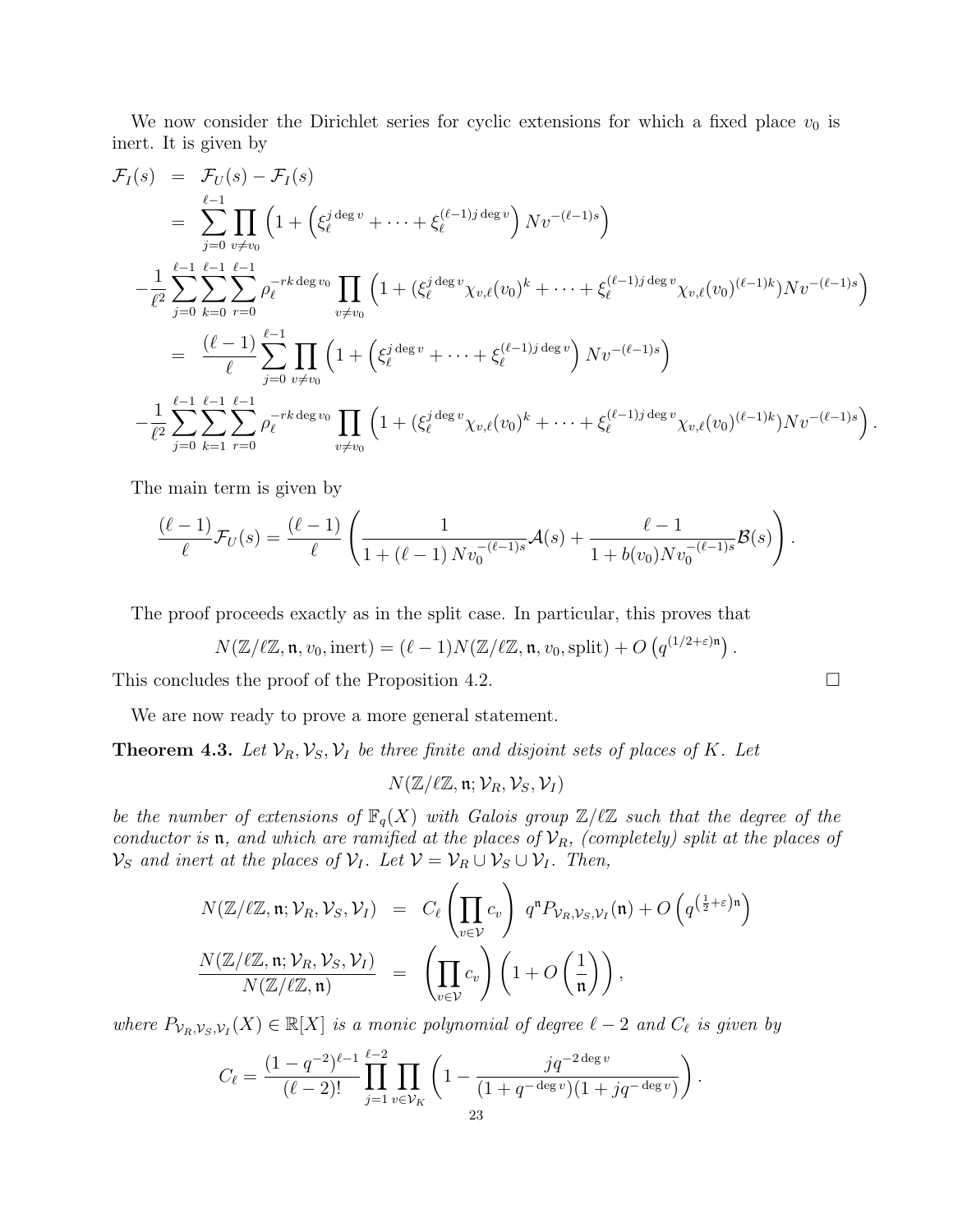In addition,

$$
c_{v_0} = \begin{cases} \frac{(\ell-1)q^{-\deg v_0}}{1+(\ell-1)q^{-\deg v_0}} & \text{if } v_0 \in \mathcal{V}_R, \\ \frac{1}{\ell(1+(\ell-1)q^{-\deg v_0})} & \text{if } v_0 \in \mathcal{V}_S, \\ \frac{\ell-1}{\ell(1+(\ell-1)q^{-\deg v_0})} & \text{if } v_0 \in \mathcal{V}_I. \end{cases}
$$

*Proof.* Let  $\mathcal{V}_U = \mathcal{V}_S \cup \mathcal{V}_I$ .

We first construct the Dirichlet generating series with prescibed conditions for  $V_R$ ,  $V_U$ , and  $V_S = \{v_1, \ldots, v_n\} \subset V_U$ . In other words, for the elements  $v \in V_I$  we will only prescribe that they are in  $V_U$  and we will ignore the inert condition for the moment. We claim that the generating series is then

$$
\mathcal{F}_{\mathcal{V}_R, \mathcal{V}_S \subset \mathcal{V}_U}(s)
$$
\n
$$
= \frac{1}{\ell^{n+1}} \sum_{j=0}^{\ell-1} \sum_{k_1=0}^{\ell-1} \cdots \sum_{k_n=0}^{\ell-1} \sum_{r=0}^{\ell-1} \rho_{\ell}^{-r \sum_{h=1}^n k_h \deg v_h}
$$
\n
$$
\times \prod_{v \notin \mathcal{V}_R \cup \mathcal{V}_U} \left( 1 + \left( \xi_{\ell}^{j \deg v} \prod_{h=1}^n \chi_{v,\ell}(v_h)^{k_h} + \cdots + \xi_{\ell}^{(\ell-1)j \deg v} \prod_{h=1}^n \chi_{v,\ell}(v_h)^{(\ell-1)k_h} \right) Nv^{-(\ell-1)s} \right)
$$
\n
$$
\times \prod_{v \in \mathcal{V}_R} \left( \xi_{\ell}^{j \deg v} + \cdots + \xi_{\ell}^{(\ell-1)j \deg v} \right) Nv^{-(\ell-1)s}.
$$

Let us check that the formula above is correct. We want to count the maps  $\phi$  with parameters  $({r_v}, r)$  which are ramified at the primes of  $\mathcal{V}_R$ , unramified at the primes of  $\mathcal{V}_U$  and split at the primes of  $\mathcal{V}_S$ . Assume that we have  $0 < r_v \leq \ell - 1$  for all  $v \in \mathcal{V}_R$ , and  $r_v = 0$  for all primes of  $V_U$ . For each fixed  $j, k_1, \ldots, k_n$ , the map  $\phi$  with parameters  $(\lbrace r_v \rbrace, r)$  corresponds to the component

$$
\left(\prod_{v\not\in\mathcal{V}_R\cup\mathcal{V}_U}\rho_\ell^{-r\sum_{h=1}^nk_h\deg v_h}\xi_\ell^{jr_v\deg v}\prod_{h=1}^n\chi_{v,\ell}(v_h)^{r_vk_h}\right)\times\left(\prod_{v\in\mathcal{V}_R}\xi_\ell^{r_vj\deg v}\right)\times N(\text{Cond}(\phi))^{-(\ell-1)s}
$$

of the Euler product. Summing over all  $j, k_1, \ldots, k_n$ , we get that the coefficient of  $N(\text{Cond}(\phi))^{-(\ell-1)s}$ is given by

$$
\left(\sum_{k_1=0}^{\ell-1} \rho_\ell^{-rk_1 \deg v_1} \prod_v \chi_{v,\ell}(v_1)^{r_v k_1}\right) \times \cdots \times \left(\sum_{k_n=0}^{\ell-1} \rho_\ell^{-rk_n \deg v_n} \prod_v \chi_{v,\ell}(v_n)^{r_v k_n}\right)
$$

$$
\times \left(\sum_{j=0}^{\ell-1} \xi_\ell^{j \sum_{v|\text{Cond}(\phi)} r_v \deg v}\right)
$$

$$
= \begin{cases} \ell^{n+1} & \text{if } \sum_{v|\text{Cond}(\phi)} r_v \deg v \equiv 0 \pmod{\ell} \text{ and } \phi \text{ is split at } v_1, \dots, v_n, \\ 0 & \text{otherwise.} \end{cases}
$$

We now write the generating series as  $\mathcal{F}_{\mathcal{V}_R,\mathcal{V}_S \subset \mathcal{V}_U}(s) = \mathcal{F}_{\mathcal{V}_R,\mathcal{V}_S \subset \mathcal{V}_U}^1(s) + \mathcal{F}_{\mathcal{V}_R,\mathcal{V}_S \subset \mathcal{V}_U}^2(s)$ , where the first series contributes to the main term and the second to the error term. Taking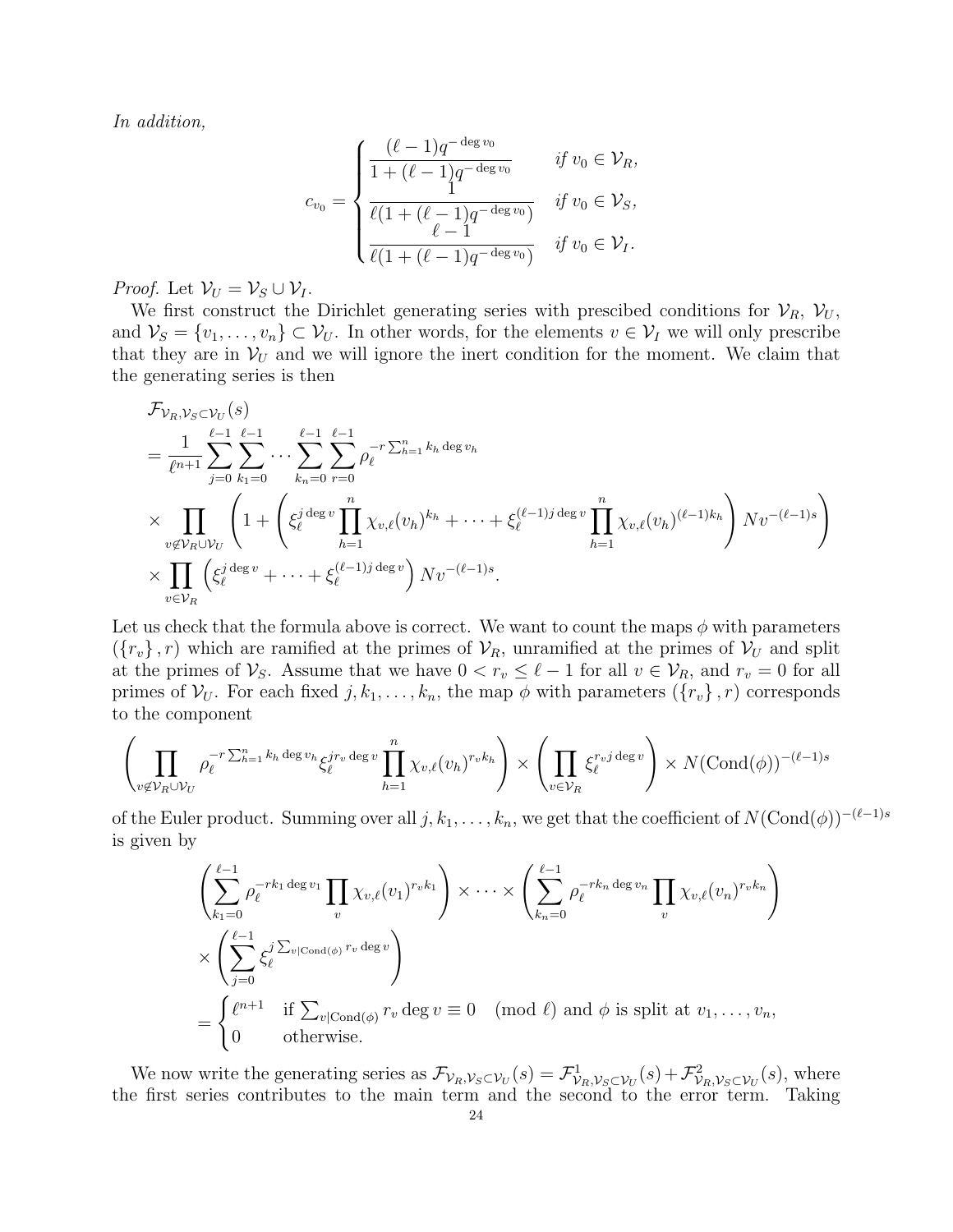$(k_1, \ldots, k_n) = (0, \ldots, 0)$  in  $\mathcal{F}_{\mathcal{V}_R, \mathcal{V}_S \subset \mathcal{V}_U}(s)$ , we have

$$
\mathcal{F}^1_{\mathcal{V}_R, \mathcal{V}_S \subset \mathcal{V}_U}(s) = \frac{1}{\ell^n} \left( \prod_{v \in \mathcal{V}_R} \frac{(\ell-1) N v^{-(\ell-1)s}}{1+(\ell-1) N v^{-(\ell-1)s}} \prod_{v \in \mathcal{V}_U} \frac{1}{1+(\ell-1) N v^{-(\ell-1)s}} \mathcal{A}(s) + (\ell-1) \prod_{v \in \mathcal{V}_R} \frac{b(v) N v^{-(\ell-1)s}}{1+b(v) N v^{-(\ell-1)s}} \prod_{v \in \mathcal{V}_U} \frac{1}{1+b(v) N v^{-(\ell-1)s}} \mathcal{B}(s) \right),
$$

where as usual  $j = 0$  gives the function  $\mathcal{A}(s)$  defined by (13) and the other values of j give  $\ell - 1$  copies of the function  $\mathcal{B}(s)$  defined by (14).

Taking  $(k_1, \ldots, k_n) \neq (0, \ldots, 0)$  in  $\mathcal{F}_{\mathcal{V}_R, \mathcal{V}_S \subset \mathcal{V}_U}(s)$ , we have

$$
\mathcal{F}^2_{\mathcal{V}_R, \mathcal{V}_S \subset \mathcal{V}_U}(s) = \frac{1}{\ell^{n+1}} \sum_{j=0}^{\ell-1} \sum_{\substack{k_1, \dots, k_n = 0 \\ (k_1, \dots, k_n) \neq (0, \dots, 0)}}^{\ell-1} G(s) M_{j,k_1, \dots, k_n}(s; \mathcal{V}_R, \mathcal{V}_S, \mathcal{V}_U)
$$

where

$$
G(s) = \sum_{r=0}^{\ell-1} \rho_{\ell}^{-r \sum_{h=1}^{n} k_h \deg v_h} \prod_{v \in \mathcal{V}_R} \left( \xi_{\ell}^{j \deg v} + \dots + \xi_{\ell}^{(\ell-1)j \deg v} \right) Nv^{-(\ell-1)s}
$$

is analytic for all  $s \in \mathbb{C}$ , and where for each fixed vector  $(k_1, \ldots, k_n) \neq (0, \ldots, 0)$ , and for each  $0 \leq j \leq \ell - 1$ , we have that

$$
\mathcal{M}_{j,k_1,\ldots,k_n}(s;\mathcal{V}_R,\mathcal{V}_S,\mathcal{V}_U)
$$
\n
$$
= \prod_{v \notin \mathcal{V}_R \cup \mathcal{V}_U} \left(1 + \left(\xi_\ell^{j \deg v} \prod_{h=1}^n \chi_{v,\ell}(v_h)^{k_h} + \cdots + \xi_\ell^{(\ell-1)j \deg v} \prod_{h=1}^n \chi_{v,\ell}(v_h)^{(\ell-1)k_h}\right) Nv^{-(\ell-1)s}\right).
$$

Let  $N'(\mathbb{Z}/\ell\mathbb{Z}, \mathfrak{n}; \mathcal{V}_R, \mathcal{V}_S, \mathcal{V}_I)$  be the number of extensions where the degree of the conductor is **n** and with the prescribed ramification conditions at the primes of  $V_R$  and  $V_S$ , and unramified at the primes of  $\mathcal{V}_I$ , i.e. the extensions counted by the generating series  $\mathcal{F}_{\mathcal{V}_R,\mathcal{V}_S\subset\mathcal{V}_U}(s)$ above. By Theorem 2.1, and Lemmas 3.2 and 3.3,

$$
N'(\mathbb{Z}/\ell\mathbb{Z}, \mathfrak{n}; \mathcal{V}_R, \mathcal{V}_S, \mathcal{V}_I) =
$$
  
\n
$$
-\frac{1}{\ell^n} \left( \text{Res}_{u=q^{-1}} \prod_{v \in \mathcal{V}_R} \frac{(\ell-1)u^{\deg v}}{1+(\ell-1)u^{\deg v}} \prod_{v \in \mathcal{V}_U} \frac{1}{1+(\ell-1)u^{\deg v}} \frac{A(u)}{u^{\mathfrak{n}+1}} \right.
$$
  
\n
$$
+(\ell-1) \sum_{j=1}^{\ell-1} \text{Res}_{u=(\xi_{\ell}^j q)^{-1}} \prod_{v \in \mathcal{V}_R} \frac{b(v)u^{\deg v}}{1+b(v)u^{\deg v}} \prod_{v \in \mathcal{V}_U} \frac{1}{1+b(v)u^{\deg v}} \frac{B(u)}{u^{\mathfrak{n}+1}} \right)
$$
  
\n+ $O(q^{(1/2+\varepsilon)\mathfrak{n}}).$ 

As before, the residue involving the function  $A(u)$  yields  $q<sup>n</sup>$  times a polynomial in n of degree  $\ell - 2$ , and the residues of  $B(u)$  are  $O(q^n)$ , so they contribute to the constant coefficient of the polynomial, and not to the main term. The main term when n tends to infinity is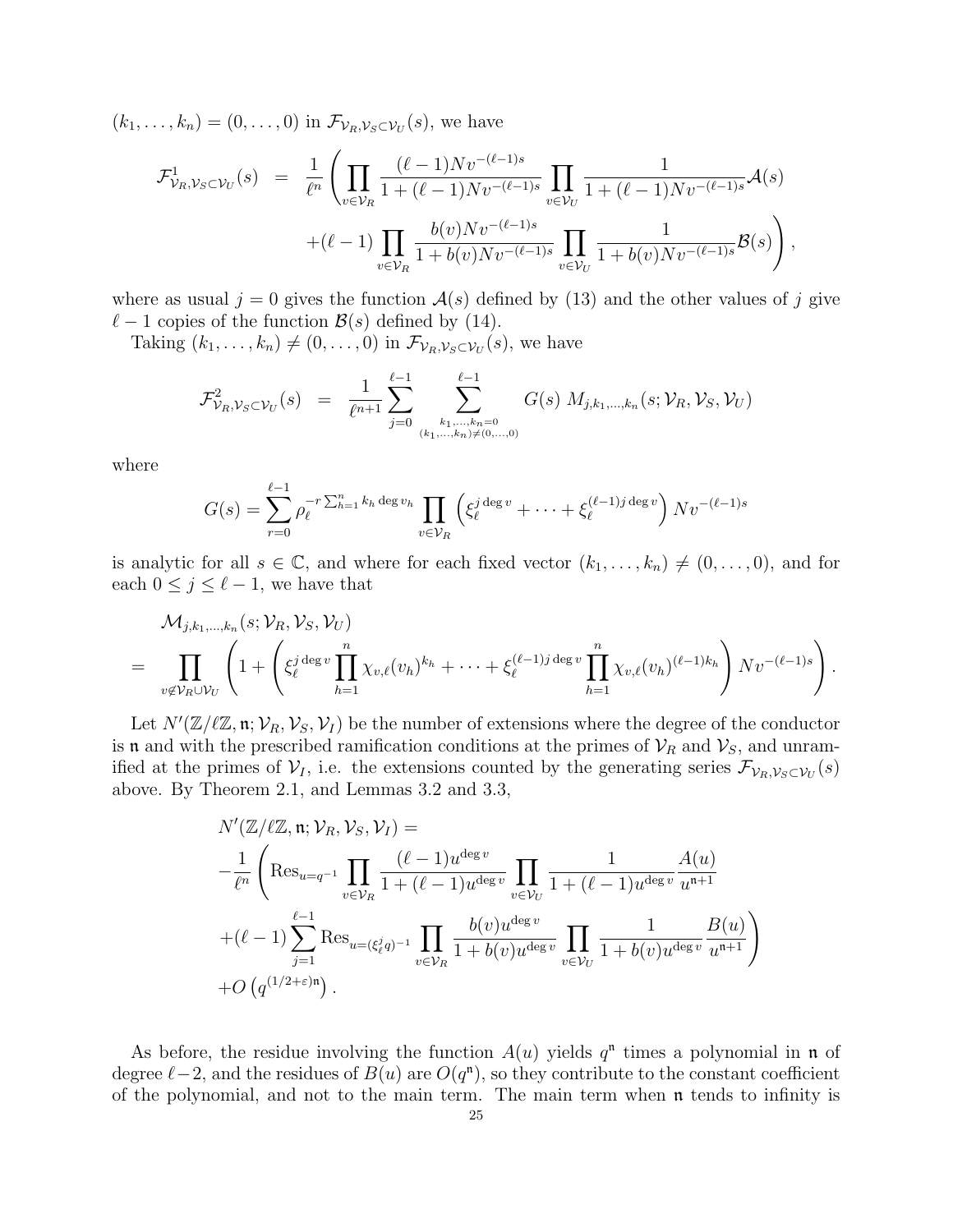then given by the leading term of the polynomial which is

(20) 
$$
-\frac{1}{\ell^n} \left( \text{Res}_{u=q^{-1}} \prod_{v \in \mathcal{V}_R} \frac{(\ell-1)u^{\deg v}}{1+(\ell-1)u^{\deg v}} \prod_{v \in \mathcal{V}_U} \frac{1}{1+(\ell-1)u^{\deg v}} \frac{A(u)}{u^{n+1}} \right) = \frac{1}{\ell^n} \prod_{v \in \mathcal{V}_R} \frac{(\ell-1)q^{-\deg v}}{1+(\ell-1)q^{-\deg v}} \prod_{v \in \mathcal{V}_U} \frac{1}{1+(\ell-1)q^{-\deg v}} C_{\ell} q^n \mathfrak{n}^{\ell-2}.
$$

We now proceed to add the conditions at the primes of  $\mathcal{V}_I = \mathcal{V}_U \setminus \mathcal{V}_S$ . Using inclusionexclusion, it is easy to see that

(21) 
$$
N(\mathbb{Z}/\ell\mathbb{Z}, \mathfrak{n}; \mathcal{V}_R, \mathcal{V}_S, \mathcal{V}_I) = \sum_{\tilde{\mathcal{V}}_I \subset \mathcal{V}_I} (-1)^{|\tilde{\mathcal{V}}_I|} N'(\mathbb{Z}/\ell\mathbb{Z}, \mathfrak{n}; \mathcal{V}_R, \mathcal{V}_S \cup \tilde{\mathcal{V}}_I, \mathcal{V}_I \setminus \tilde{\mathcal{V}}_I).
$$

We can rewrite this in terms of generating series. Let  $\mathcal{F}_{\mathcal{V}_R,\mathcal{V}_S,\mathcal{V}_I}(s)$  be the generating series for the extensions counted by  $N(\mathbb{Z}/\ell\mathbb{Z}, \mathfrak{n}; \mathcal{V}_R, \mathcal{V}_S, \mathcal{V}_I)$ . Then, it follows from (21) that

$$
\mathcal{F}_{\mathcal{V}_R, \mathcal{V}_S, \mathcal{V}_I}(s) = \sum_{\tilde{\mathcal{V}}_I \subset \mathcal{V}_I} (-1)^{|\tilde{\mathcal{V}}_I|} \mathcal{F}_{\mathcal{V}_R, \mathcal{V}_S \cup \tilde{\mathcal{V}}_I \subset \mathcal{V}_U}(s)
$$
  
\n
$$
= \sum_{\tilde{\mathcal{V}}_I \subset \mathcal{V}_I} (-1)^{|\tilde{\mathcal{V}}_I|} \left( \mathcal{F}^1_{\mathcal{V}_R, \mathcal{V}_S \cup \tilde{\mathcal{V}}_I \subset \mathcal{V}_U}(s) + \mathcal{F}^2_{\mathcal{V}_R, \mathcal{V}_S \cup \tilde{\mathcal{V}}_I \subset \mathcal{V}_U}(s) \right),
$$

and the main term will be given by the sum of the poles of the generating series  $\mathcal{F}^1_{\mathcal{V}_R,\mathcal{V}_S\cup \tilde{\mathcal{V}}_I\subset \mathcal{V}_U}(s)$ . Using (20), this is given by

$$
C_{\ell}q^{n}\mathfrak{n}^{\ell-2}\left(\sum_{\tilde{V}_{I}\subset\mathcal{V}_{I}}\frac{(-1)^{|\tilde{V}_{I}|}}{\ell^{|\mathcal{V}_{S}|\cup|\tilde{V}_{I}|}}\prod_{v\in\mathcal{V}_{R}}\frac{(\ell-1)q^{-\deg v}}{1+(\ell-1)q^{-\deg v}}\prod_{v\in\mathcal{V}_{U}}\frac{1}{1+(\ell-1)q^{-\deg v}}\right)
$$
  
= 
$$
C_{\ell}q^{n}\mathfrak{n}^{\ell-2}\left(\frac{1}{\ell}\right)^{|\mathcal{V}_{S}|}\left(\frac{\ell-1}{\ell}\right)^{|\mathcal{V}_{I}|}\prod_{v\in\mathcal{V}_{R}}\frac{(\ell-1)q^{-\deg v}}{1+(\ell-1)q^{-\deg v}}\prod_{v\in\mathcal{V}_{U}}\frac{1}{1+(\ell-1)q^{-\deg v}}
$$
  
= 
$$
C_{\ell}\left(\prod_{v\in\mathcal{V}_{R}\cup\mathcal{V}_{S}\cup\mathcal{V}_{I}}c_{v}\right)q^{n}\mathfrak{n}^{\ell-2},
$$

where the  $c_v$  are as in Theorem 4.3.

Dividing the last line by (15) completes the proof of the statement.  $\Box$ 

4.1. Quadratic extensions. We now look specifically at the case  $\ell = 2$  as we obtain the number of quadratic extensions of  $K$  with conductor  $\mathfrak n$  with no error term, and the ramified case with a better error term without using the Tauberian theorem. The generating function  $F$  becomes

$$
\mathcal{F}(s) = 2 + \sum_{\text{Gal}(L/K) \cong \mathbb{Z}/2\mathbb{Z}} \mathfrak{D}(L/K)^{-s} = \prod_{v} \left(1 + Nv^{-s}\right) + \prod_{v} \left(1 + (-1)^{\text{deg }v} Nv^{-s}\right).
$$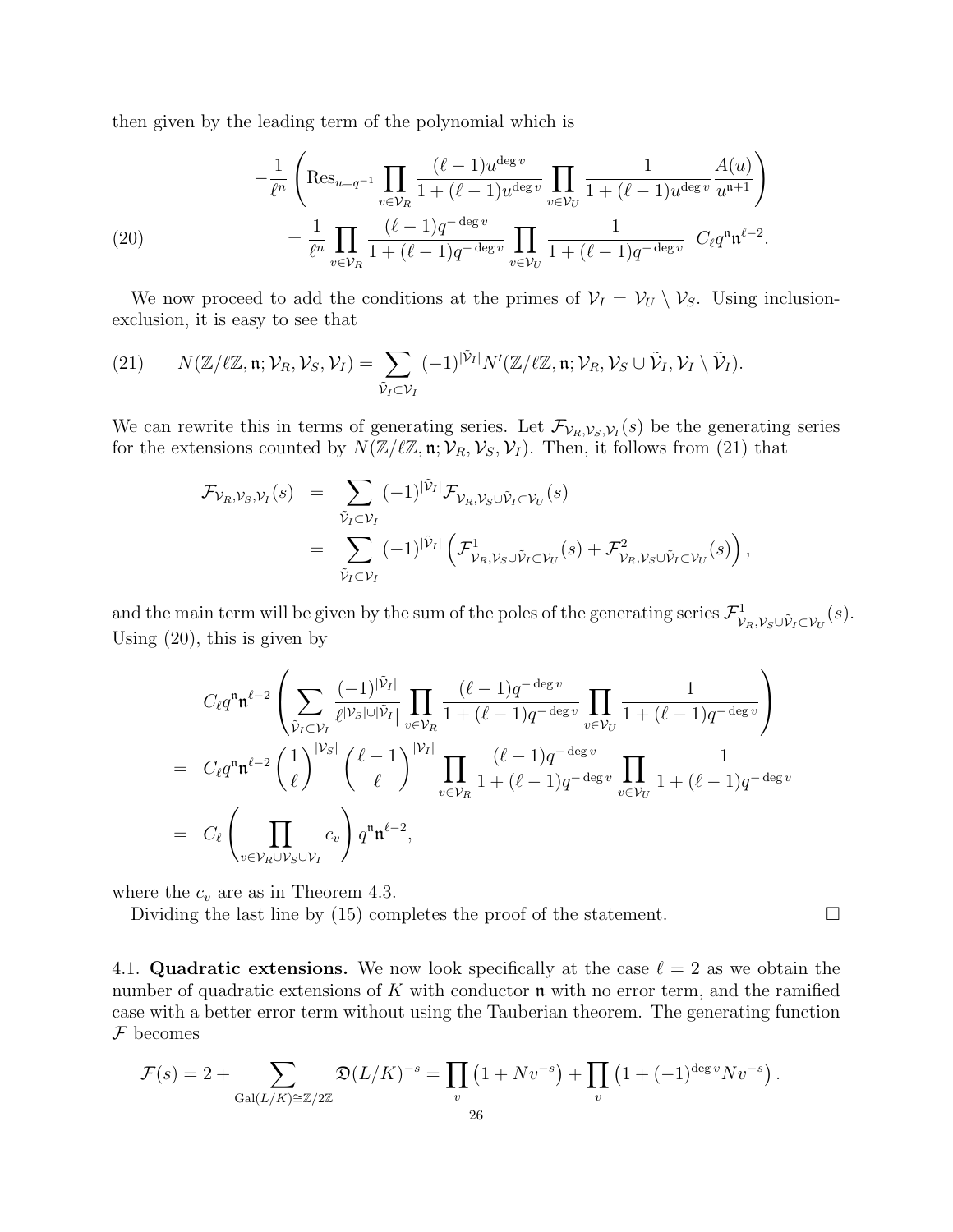In this case,

$$
\mathcal{A}(s) = \prod_{v} (1 + Nv^{-s}) = \prod_{v} \frac{(1 - Nv^{-2s})}{(1 - Nv^{-s})}
$$

$$
= \frac{\zeta_K(s)}{\zeta_K(2s)} = \frac{(1 - q^{1-2s})(1 + q^{-s})}{1 - q^{1-s}}.
$$

After making the change of variables  $u = q^{-s}$ , we obtain

$$
A(u) := \frac{(1 - qu^2)(1 + u)}{1 - qu}
$$

.

Analogously,

$$
\mathcal{B}(s) = \prod_{v} \left( 1 + (-1)^{\deg v} N v^{-s} \right) = \frac{(1 - q^{1 - 2s})(1 - q^{-s})}{1 + q^{1 - s}}
$$

which equals  $A(-u)$  after the change of variables  $u = q^{-s}$ . Then,

$$
F(u) = A(u) + A(-u)
$$
  
=  $(1 - qu^2) \left( \frac{1+u}{1-qu} + \frac{1-u}{1+qu} \right).$ 

By identifying the coefficients in the power series expansion in  $u$  of the above rational function for  $n > 0$  with the coefficients of

$$
2+\sum_{\mathfrak{n}=1}^\infty N(\mathbb{Z}/2\mathbb{Z},\mathfrak{n})u^\mathfrak{n},
$$

we finally obtain that

(22) 
$$
N(\mathbb{Z}/2\mathbb{Z}, \mathfrak{n}) = \begin{cases} (1 + (-1)^{\mathfrak{n}}) (q^{\mathfrak{n}} - q^{\mathfrak{n} - 2}) & \mathfrak{n} \ge 3 \\ 2q^2 & \mathfrak{n} = 2 \\ 0 & \mathfrak{n} = 1 \end{cases}
$$

$$
= \begin{cases} 2(q^{\mathfrak{n}} - q^{\mathfrak{n} - 2}) & \mathfrak{n} > 2, \mathfrak{n} \text{ even,} \\ 2q^2 & \mathfrak{n} = 2, \\ 0 & \mathfrak{n} \text{ odd.} \end{cases}
$$

**Remark 4.4.** Recall that the number of square-free monic polynomials of degree  $d > 1$  is  $q^d - q^{d-1}$ . In this case, we are counting twice the number of square-free monic polynomials. The counting happens twice since every monic square-free polynomial  $f$  gives two quadratic extensions corresponding to  $K($ √  $\overline{f}$  ) and K( The square-free polynomial *f* gives two  $\sqrt{\beta f}$  where  $\beta$  is a non-square in  $\mathbb{F}_q^{\times}$ .

We now proceed to the ramified case.

$$
F_R(u) = \frac{u^{\deg v_0}}{1 + u^{\deg v_0}} A(u) + \frac{(-u)^{\deg v_0}}{1 + (-u)^{\deg v_0}} A(-u)
$$
  
= 
$$
(1 - qu^2) \left( \frac{u^{\deg v_0}(1+u)}{(1 + u^{\deg v_0})(1-qu)} + \frac{(-u)^{\deg v_0}(1-u)}{(1 + (-u)^{\deg v_0})(1+qu)} \right).
$$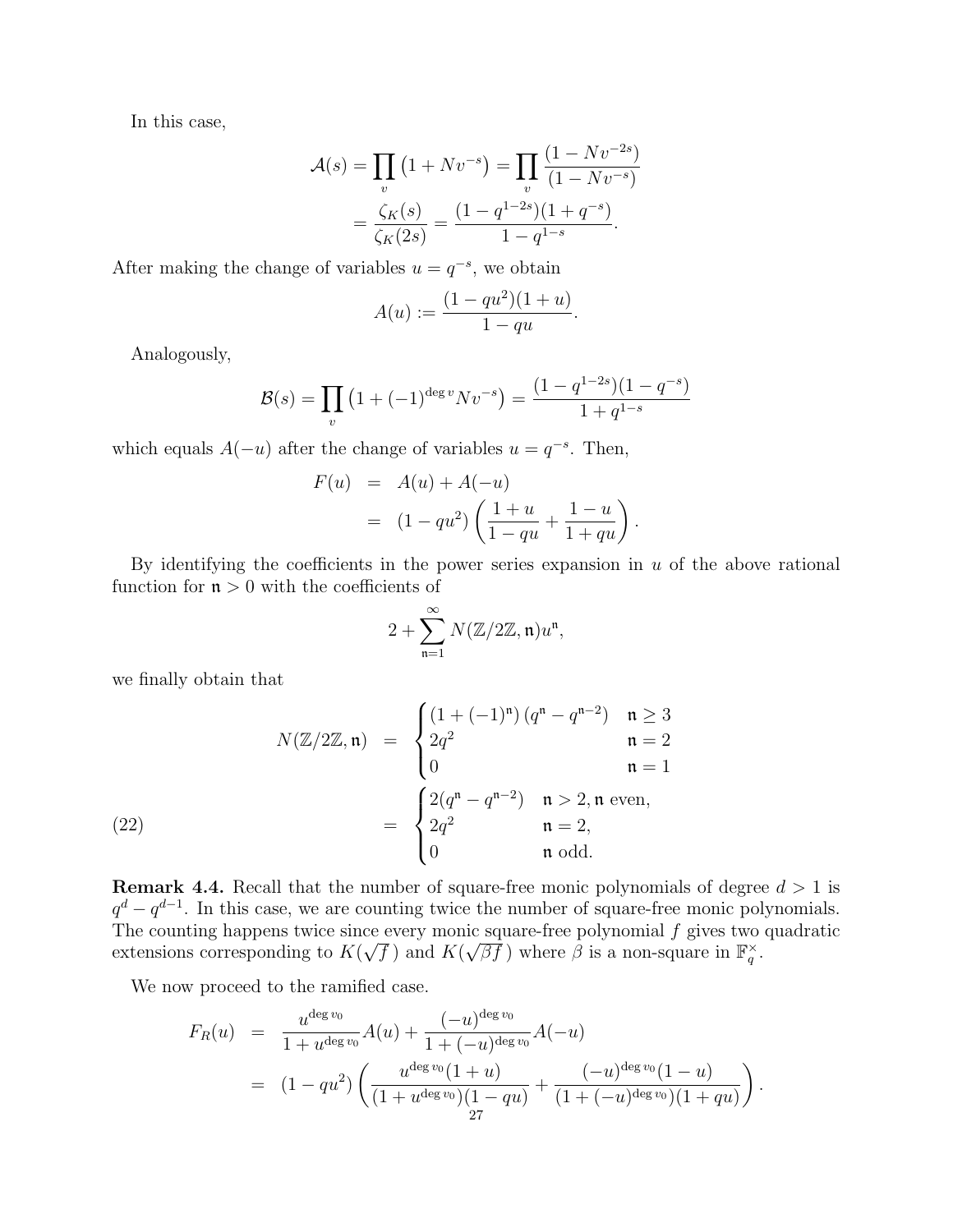We have

$$
A(u) = (1 - qu^2) \frac{1 + u}{1 - qu}
$$
  
= 1 + (q + 1)u + q^2 u^2 + \sum\_{n=3}^{\infty} (q^n - q^{n-2}) u^n.

Thus,

$$
\frac{u^{\deg v_0}}{1+u^{\deg v_0}}A(u) = \left(\sum_{k=1}^{\infty}(-1)^{k-1}u^{k\deg v_0}\right)\left(1+(q+1)u+q^2u^2+\sum_{n=3}^{\infty}(q^n-q^{n-2})u^n\right)
$$
\n
$$
= \sum_{k=1}^{\infty}(-1)^{k-1}u^{k\deg v_0}+(q+1)\sum_{k=1}^{\infty}(-1)^{k-1}u^{k\deg v_0+1}+q^2\sum_{k=1}^{\infty}(-1)^{k-1}u^{k\deg v_0+2} + \sum_{k=1}^{\infty}\sum_{n=3}^{\infty}(-1)^{k-1}(q^n-q^{n-2})u^{k\deg v_0+n}
$$
\n
$$
= \sum_{k=1}^{\infty}(-1)^{k-1}u^{k\deg v_0}+(q+1)\sum_{k=1}^{\infty}(-1)^{k-1}u^{k\deg v_0+1}+q^2\sum_{k=1}^{\infty}(-1)^{k-1}u^{k\deg v_0+2} + \sum_{m=3+\deg v_0}^{\infty}\sum_{k=1}^{\lfloor\frac{m-3}{\deg v_0}\rfloor}(-1)^{k-1}(q^{m-k\deg v_0}-q^{m-k\deg v_0-2})u^m
$$
\n
$$
= \sum_{m=3+\deg v_0}^{\infty}\frac{1-q^{-2}}{1+q^{-\deg v_0}}q^{m-\deg v_0}u^m+O_q(1)\sum_{m=\deg v_0}^{\infty}u^m.
$$

By identifying the coefficients of  $F_R(u)$  with the power series

$$
\sum_{\mathfrak{n}=1}^\infty N(\mathbb{Z}/2\mathbb{Z},\mathfrak{n},v_0,\mathrm{ramified})u^\mathfrak{n},
$$

we obtain,

$$
N(\mathbb{Z}/2\mathbb{Z}, \mathfrak{n}, v_0, \text{ramified}) = \frac{(1 - q^{-2})}{1 + q^{-\deg v_0}} q^{\mathfrak{n} - \deg v_0} + O_q(1).
$$

### 5. Distribution of the number of points on covers

We explain in this section how the results of this paper apply to the distribution for the number of  $\mathbb{F}_q$ -points on covers C on the moduli space  $\mathcal{H}_{g,\ell}$ .

Consider an  $\ell$ -cyclic cover  $C \to \mathbb{P}^1$  defined over  $\mathbb{F}_q$  and let L be the function field of C. As mentioned in Section 2.2 the genus  $g_C$  of the cover C is related to the discriminant  $Disc(L/K)$  via

$$
2g_C = (\ell - 1)[-2 + 2 \operatorname{Disc}(L/K)],
$$

which implies

$$
\mathfrak{n} = \frac{2g_C}{\ell - 1} + 2,
$$

where  $\mathfrak n$  is the degree of  $\text{Cond}(L/K)$ .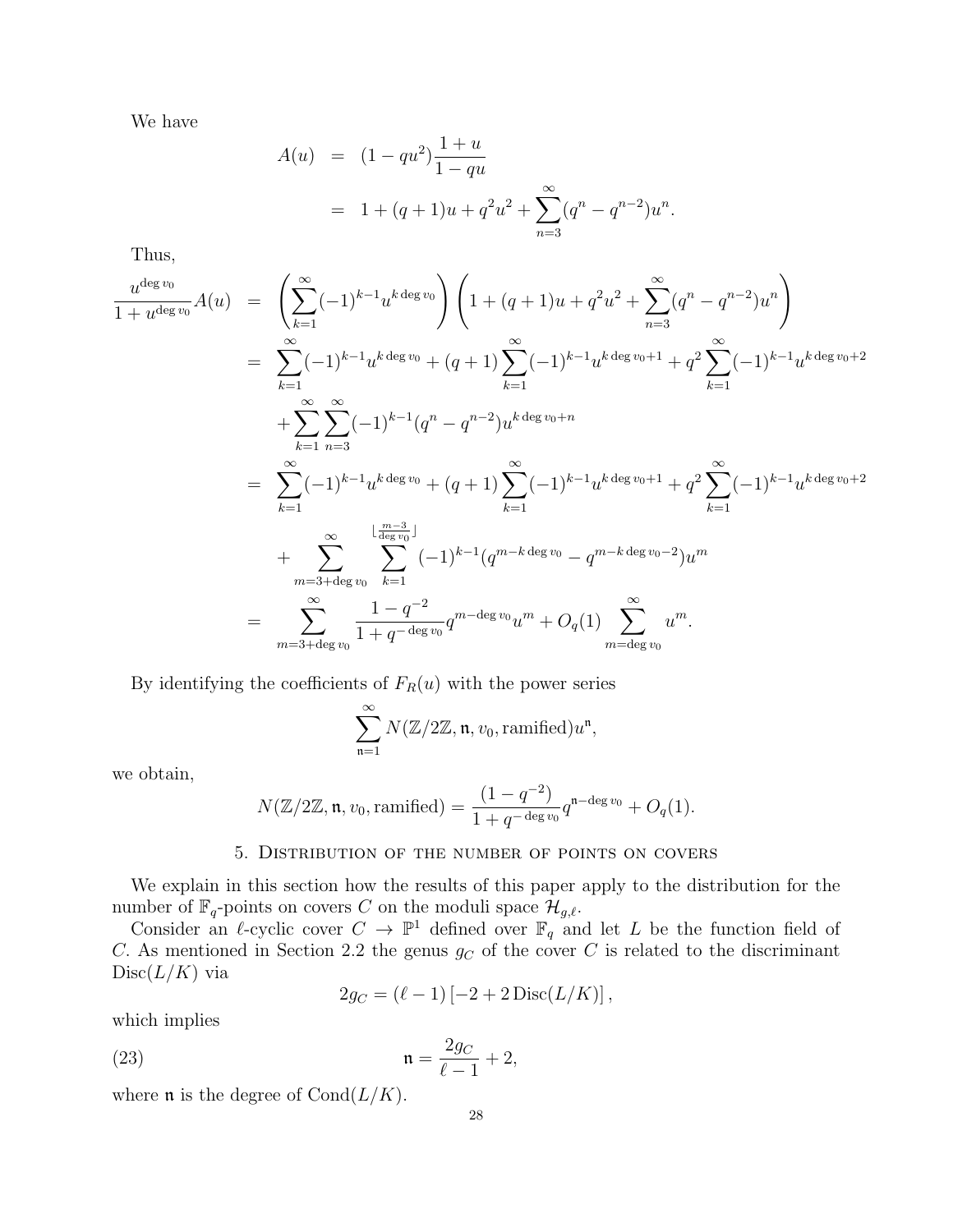Recall that the zeta function of a curve  $C$  is given by

(24) 
$$
Z_C(u) = \exp\left(\sum_{n=1}^{\infty} \#C(\mathbb{F}_{q^n})\frac{u^n}{n}\right).
$$

Moreover,

$$
Z_L(u) = Z_C(u)
$$

with the usual identification  $u = q^{-s}$ .

 $\lambda$ 

We recall that  $\mathcal{V}_K$  is the set of places of K. Suppose that  $L/K$  is a Galois extension. We can write

(25) 
$$
Z_L(u) = \prod_{v \in V_K} (1 - u^{f(v) \deg v})^{-r(v)},
$$

where for each prime v, we denote by  $e(v)$ ,  $f(v)$ ,  $r(v)$  the ramification degree, the inertia degree and the number of primes of  $L$  above  $v$  respectively.

Taking logarithm on both sides of the equality  $Z_C(u) = Z_L(u)$  using (24) and (25), we get

$$
\sum_{n=0}^{\infty} \#C(\mathbb{F}_{q^n})\frac{u^n}{n} = \sum_{v \in \mathcal{V}_K} \sum_{m=1}^{\infty} r(v) \frac{u^{mf(v) \deg v}}{m}.
$$

Equating the coefficients of  $u^n$  on both sides gives

(26) 
$$
\#C(\mathbb{F}_{q^n}) = \sum_{\substack{v \in \mathcal{V}_K \\ f(v) \deg v \mid n}} r(v) f(v) \deg v.
$$

Note that formula (25) implies that the fiber above an  $\mathbb{F}_q$ -point of  $\mathbb{P}^1$  that corresponds to the place  $v$  of degree 1 of  $K$  contains

|                                     | $\int \ell$ distinct $\mathbb{F}_q$ -points, if v splits completely, |
|-------------------------------------|----------------------------------------------------------------------|
| $\{ 1 \mathbb{F}_q$ -point,         | if $v$ ramifies,                                                     |
| $\bigcup$ 0 $\mathbb{F}_q$ -points, | if $v$ is inert.                                                     |

More generally, a place  $v$  of  $K$  corresponds to a Galois orbit of rational points of the same degree of  $\mathbb{P}^1$ . The fiber above each point in the orbit contains

| $\int \ell$ distinct points of degree deg v if v splits completely, |                  |
|---------------------------------------------------------------------|------------------|
| $\langle 1 \text{ point of degree } \deg v \rangle$                 | if $v$ ramifies, |
| 1 point of degree $\ell$ deg v                                      | if $v$ is inert. |

To get the distribution of  $\#C(\mathbb{F}_q)$  over  $\mathcal{H}_{g,\ell}$ , we use the relative densities

$$
\frac{N(\mathbb{Z}/\ell\mathbb{Z},\frac{2g}{\ell-1}+2;\mathcal{V}_R,\mathcal{V}_S,\mathcal{V}_I)}{N(\mathbb{Z}/\ell\mathbb{Z},\frac{2g}{\ell-1}+2)}
$$

where we take the sets  $\mathcal{V}_R, \mathcal{V}_S, \mathcal{V}_I$  to be mutually disjoint, and such that  $\mathcal{V}_R \cup \mathcal{V}_S \cup \mathcal{V}_I$  is a subset of the set of primes of degree 1 in  $\mathcal{V}_K$ .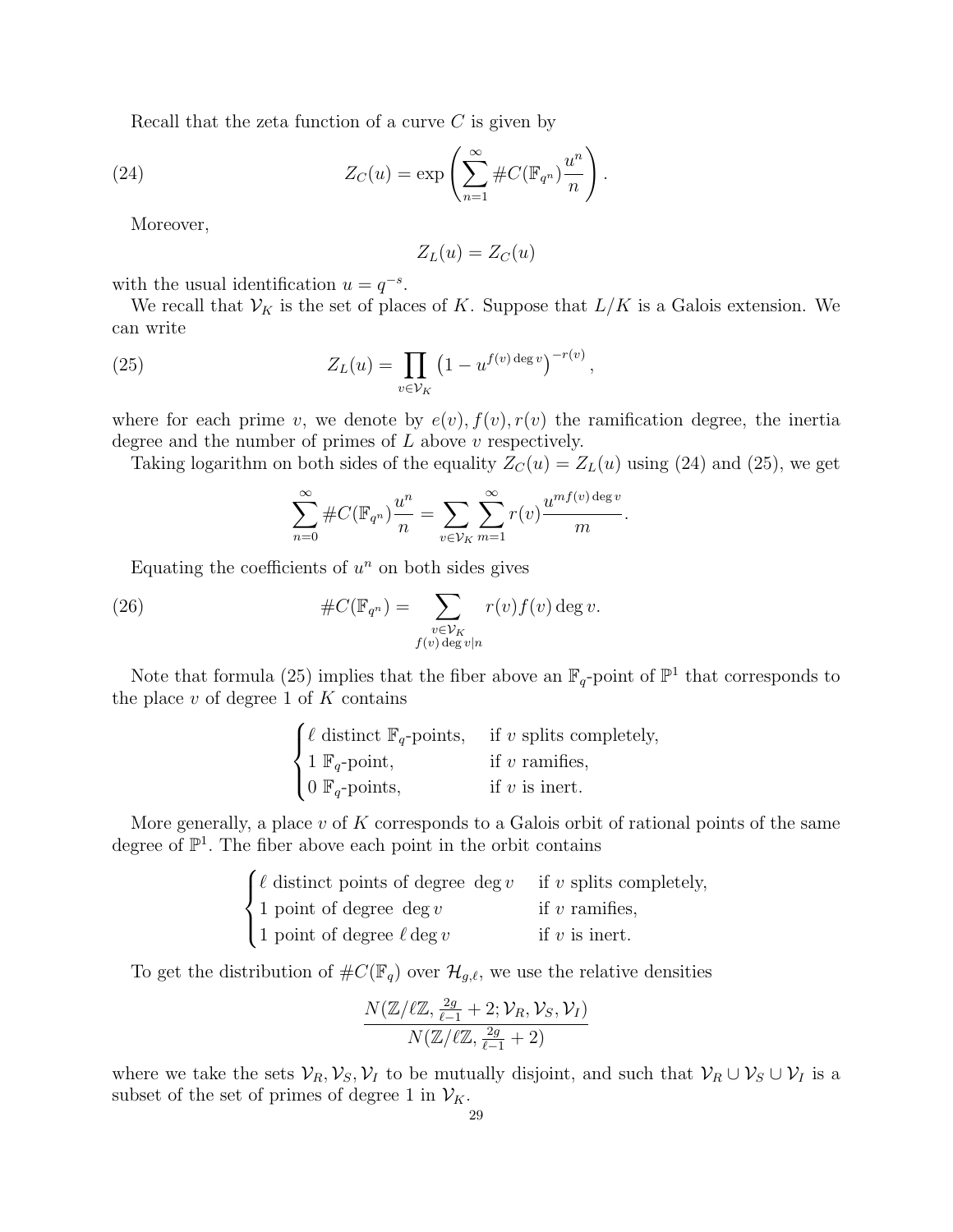Then, using (26) with  $n = 1$  and Theorem 1.1, we get

$$
\frac{|\{C \in \mathcal{H}_{g,\ell}(\mathbb{F}_q) : \#C(\mathbb{F}_q) = m\}|}{|\mathcal{H}_{g,\ell}(\mathbb{F}_q)|}
$$
\n
$$
= \sum_{\ell|\mathcal{V}_S| + |\mathcal{V}_R| = m} \frac{N(\mathbb{Z}/\ell\mathbb{Z}, \frac{2g}{\ell-1} + 2; \mathcal{V}_R, \mathcal{V}_S, \mathcal{V}_I)}{N(\mathbb{Z}/\ell\mathbb{Z}, \frac{2g}{\ell-1} + 2)}
$$
\n
$$
\sim \sum_{\ell|\mathcal{V}_S| + |\mathcal{V}_R| = m} \left(\frac{\ell-1}{q+\ell-1}\right)^{|\mathcal{V}_R|} \left(\frac{q}{\ell(q+\ell-1)}\right)^{|\mathcal{V}_S|} \left(\frac{(\ell-1)q}{\ell(q+\ell-1)}\right)^{q+1-|\mathcal{V}_R| - |\mathcal{V}_R|}
$$
\n
$$
= \text{Prob}\left(\sum_{i=1}^{q+1} X_i = m\right),
$$

where the  $X_i$  are the random variables of Theorem 1.3.

5.1. Affine models. We compare the results of this paper with the results of [BDFL10] concerning the irreducible components  $\mathcal{H}^{(d_1,...,d_\ell)}$  of  $\mathcal{H}_{q,\ell}$ . To describe those components, we write the covers concretely in terms of affine models. Each such cover has an affine model of the form

(27) 
$$
C: Y^{\ell} = f(X) = \beta f_1 f_2^2 \cdots f_{\ell-1}^{\ell-1}
$$

where the  $f_i \in \mathbb{F}_q[X]$  are monic, square-free, and coprime in pairs, of degrees  $d_1, \ldots, d_{\ell-1}$ . The degree of the conductor depends on the degrees  $d_1, \ldots, d_{\ell-1}$  and whether there is ramification at the infinite place. The ramification at the infinite place is determined by whether the total degree of the polynomial is divisible by  $\ell$ . When  $d_1 + \cdots + (\ell-1)d_{\ell-1}$  is a multiple of  $\ell$ , then the cover does not ramify at infinity, otherwise there is ramification at infinity. In the first case the degree of the conductor is  $d_1+\cdots+d_{\ell-1}$  and in the second case it is  $d_1+\cdots+d_{\ell-1}+1$ .

By the Riemann-Hurwitz formula the genus of this cover is given by

$$
g_C = (\ell - 1)(d_1 + \dots + d_{\ell-1} - 2)/2 = (\ell - 1)(n - 2)/2
$$

in the first case, and

$$
g_C = (\ell - 1)(d_1 + \cdots + d_{\ell-1} - 1)/2 = (\ell - 1)(n - 2)/2,
$$

in the second. Either way, we recover the relation  $(23)$  between the genus g and the degree of the conductor n.

For a given conductor, each  $\beta \in \mathbb{F}_q^{\times}/(\mathbb{F}_q^{\times})^{\ell}$  yields a different cover given by formula (27). That is, there is one such extension for each element of  $\mathbb{F}_q^{\times}/(\mathbb{F}_q^{\times})^{\ell}$ . Using the notation from [BDFL10], we define

 $\mathcal{F}_{(d_1,\ldots,d_{\ell-1})} = \{(f_1,\ldots,f_{\ell-1}) : f_i \text{ monic, square-free, pairwise coprime, deg } f_i = d_i, i = 1,\ldots,\ell-1\}.$ Formula (3.1) of [BDFL10] says that

$$
(28) \qquad |\mathcal{F}_{(d_1,\ldots,d_{\ell-1})}| = \frac{L_{\ell-2}q^{d_1+\cdots+d_{\ell-1}}}{\zeta_q(2)^{\ell-1}} \left(1 + O\left(\sum_{h=2}^{\ell-1} q^{\varepsilon(d_h+\cdots+d_{\ell-1})-d_h} + q^{-d_1/2}\right)\right),
$$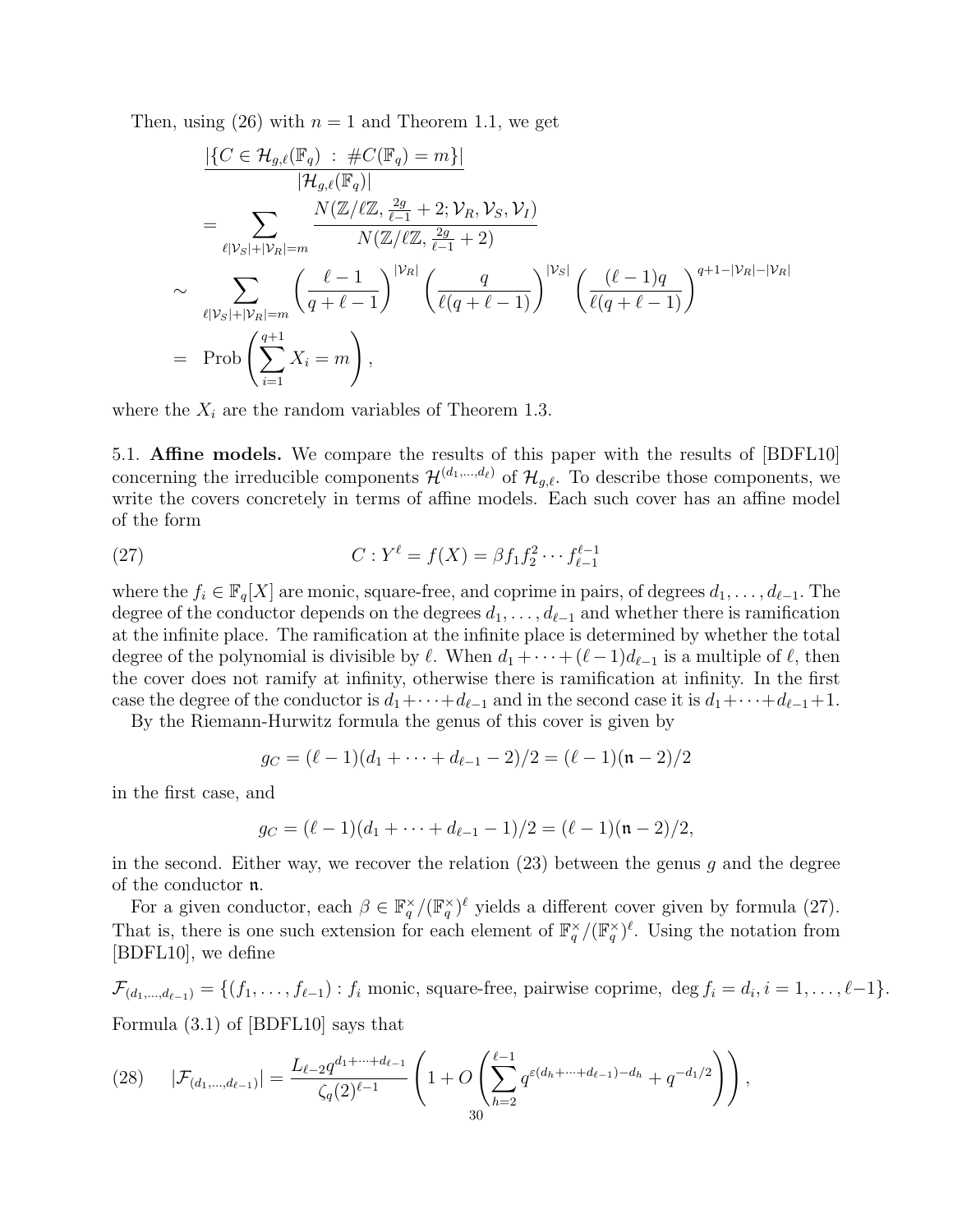where

$$
L_{\ell-2} = \prod_{j=1}^{\ell-2} \prod_{v \neq \infty} \left( 1 - \frac{jq^{-2 \deg v}}{(1 + q^{-\deg v})(1 + jq^{-\deg v})} \right).
$$

The formula above may be rewritten as

$$
|\mathcal{F}_{(d_1,\ldots,d_{\ell-1})}| = \frac{(\ell-2)!C_{\ell}q^{d_1+\cdots+d_{\ell-1}}}{(1+(\ell-1)q^{-1})}\left(1+O\left(\sum_{h=2}^{\ell-1}q^{\varepsilon(d_h+\cdots+d_{\ell-1})-d_h}+q^{-d_1/2}\right)\right).
$$

Now suppose that we want to count the number of covers of genus  $g$ . For a conductor  $f_1 f_2^2 \cdots f_{\ell-1}^{\ell-1}$  $\ell_{-1}^{l-1}$ , there are  $\ell$  different covers according to the class of leading coefficient as an element of  $\mathbb{F}_q^{\times}/(\mathbb{F}_q^{\times})^{\ell}$ . Thus, we can write

(29) 
$$
|\mathcal{H}_{g,\ell}(\mathbb{F}_q)| = \sum_{\substack{d_1 + \dots + d_{\ell-1} = 2(g+2)/(\ell-1) \\ d_1 + \dots + (\ell-1)d_{\ell-1} \equiv 0 \bmod \ell}} \ell |\mathcal{F}_{[d_1,\dots,d_{\ell-1}]}|,
$$

where, for  $d_1 + \cdots + (\ell - 1)d_{\ell-1} \equiv 0 \pmod{\ell}$ ,

$$
\mathcal{F}_{[d_1,...,d_{\ell-1}]} = \mathcal{F}_{(d_1,...,d_{\ell-1})} \cup \bigcup_{j=1}^{\ell-1} \mathcal{F}_{(d_1,...,d_j-1,...,d_{\ell-1})}.
$$

This gives

$$
|\mathcal{H}_{g,\ell}(\mathbb{F}_q)| = (\ell-2)!C_{\ell}q^{n} \sum_{\substack{d_1+\cdots+d_{\ell-1}=\mathfrak{n} \\ d_1+\cdots+(\ell-1)d_{\ell-1}\equiv 0 \bmod \ell}} \ell + ET
$$
  

$$
= C_{\ell}\mathfrak{n}^{\ell-2}q^{n} + ET,
$$

where ET denotes an error term and in the last line, we used that the number of solutions of  $d_1 + \cdots + d_{\ell-1} = \mathfrak{n}$  is given by  $\binom{\mathfrak{n}+\ell-2}{\mathfrak{n}}$  $\binom{\ell-2}{\mathfrak{n}} \sim \frac{\mathfrak{n}^{\ell-2}}{(\ell-2)!}.$ 

Then, the result of Theorem 4.1 is compatible with the result of Theorem 3.1 from [BDFL10], in the sense that the summing the main terms of (28) gives the number of elements of  $\mathcal{H}_{g,\ell}$  as computed with the techniques of this paper, even if the error terms coming from (28) are only valid when  $d_1, \ldots, d_{\ell-1} \to \infty$ .

#### 6. Acknowledgments

This work was initiated at a workshop at the American Institute for Mathematics (AIM) and a substantial part of this work was completed during a SQuaREs program at AIM, and the authors would like to thank AIM for these opportunities. The authors would also like to thank Colin Weir and Simon Rubinstein-Salzeno for useful discussions.

This work was supported by the Simons Foundation [#244988 to A. B.], the National Science Foundation [DMS-1201446 to B. F., DMS-1147782 and DMS-1301690. to M.M.W. ], PSC-CUNY [to B.F.], the Natural Sciences and Engineering Research Council of Canada [Discovery Grant 155635-2013 to C. D., 355412-2013 to M. L.], the Fonds de recherche du Québec - Nature et technologies  $[144987$  to M. L., 166534 to C. D. and M. L., to the Scientific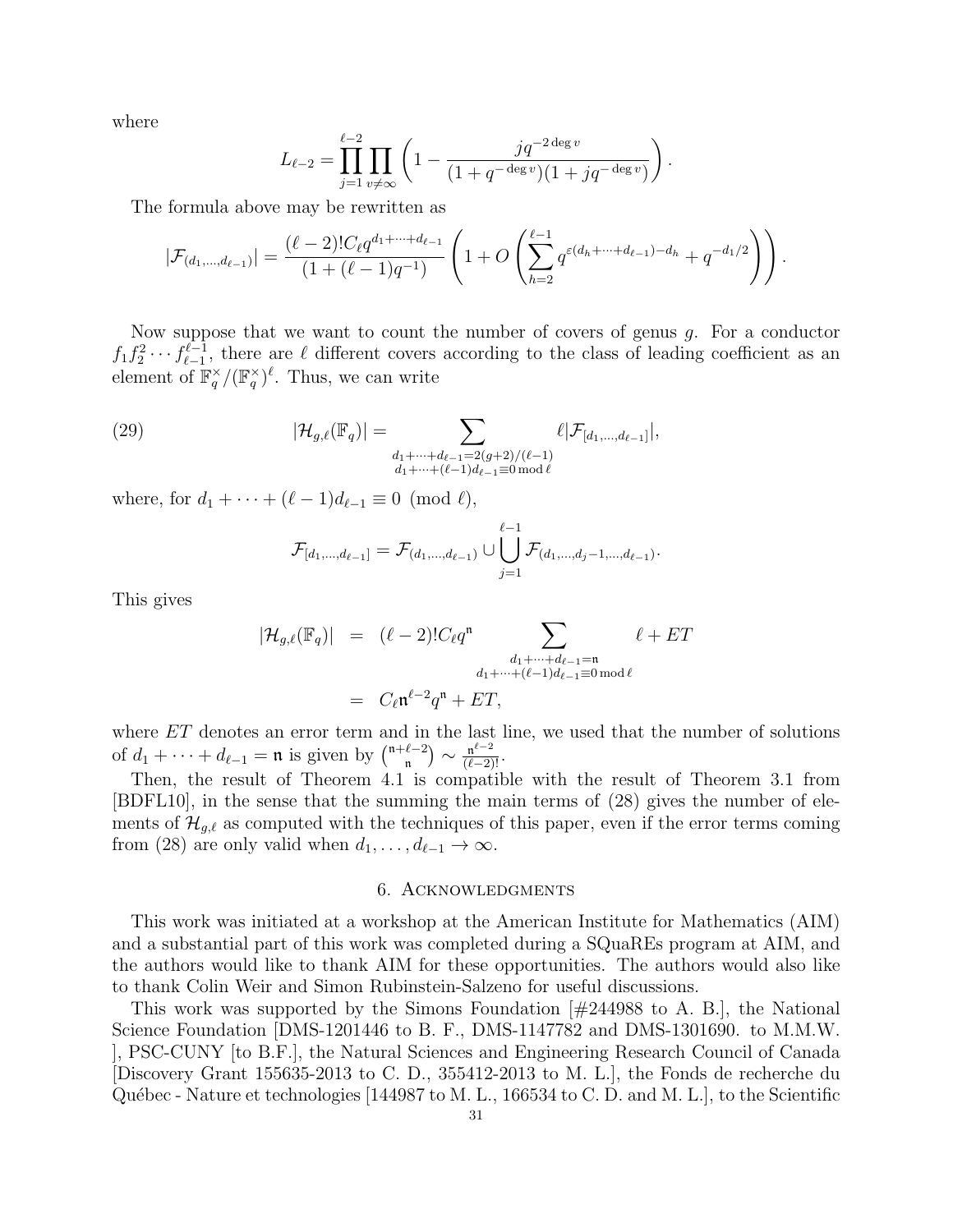and Research Council of Turkey [TUBITAK-2232 to E.O.] and the American Institute for Mathematics [Five Year Fellowship to M.M.W.].

#### **REFERENCES**

- [BCD<sup>+</sup>14] Alina Bucur, Edgar Costa, Chantal David, João Guerreiro, Jain Lalit, David Lowry-Duda, Vlad Matei, Ian Whitehead, and Ka Lun Wong. Traces of high powers and one-level density for families of curves over finite fields. 2014. (preprint).
- [BDFL10] Alina Bucur, Chantal David, Brooke Feigon, and Matilde Lalín. Statistics for traces of cyclic trigonal curves over finite fields. Int. Math. Res. Not., 2010(5):932–967, 2010.
- [Coh54] Harvey Cohn. The density of abelian cubic fields. Proc. Amer. Math. Soc., 5:476-477, 1954.
- [CWZar] GilYoung Cheong, Melanie Matchett Wood, and Azeem Zaman. The distribution of points on superelliptic curves over finite fields. *Proceedings of the American Mathematical Society*, to appear. Available at arXiv:1210.0456.
- [KR09] Pär Kurlberg and Zeév Rudnick. The fluctuations in the number of points on a hyperelliptic curve over a finite field. J. Number Theory, 129(3):580–587, 2009.
- [Mor91] Carlos Moreno. Algebraic curves over finite fields, volume 97 of Cambridge Tracts in Mathematics. Cambridge University Press, Cambridge, 1991.
- [Ros02] Michael Rosen. Number theory in function fields, volume 210 of Graduate Texts in Mathematics. Springer-Verlag, New York, 2002.
- [TX14] Frank Thorne and Maosheng Xiong. Distribution of zeta zeroes for cyclic trigonal curves over a finite field. 2014. (preprint).
- [VS06] Gabriel Daniel Villa Salvador. Topics in the theory of algebraic function fields. Mathematics: Theory & Applications. Birkhäuser Boston, Inc., Boston, MA, 2006.
- [Woo10] Melanie Matchett Wood. On the probabilities of local behaviors in abelian field extensions. Compos. Math., 146(1):102–128, 2010.
- [Woo12] Melanie Matchett Wood. The distribution of the number of points on trigonal curves over  $\mathbb{F}_q$ . Int. Math. Res. Not. IMRN, (23):5444–5456, 2012.
- [Wri89] David J. Wright. Distribution of discriminants of abelian extensions. Proc. London Math. Soc. (3), 58(1):17–50, 1989.
- [Xio10] Maosheng Xiong. The fluctuations in the number of points on a family of curves over a finite field. J. Théor. Nombres Bordeaux, 22(3):755–769, 2010.

Alina Bucur: Department of Mathematics, University of California at San Diego, 9500 Gilman Drive #0112, La Jolla, CA 92093, USA

E-mail address: alina@math.ucsd.edu

Chantal David: Department of Mathematics and Statistics, Concordia University, 1455 de Maisonneuve West, Montreal, QC H3G 1M8, Canada E-mail address: cdavid@mathstat.concordia.ca

Brooke Feigon: Department of Mathematics, The City College of New York and CUNY Graduate Center, NAC 8/133, New York, NY 10031, USA E-mail address: bfeigon@ccny.cuny.edu

Nathan Kaplan: Department of Mathematics, Yale University, 10 Hillhouse Ave, New Haven, CT 06511, USA

E-mail address: nathan.kaplan@yale.edu

MATILDE LALÍN: DÉPARTEMENT DE MATHÉMATIQUES ET DE STATISTIQUE, UNIVERSITÉ DE MONTRÉAL. CP 6128, succ. Centre-ville. Montreal, QC H3C 3J7, Canada

E-mail address: mlalin@dms.umontreal.ca